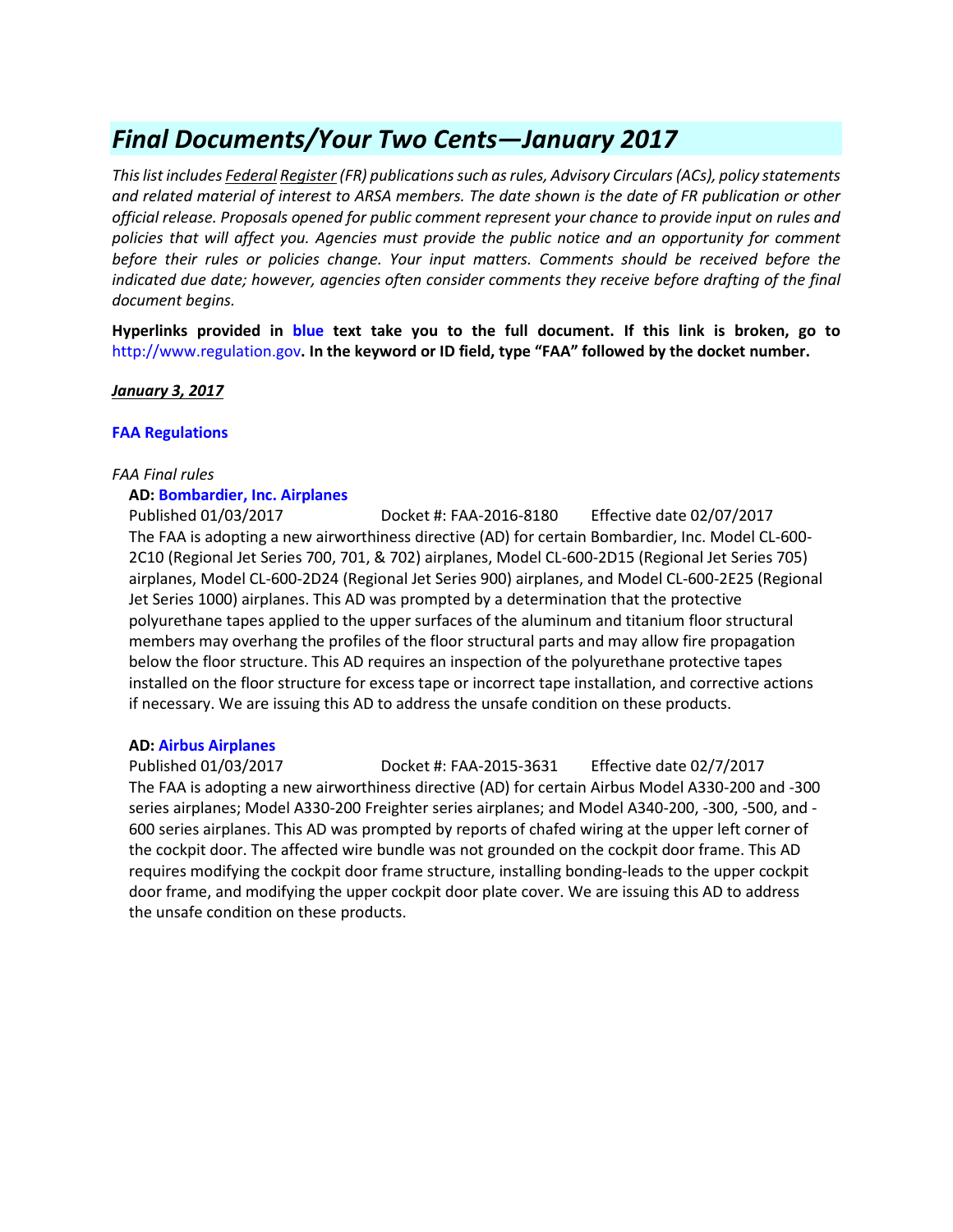### **AD: [BAE Systems \(Operations\) Limited Airplanes](https://www.federalregister.gov/documents/2017/01/03/2016-30412/airworthiness-directives-bae-systems-operations-limited-airplanes)**

Published 01/03/2017 Docket #: FAA-2016-0457 Effective date 02/07/2017 The FAA is superseding Airworthiness Directive (AD) 2012-11-15 for all BAE Systems (Operations) Limited Model 4101 airplanes. AD 2012-11-15 required a one-time detailed inspection for cracks, corrosion, and other defects of the rear face of the wing rear spar, and repair if necessary. This new AD requires repetitive detailed inspections, and repair if necessary. This AD was prompted by new reports of cracking found in the wing rear spar and technical analysis results, which confirmed that the crack initiation and propagation are due to fatigue, with no indication of any other crack initiation mechanism (e.g., stress corrosion). We are issuing this AD to address the unsafe condition on these products.

### **AD: [The Boeing Company Airplanes](https://www.federalregister.gov/documents/2017/01/03/2016-29678/airworthiness-directives-the-boeing-company-airplanes)**

Published 01/03/2017 Docket #: FAA-2016-3698 Effective date 02/07/2017 The FAA is adopting a new airworthiness directive (AD) for certain The Boeing Company Model 767- 200 and -300 series airplanes. This AD was prompted by an evaluation by the design approval holder (DAH) indicating that the aft pressure bulkhead is subject to widespread fatigue damage (WFD). This AD requires replacing the aft pressure bulkhead with a new, improved aft pressure bulkhead, and doing related investigative and corrective actions if necessary. We are issuing this AD to prevent the unsafe condition on these products.

### **AD: [Safran Helicopter Engines, S.A. \(Formerly Turbomeca S.A.\) Turboshaft Engines](https://www.federalregister.gov/documents/2016/12/30/2016-31695/airworthiness-directives-safran-helicopter-engines-sa-formerly-turbomeca-sa-turboshaft-engines)**

Published 01/03/2017 Docket #: FAA-2015-3753 Effective date 02/03/2017 The FAA is superseding airworthiness directive (AD) 2016-04-12, that applies to certain Safran Helicopter Engines, S.A. (formerly Turbomeca S.A.) Arriel 2B, 2B1, 2C, 2C1, 2C2, 2D, 2E, 2S1, and 2S2 turboshaft engines. AD 2016-04-12 required spectrometric oil analysis (SOA) inspection of the engine accessory gearbox (AGB), and, depending on the results, removal of the engine AGB. This AD requires initial and repetitive wear inspections of the engine AGB cover. This AD was prompted by a report of an uncommanded in-flight shutdown (IFSD) of an Arriel 2S2 engine caused by rupture of the 41-tooth gear, which forms part of the bevel gear in the engine AGB. We are issuing this AD to correct the unsafe condition on these products.

# *FAA Proposed Rules*

### **NPRM AD: [The Boeing Company Airplanes](https://www.federalregister.gov/documents/2017/01/03/2016-30807/airworthiness-directives-the-boeing-company-airplanes)**

Published 01/03/2017 Docket #: FAA-2016-9520 Comments due 02/17/2017 The FAA proposes to adopt a new airworthiness directive (AD) for all The Boeing Company Model 777 airplanes. This proposed AD was prompted by reports of cracks on the underwing longerons. This proposed AD would require repetitive inspections of the left and right side underwing longerons for any crack, and related investigative and corrective actions if necessary. We are proposing this AD to address the unsafe condition on these products.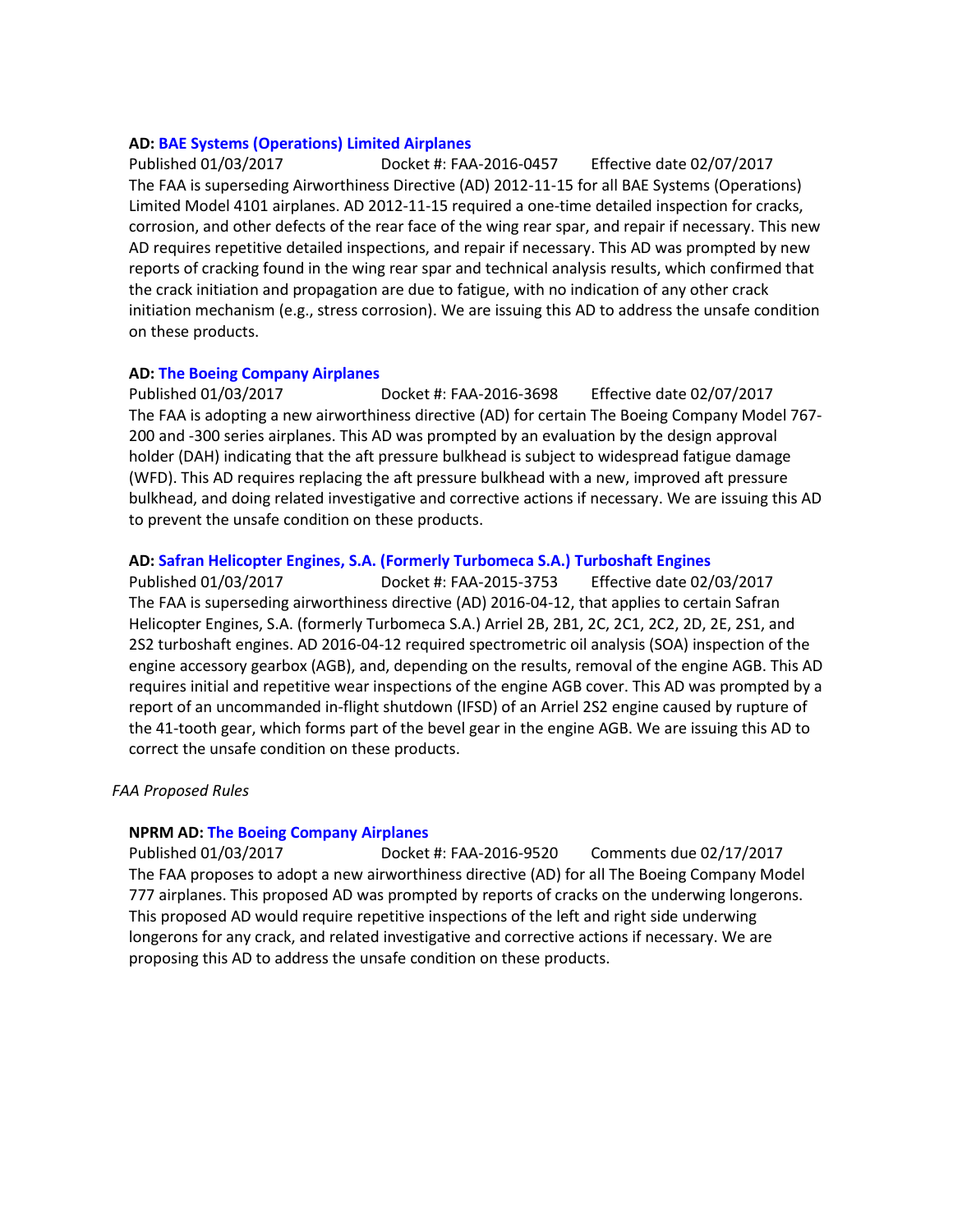#### **NPRM AD: [Airbus Airplanes](https://www.federalregister.gov/documents/2017/01/03/2016-30806/airworthiness-directives-airbus-airplanes)**

Published 01/03/2017 Docket #: FAA-2016-9519 Comments due 02/17/2017 The FAA proposes to adopt a new airworthiness directive (AD) for certain Airbus Model A318, A319, A320, and A321 series airplanes. This proposed AD was prompted by in-service experience and further analysis, which showed that the galley 5 without kick-load retainers, was unable to withstand the expected loading during several flight phases or in case of emergency landing. This proposed AD would require modification of galley 5 by adding kick-load retainers. We are proposing this AD to address the unsafe condition on these products.

#### **NPRM AD: [Piper Aircraft, Inc. Airplanes](https://www.federalregister.gov/documents/2017/01/03/2016-30716/airworthiness-directives-piper-aircraft-inc-airplanes)**

Published 01/03/2017 Docket #: FAA-2016-9550 Comments due 02/17/2017 The FAA proposes to adopt a new airworthiness directive (AD) for certain Piper Aircraft, Inc. Models PA-31, PA-31-300, PA-31-325, and PA-31-350 airplanes. This proposed AD was prompted by fatigue cracking in the fuselage station (FS) 332.00 bulkhead common to the horizontal stabilizer front spar attachment. This proposed AD would require repetitive inspections to detect cracks in the bulkhead and any necessary repairs. This proposed AD also provides an optional modification if no cracks are found that will greatly reduce the likelihood of the specified cracks. We are issuing this proposed AD to correct the unsafe condition on these products.

#### **NPRM AD: [CFE Company Turbofan Engines](https://www.federalregister.gov/documents/2017/01/03/2016-30951/airworthiness-directives-cfe-company-turbofan-engines)**

Published 01/03/2017 Docket #: FAA-2016-9380 Comments due 02/17/2017 The FAA proposes to adopt a new airworthiness directive (AD) for certain CFE Company (CFE) turbofan engines. This proposed AD was prompted by a quality escape for high-pressure compressor (HPC) impellers made from forgings with nonconforming material grain size. This proposed AD would require removal of the HPC impeller. We are proposing this AD to correct the unsafe condition on these products.

# *January 4, 2017*

# **[FAA Regulations](https://www.federalregister.gov/agencies/federal-aviation-administration)**

#### *FAA Final rules*

# **AD: [Robinson Helicopter Company Helicopters](https://www.federalregister.gov/documents/2017/01/04/2016-30832/airworthiness-directives-robinson-helicopter-company-helicopters)**

Published 01/04/2017 Docket #: FAA-2016-0733 Effective date 02/08/2017 We are adopting a new airworthiness directive (AD) for Robinson Helicopter Company (Robinson) Model R44, R44 II, and R66 helicopters. This AD requires inspecting the main rotor blade (MRB). This AD was prompted by a determination that some MRBs may have reduced blade thickness due to blending out corrosion. The actions are intended to prevent the unsafe condition on these products.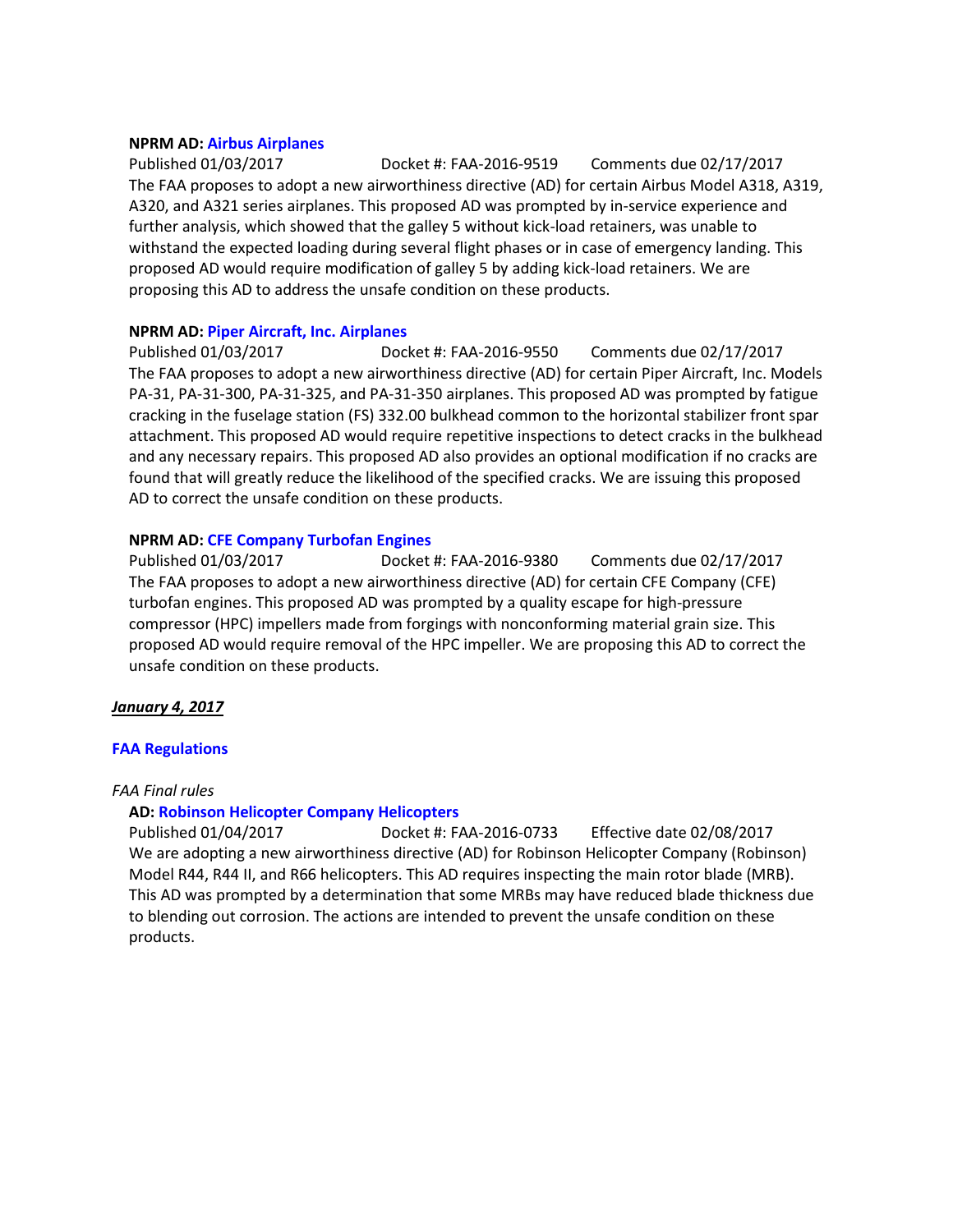#### **AD: [Airbus Airplanes](https://www.federalregister.gov/documents/2017/01/04/2016-30117/airworthiness-directives-airbus-airplanes)**

Published 01/04/2017 Docket #: FAA-2016-30117 Effective date 02/08/2017 We are adopting a new airworthiness directive (AD) for all Airbus Model A300 B4-603, B4-620, B4- 622, B4-605R, B4-622R, F4-605R, F4-622R, and C4-605R variant F airplanes. This AD was prompted by reports of cracks in the frame base fittings connecting the frame lower positions to the center wing box. This AD requires repetitive detailed inspections for cracking of the lower frame fittings of the frame foot, and replacement with a new frame foot if cracking is found. This AD also provides optional terminating action for the repetitive inspections. We are issuing this AD to address the unsafe condition on these products.

# **AD: [Airbus Defense and Space S.A. \(Formerly Known as Construcciones Aeronauticas, S.A.\)](https://www.federalregister.gov/documents/2017/01/04/2016-30842/airworthiness-directives-airbus-defense-and-space-sa-formerly-known-as-construcciones-aeronauticas)  [Airplanes](https://www.federalregister.gov/documents/2017/01/04/2016-30842/airworthiness-directives-airbus-defense-and-space-sa-formerly-known-as-construcciones-aeronauticas)**

Published 01/04/2017 Docket #: FAA-2016-9109 Effective date 02/08/2017 We are superseding Airworthiness Directive (AD) 2013-23-02 for all Airbus Defense and Space S.A. Model CN-235, CN-235-100, CN-235-200, CN-235-300, and C-295 airplanes. AD 2013-23-02 required an inspection of the feeder cables of certain fuel booster pumps for damage (including, but not limited to, signs of electrical arcing and fuel leaks), and replacement if necessary. This new AD retains those requirements and also requires modification of the electrical installation of the fuel booster pumps. This AD was prompted by a report of an in-flight problem with the fuel transfer system. We are issuing this AD to address the unsafe condition on these products.

# **Final Rule: [Revocation of Offshore Airspace Areas; Control 1154H, Control 1173H, Control 1154L,](https://www.federalregister.gov/documents/2017/01/04/2016-29144/revocation-of-offshore-airspace-areas-control-1154h-control-1173h-control-1154l-and-control-1173l)  [and Control 1173L, California](https://www.federalregister.gov/documents/2017/01/04/2016-29144/revocation-of-offshore-airspace-areas-control-1154h-control-1173h-control-1154l-and-control-1173l)**

Published 01/04/2017 Docket #: FAA-2016-9263 Effective date 03/02/2017 This action removes offshore airspace areas Control 1154H and Control 1154L located offshore of Ukiah, California, and removes offshore airspace areas Control 1173H and Control 1173L located offshore of San Francisco, California. The FAA has determined these offshore airspace areas are no longer required.

#### *FAA Proposed Rules*

#### **NPRM AD: [Gulfstream Aerospace Corporation Airplanes](https://www.federalregister.gov/documents/2017/01/04/2016-31362/airworthiness-directives-gulfstream-aerospace-corporation-airplanes)**

Published 01/04/2017 Docket #: FAA-2016-9522 Comments due 02/21/2017 We propose to supersede Airworthiness Directive (AD) 2009-17-01, which applies to certain Gulfstream Model G-IV, GIV-X, GV-SP airplanes and Model GV airplanes. AD 2009-17-01 currently requires, an inspection for sealant applied to the exterior of the auxiliary power unit (APU) enclosure (firewall), and a revision of the airplane flight manual (AFM), as applicable. Since we issued AD 2009-17-01, we received a report indicating that the type design sealant applied to the APU enclosure is flammable and failed certain tests. This proposed AD would require revising the AFM, and revising the applicability to include additional airplanes. We are proposing this AD to address the unsafe condition on these products.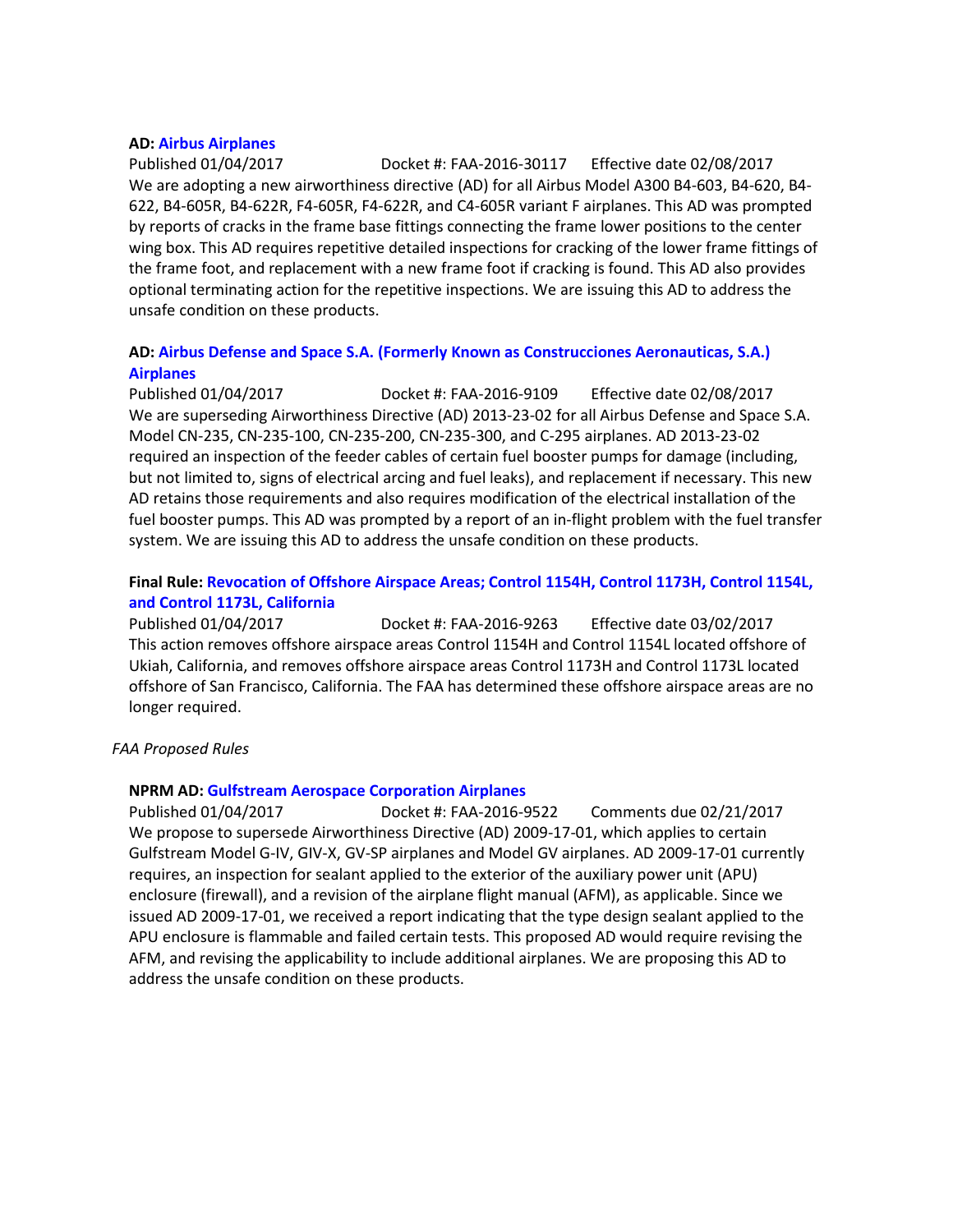### **NPRM AD: [Airbus Airplanes](https://www.federalregister.gov/documents/2017/01/04/2016-31366/airworthiness-directives-airbus-airplanes)**

Published 01/04/2017 Docket #: FAA-2016-9524 Comments due 02/21/2017 We propose to supersede Airworthiness Directive (AD) 2014-16-19, for all Airbus Model A330-200 Freighter, -200, and -300 series airplanes. AD 2014-16-19 currently requires revision of the maintenance or inspection program to include certain fuel airworthiness limitations. Since we issued AD 2014-16-19, Airbus has issued more restrictive fuel airworthiness limitations. This proposed AD would require revision of the maintenance or inspection program, as applicable, to include new fuel airworthiness limitations. The proposed AD also removes certain airplanes from the applicability of AD 2014-16-19. We are proposing this AD to address the unsafe condition on these products.

### **FAA Guidance Documents and Notices**

### *FAA Final Advisory Circulars*

### **AC: [Notices to Airmen \(NOTAMs\) for Airport Operators](https://www.faa.gov/documentLibrary/media/Advisory_Circular/150-5200-28F.pdf)**

Issued 12/30/2016 Document #: AC 150/5200- 28F

This advisory circular (AC) provides guidance on using the NOTAM system for reporting airport facilities changes or outages and for utilizing the Runway Condition Assessment Matrix for airport condition reporting. This AC prescribes procedures used to describe, format, and disseminate information on unanticipated or temporary changes to components of, or hazards in, the National Airspace System (NAS). The Notice to Airmen (NOTAM) system is not intended to be used to advertise data already published or charted.

#### *Orders*

# **Order: [Contractions](https://www.faa.gov/documentLibrary/media/Order/7340.2G_Bsc_dtd_1-5-17.pdf)**

Issued 12/28/2016 Document #: JO 7340.2G

This handbook contains the approved word and phrase contractions used by personnel of the Federal Aviation Administration and other agencies that provide air traffic control, communications, weather, charting, and associated aviation-communication services. Also contained are aircraft-type designators; civil aircraft company three-letter identifiers and telephony designator assignments; aircraft nationality assignments; and civil/military aircraft-type designators.

#### *Notices*

#### **Notice: [Public Notice for Waiver of Aeronautical Land-Use Assurance](https://www.federalregister.gov/documents/2017/01/04/2016-31916/public-notice-for-waiver-of-aeronautical-land-use-assurance)**

Published 01/04/2017 Document #: 2016-31916 Comments due 02/03/2017 The FAA is considering a proposal to change 0.92 acres of airport land from aeronautical use to non-aeronautical use and to authorize the lease or sale of airport property located at W.K. Kellogg Airport, Battle Creek, Michigan. The aforementioned land is not needed for aeronautical use.

# **Notice: [Additions Per Order 7340.2, Contractions, Chapter 3, Section 4.](https://www.faa.gov/documentLibrary/media/Notice/GENOT_JTBND_7340.399.pdf)**

Published 12/29/2016 Document #: N JO 7340.399 Effective Date 01/06/2017 Additions to the u.s. special designators and telephonies have been approved. *January 5, 2017*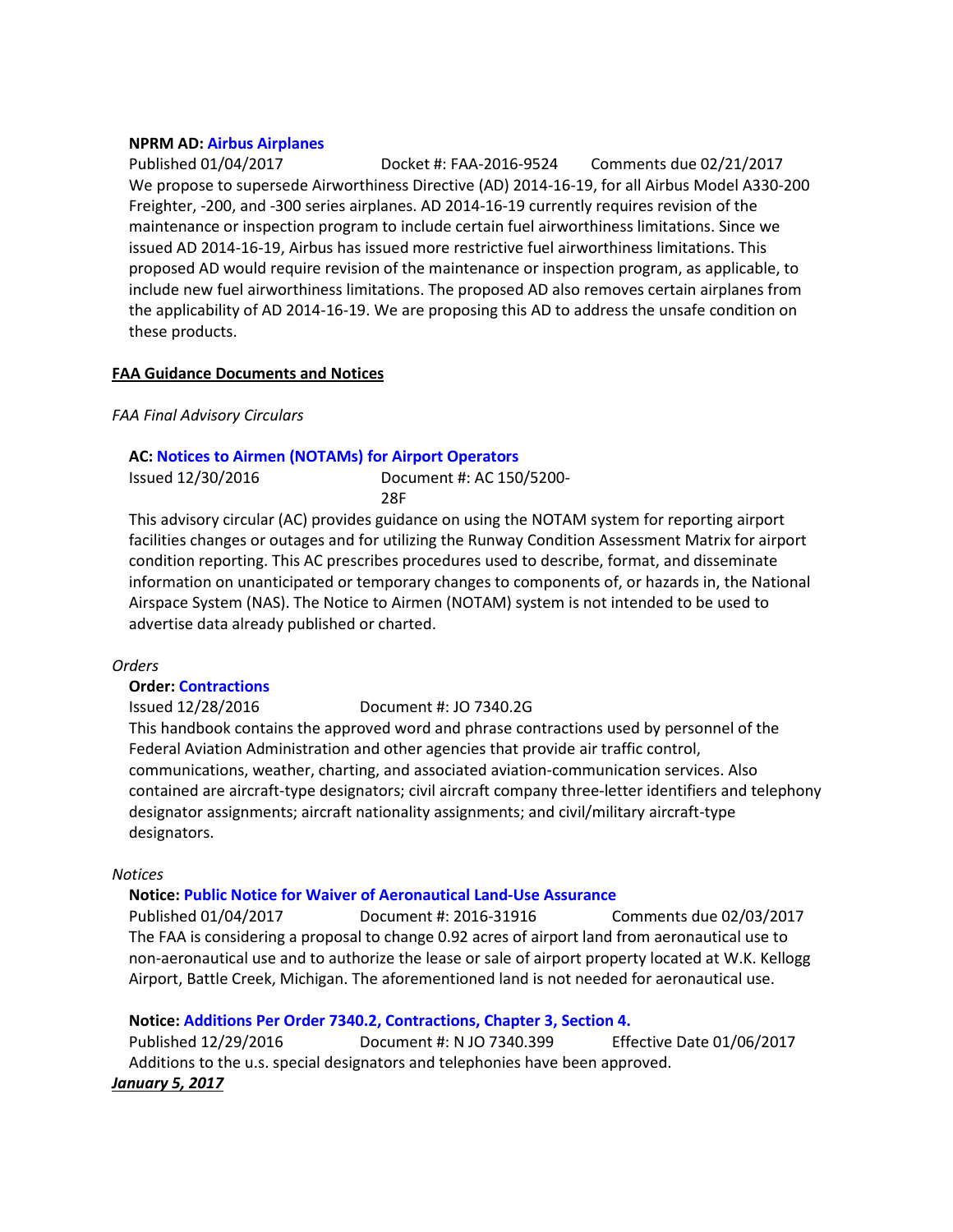#### **[FAA Regulations](https://www.federalregister.gov/agencies/federal-aviation-administration)**

#### *FAA Final rules*

#### **AD: [Airbus Airplanes](https://www.federalregister.gov/documents/2017/01/05/2016-30411/airworthiness-directives-airbus-airplanes)**

Published 01/05/2017 Docket #: FAA-2016-7424 Effective date 02/09/2017 The FAA is adopting a new airworthiness directive (AD) for all Airbus Model A330-200, -200 Freighter, and -300 series airplanes; and Model A340-200, -300, -500, and -600 series airplanes. This AD was prompted by certain anomalies of the flight guidance computers. We are issuing this AD to address the unsafe condition on these products.

#### **AD: PILATUS AIRCRAFT LTD. Airplanes**

Published 01/05/2017 Docket #: FAA-2016-7003 Effective date 02/09/2017 The FAA is superseding Airworthiness Directive (AD) 2014-22-01 for all PILATUS AIRCRAFT LTD. Models PC-12, PC-12/45, PC-12/47, and PC-12/47E airplanes. This AD results from mandatory continuing airworthiness information (MCAI) issued by an aviation authority of another country to identify and correct an unsafe condition on an aviation product. The MCAI describes the unsafe condition as a need to incorporate new revisions into the Limitations section, Chapter 4, of the FAA-approved maintenance program (e.g., maintenance manual). The limitations were revised to include repetitive inspections of the main landing gear (MLG) attachment bolts. We are issuing this AD to require actions to address the unsafe condition on these products.

#### **Final Rule: [Establishment of an Air Traffic Service \(ATS\) Route; Western United States](https://www.federalregister.gov/documents/2017/01/05/2016-31901/establishment-of-an-air-traffic-service-ats-route-western-united-states)**

Published 01/05/2017 Docket #: FAA-2015-1345 Effective date 03/02/2017 This action establishes one low altitude Area Navigation (RNAV) T-route in the western United States. The route establishes a transition from the San Diego area to points east. This route promotes operational efficiencies for users and provides connectivity to current and proposed RNAV en route and terminal procedures.

#### *FAA Proposed Rules*

# **NPRM AD: [Sikorsky Aircraft Corporation Helicopters \(Type Certificate Previously Held by](https://www.federalregister.gov/documents/2017/01/05/2016-31622/airworthiness-directives-sikorsky-aircraft-corporation-helicopters-type-certificate-previously-held)  [Schweizer Aircraft Corporation\)](https://www.federalregister.gov/documents/2017/01/05/2016-31622/airworthiness-directives-sikorsky-aircraft-corporation-helicopters-type-certificate-previously-held)**

Published 01/05/2017 Docket #: FAA-2016-6968 Comments due 03/06/2017 The FAA proposes to supersede airworthiness directive (AD) 93-17-13 for Schweizer Aircraft Corporation and Hughes Helicopters, Inc. (now Sikorsky Aircraft Corporation) (Sikorsky) Model TH55A, 269A, 269A-1, 269B, and 269C helicopters. AD 93-17-13 requires installing tachometer markings and inspecting the driveshaft. This proposed AD would require recurring inspections of the driveshaft and would expand the applicability to include Model 269C-1 helicopters. This proposed AD is prompted by reports of accidents because of driveshaft failures. The actions of this proposed AD are intended to prevent the unsafe condition on these products.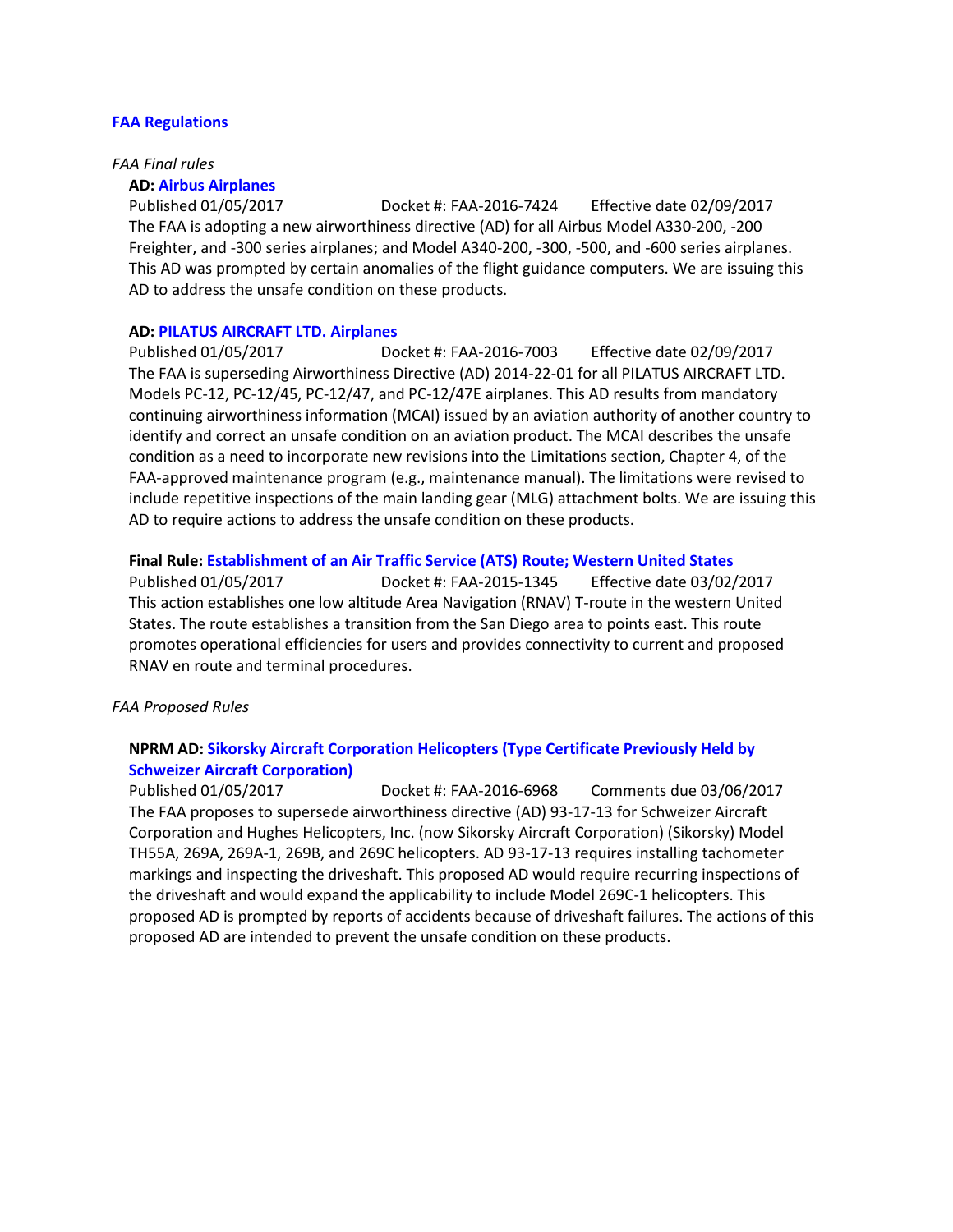### **NPRM AD: [Airbus Helicopters Deutschland GmbH Helicopters](https://www.federalregister.gov/documents/2017/01/05/2016-31865/airworthiness-directives-airbus-helicopters-deutschland-gmbh-helicopters)**

Published 01/05/2017 Docket #: FAA-2016-6928 Comments due 03/06/2017 The FAA proposes to adopt a new airworthiness directive (AD) for Airbus Helicopters Deutschland GmbH Helicopters (Airbus Helicopters) Model MBB-BK 117 C-2 and MBB-BK 117 D-2 helicopters. This proposed AD would require installing rivets to the air inlet cover rings (rings). This proposed AD is prompted by reports of rings detaching. The actions of this proposed AD are intended to prevent the unsafe condition on these products.

### **NPRM AD: [Airbus Helicopters](https://www.federalregister.gov/documents/2017/01/05/2016-31866/airworthiness-directives-airbus-helicopters)**

Published 01/05/2017 Docket #: FAA-2016-6693 Comments due 03/06/2017 The FAA proposes to adopt a new airworthiness directive (AD) for Airbus Helicopters Model AS332C, AS332C1, AS332L, AS332L1, AS332L2, and EC225LP helicopters. This proposed AD would require repetitive inspections of the intermediate gear box (IGB) fairing. This proposed AD is prompted by separation of the IGB fairing from the fairing gutter and subsequent interference with the drive shaft. The actions of this proposed AD are intended to prevent the unsafe condition on these products.

### **NPRM AD: [Pratt & Whitney Division Turbofan Engines](https://www.federalregister.gov/documents/2017/01/05/2016-31870/airworthiness-directives-pratt-and-whitney-division-turbofan-engines)**

Published 01/05/2017 Docket #: FAA-2016-9405 Comments due 02/21/2017 The FAA proposes to adopt a new airworthiness directive (AD) for certain Pratt & Whitney Division (PW) PW2037, PW2037M, and PW2040 turbofan engines. This proposed AD was prompted by an unrecoverable engine in-flight shutdown (IFSD) after an ice crystal icing event. This proposed AD would require installing a software standard eligible for installation and preclude the use of electronic engine control (EEC) software standards earlier than SCN 5B/I. We are proposing this AD to correct the unsafe condition on these products.

# **NPRM AD: [The Boeing Company Airplanes](https://www.federalregister.gov/documents/2017/01/05/2016-31367/airworthiness-directives-the-boeing-company-airplanes)**

Published 01/05/2017 Docket #: FAA-2016-9523 Comments due 02/21/2017 The FAA proposes to supersede Airworthiness Directive (AD) 2014-12-13, which applies to all The Boeing Company Model 737-100, -200, -200C, -300, -400, and -500 series airplanes. AD 2014-12-13 currently requires repetitive inspections for cracking of the main landing gear (MLG) beam, and the rear spar upper chord and rear spar web; and repair if necessary. Since we issued AD 2014-12-13, we received reports of additional cracking in the inspar upper skin, rear spar web and rear spar upper chord. This proposed AD would expand the inspection area and add related investigative and corrective actions if necessary. We are proposing this AD to address the unsafe condition on these products.

# **NPRM AD: [CFE Company Turbofan Engines](https://www.federalregister.gov/documents/2017/01/05/2016-31780/airworthiness-directives-cfe-company-turbofan-engines)**

Published 01/05/2017 Docket #: FAA-2016-9380 Comments due 02/21/2017 The FAA proposes to adopt a new airworthiness directive (AD) for certain CFE Company (CFE) turbofan engines. This proposed AD was prompted by a quality escape for high-pressure compressor (HPC) impellers made from forgings with nonconforming material grain size. This proposed AD would require removal of the HPC impeller. We are proposing this AD to correct the unsafe condition on these products.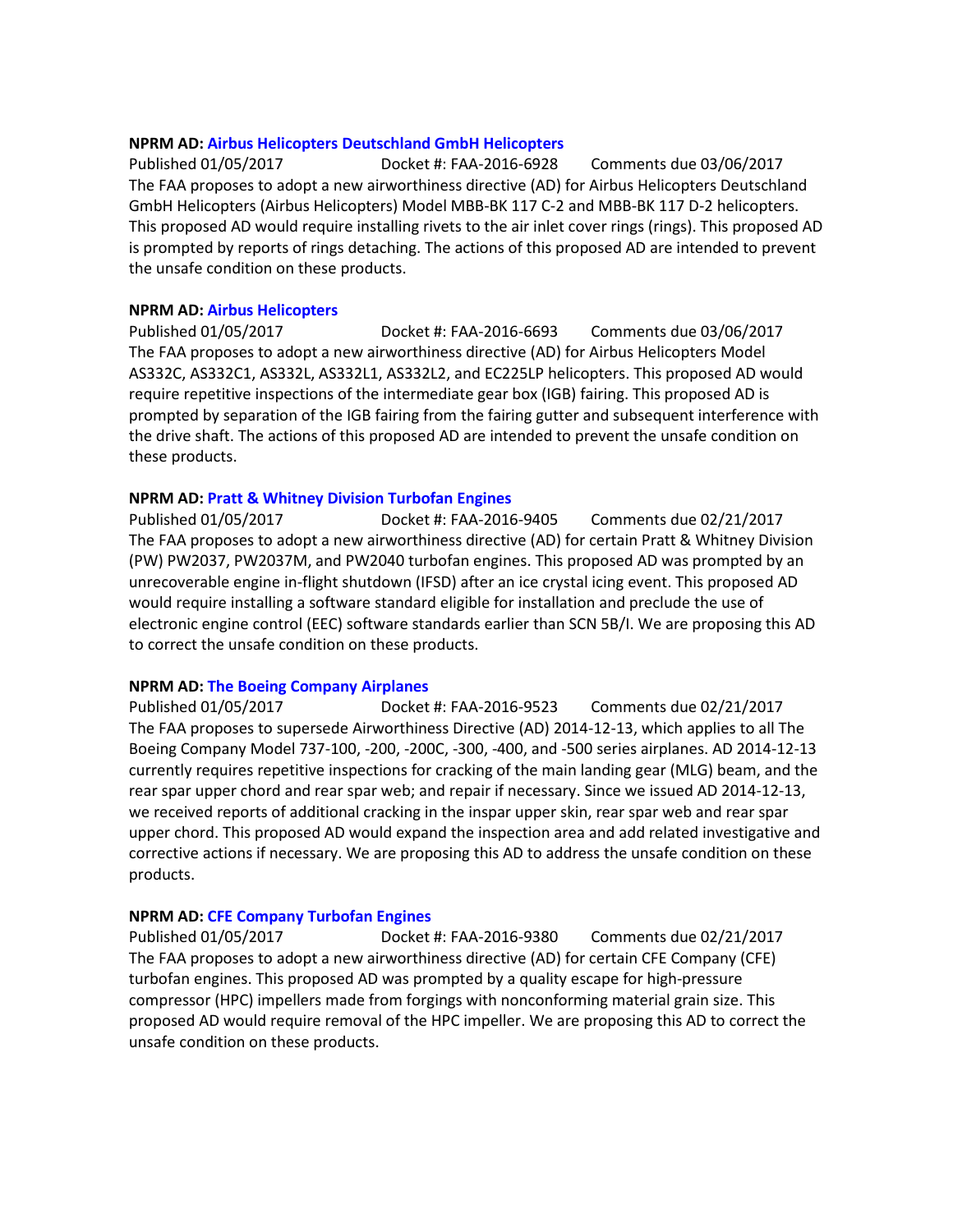# **NPRM AD: [Airbus Defense and Space S.A. \(Formerly Known as Construcciones Aeronauticas, S.A.\)](https://www.federalregister.gov/documents/2017/01/05/2016-31365/airworthiness-directives-airbus-defense-and-space-sa-formerly-known-as-construcciones-aeronauticas)  [Airplanes](https://www.federalregister.gov/documents/2017/01/05/2016-31365/airworthiness-directives-airbus-defense-and-space-sa-formerly-known-as-construcciones-aeronauticas)**

Published 01/05/2017 Docket #: FAA-2016-9521 Comments due 02/21/2017 The FAA proposes to adopt a new airworthiness directive (AD) for all Airbus Defense and Space S.A. Model CN-235, CN-235-100, CN-235-200, CN-235-300, and C-295 airplanes. This proposed AD was prompted by reports of excessive play between bushings and their respective fitting housings at certain elevator fittings. This proposed AD would require a one-time detailed inspection and repetitive eddy current inspections of the elevator hinge fitting and bracket assembly, and corrective actions if necessary. We are proposing this AD to address the unsafe condition on these products.

### **FAA Guidance Documents and Notices**

*FAA Draft Policies*

# **Final Policy[: Proposed Policy Statement FDMS Software and AEH DAL Level E](https://www.faa.gov/aircraft/draft_docs/policy/)**

Issued 12/05/2017 Policy #: (AC) 27-1B and AC 29-2C This policy statement changes the certification guidance for Flight Data Monitoring Systems (FDMS) contained in Miscellaneous Guidance (MG) 6 of Advisory Circular (AC) 27-1B and AC 29-2C.

*Special Airworthiness Information Bulletins (SAIB)*

### **SAIB: [Fuselage: Chem-Mill Skin Panels](http://rgl.faa.gov/Regulatory_and_Guidance_Library/rgSAIB.nsf/dc7bd4f27e5f107486257221005f069d/33fedb0026296dc38625809e00706367/$FILE/NM-17-06.pdf)**

Issued 01/04/2017 SAIB #: NM-17-06

This Special Airworthiness Information Bulletin (SAIB) advises owners and operators of certain The Boeing Company Model 737-200, -200C, -300, -400, and -500 series airplanes of a new inspection procedure for cracking in the fuselage skin panels at the chem-mill steps.

# *Flight Standards Service Information for Operators (InFO)*

# **InFO[: Update to "Cold Temperature Restricted Airport" procedure and airports list located in](https://www.faa.gov/other_visit/aviation_industry/airline_operators/airline_safety/info/all_infos/media/2016/InFO16023.pdf)  [Notice to Airmen Publication \(NTAP\) Graphic Notices](https://www.faa.gov/other_visit/aviation_industry/airline_operators/airline_safety/info/all_infos/media/2016/InFO16023.pdf)**

Issued 12/19/2016 InFO #: 16023 This InFO cancels and replaces InFO 15002, dated 2/10/15. In addition, it provides operators with information related to cold temperature altitude restrictions. It contains the additions and subtractions of airports to the Cold Temperature Restricted Airports list located in the NTAP. Finally, this InFO discusses the two methods for correcting published altitudes at the restricted temperatures.

*Draft Master Minimum Equipment List*

| <b>MMEL: Boeing MD-10</b><br>Updated 01/04/2017 | <b>Revision 4 Draft X</b>  | Comments due 01/30/2017 |
|-------------------------------------------------|----------------------------|-------------------------|
| <b>MMEL: Boeing 767</b><br>Updated 01/04/2017   | <b>Revision 38 Draft X</b> | Comments due 02/03/2017 |

*January 6, 2017*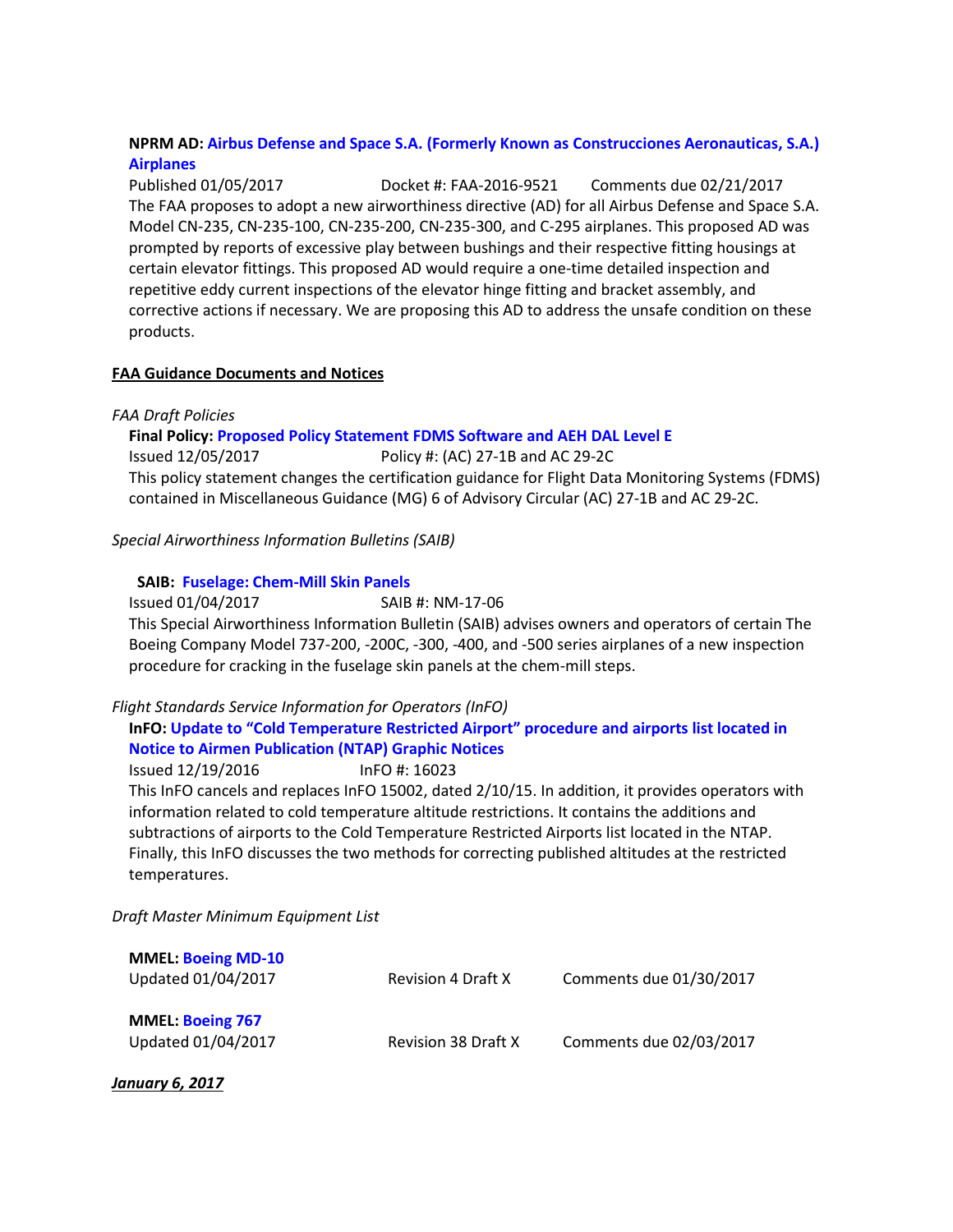#### **[FAA Regulations](https://www.federalregister.gov/agencies/federal-aviation-administration)**

#### *FAA Final rules*

#### **AD: [Dassault Aviation Airplanes](https://www.federalregister.gov/documents/2017/01/06/2016-31871/airworthiness-directives-dassault-aviation-airplanes)**

Published 01/06/2017 Docket #: FAA-2016-7420 Effective date 02/10/2017 The FAA is adopting a new airworthiness directive (AD) for all Dassault Aviation Model FAN JET FALCON airplanes; Model FAN JET FALCON SERIES C, D, E, F, and G airplanes; Model MYSTERE-FALCON 200 airplanes; Model MYSTERE-FALCON 20-C5, 20-D5, 20-E5, and 20-F5 airplanes; and MYSTERE-FALCON 50 airplanes. This AD was prompted by a report that, during approach for landing, the main entry door detached from an airplane. This AD requires a functional test or check of the main entry door closure and warning system, and applicable door closing inspections, adjustments, operational tests, and corrective actions if necessary. We are issuing this AD to address the unsafe condition on these products.

#### **AD: [Airbus Airplanes](https://www.federalregister.gov/documents/2017/01/06/2016-31868/airworthiness-directives-airbus-airplanes)**

Published 01/06/2017 Docket #: FAA-2016-9117 Effective date 02/10/2017 The FAA is adopting a new airworthiness directive (AD) for certain Airbus Model A330-200 Freighter, -200 and -300 series airplanes; and Airbus Model A340-200, -300, -500, and -600 series airplanes. This AD was prompted by reports of certain hydraulic reservoirs (HRs) becoming depressurized due to air leakage from the HR pressure relief valve (PRV). This AD requires repetitive inspections of the hydraulic fluid levels and nitrogen gas pressure in the HR for each hydraulic circuit, and if necessary, adjustment of the fluid level(s) and nitrogen pressure in affected HRs. We are issuing this AD to address the unsafe condition on these products.

#### *A Proposed Rules*

#### **NPRM AD: [Dassault Aviation Airplanes](https://www.federalregister.gov/documents/2017/01/06/2016-31963/airworthiness-directives-dassault-aviation-airplanes)**

Published 01/06/2017 Docket #: FAA-2016-9569 Comments due 02/21/2017 The FAA proposes to supersede Airworthiness Directive (AD) 2013-03-12 for all Dassault Aviation Model MYSTERE-FALCON 50 airplanes. AD 2013-03-12 currently requires revising the maintenance program to incorporate new or revised maintenance requirements and airworthiness limitations. Since we issued AD 2013-03-12, the manufacturer has issued a revision to the airplane maintenance manual (AMM) that introduces new or more restrictive maintenance requirements and/or airworthiness limitations. This proposed AD would require revising the maintenance or inspection program, as applicable, to incorporate new or revised maintenance requirements and airworthiness limitations. We are proposing this AD to prevent reduced structural integrity of the airplane.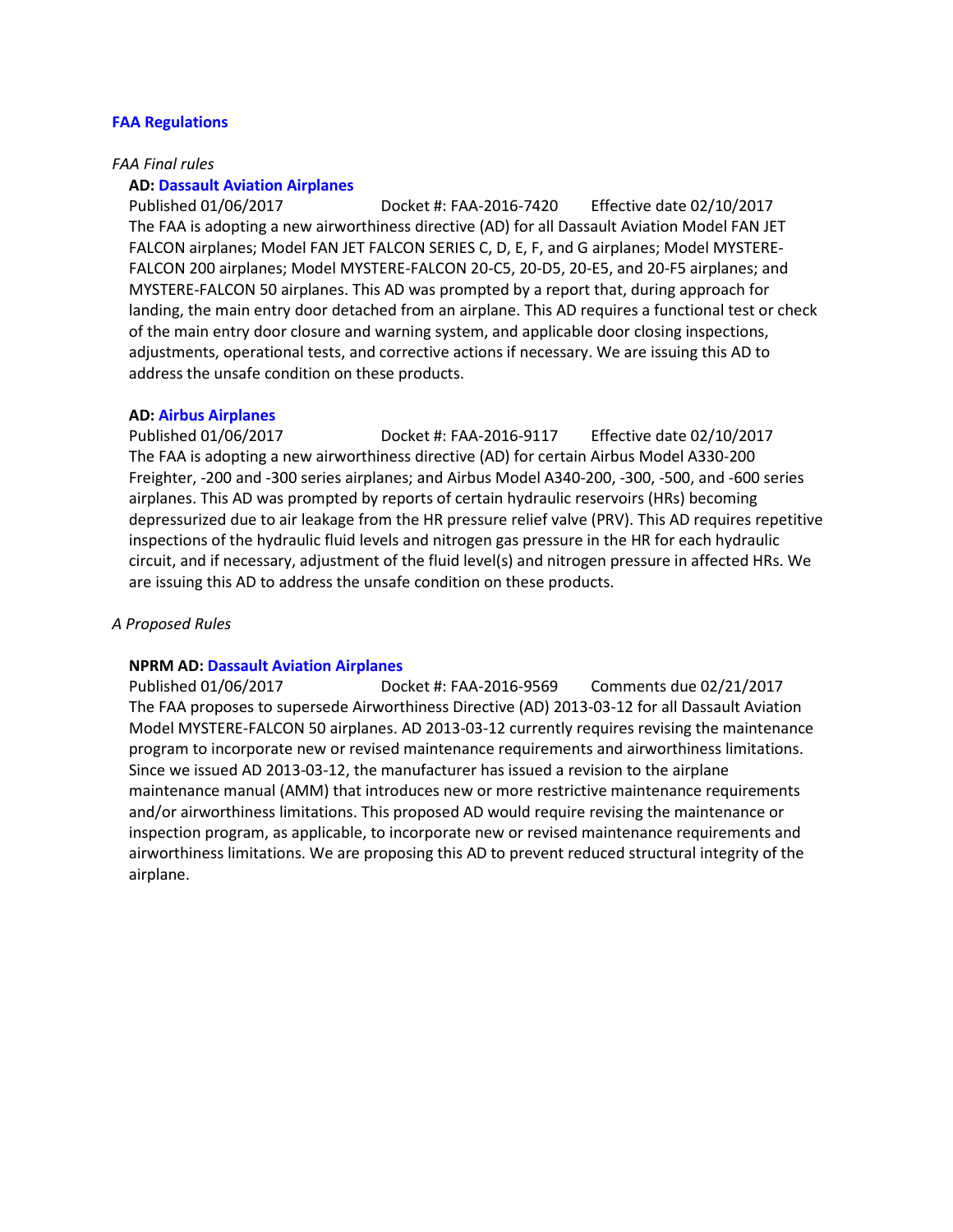#### **NPRM AD: [Airbus Airplanes](https://www.federalregister.gov/documents/2017/01/06/2016-31960/airworthiness-directives-airbus-airplanes)**

Published 01/06/2017 Docket #: FAA-2016-9567 Comments due 02/21/2017 The FAA proposes to supersede Airworthiness Directive (AD) 2007-13-08, for certain Airbus Model A318, A319, A320, and A321 series airplanes. AD 2007-13-08 currently requires repetitive inspections of the auxiliary power unit (APU) starter motor, APU inlet plenum, and APU air intake for discrepancies; repetitive cleaning of the APU air intake, and applicable corrective actions. Since we issued AD 2007-13-08, a determination was made that the unsafe condition could occur on additional airplanes. This proposed AD would expand the applicability in AD 2007-13-08, and include an optional terminating installation for the repetitive actions. We are proposing this AD to address the unsafe condition on these products.

### **NPRM AD: [The Boeing Company Airplanes](https://www.federalregister.gov/documents/2017/01/06/2016-31964/airworthiness-directives-the-boeing-company-airplanes)**

Published 01/06/2017 Docket #: FAA-2016-9570 Comments due 02/21/2017 The FAA proposes to adopt a new airworthiness directive (AD) for all The Boeing Company Model 707 airplanes and Model 720 and 720B series airplanes. This proposed AD was prompted by a determination that undetected web fatigue cracking caused by oil canning may exist in the station 1440 aft pressure bulkhead web. This proposed AD would require repetitive detailed inspections for any oil canning or cracking of the station 1440 aft pressure bulkhead web, and related corrective actions if necessary. We are proposing this AD to address the unsafe condition on these products.

### **FAA Guidance Documents and Notices**

#### *FAA Draft Advisory Circulars*

# **AC: [Incorporation of Supplemental Type Certificates Into Type-Certificated Products by the Type](https://www.faa.gov/aircraft/draft_docs/media/AC_21-XXX.pdf)  [Certificate Holders](https://www.faa.gov/aircraft/draft_docs/media/AC_21-XXX.pdf)**

Updated 12/22/2016 Document #: AC 21-XXX Comment date 01/31/2017 This advisory circular (AC) addresses the incorporation of supplemental type certificates (STC) by type certificate (TC) holders into their type-certificated products by two methods: (1) The in-draw process; and (2) Incorporation by reference. The scope of this AC is limited to the incorporation of STCs into a type-certificated product during production and prior to issuance of the original airworthiness approval.

# *FAA Draft Policies*

#### **Final Policy[: Proposed Policy Statement FDMS Software and AEH DAL Level E](https://www.faa.gov/aircraft/draft_docs/policy/)**

Updated 12/05/2016 Policy #: (AC) 27-1B and AC 29-2C This policy statement changes the certification guidance for Flight Data Monitoring Systems (FDMS) contained in Miscellaneous Guidance (MG) 6 of Advisory Circular (AC) 27-1B and AC 29-2C.

# *Flight Standards Information Management System (FSIMS)*

**FSIMS: [Bombardier Challenger CL-600/601/601-3A/601-3R/604/605/650](http://fsims.faa.gov/PICDetail.aspx?docId=M%20CL-600%20R10A)** Issued 01/06/2017 Revision 10a of the Bombardier Challenger (CL-600/601/601-3A/601-3R/604/605/650) Master Minimum Equipment List.

*Draft Orders*

#### **Order: [Regulatory Requirement to Provide Enough Flight Instructors and Check Pilots/Check](https://www.faa.gov/aircraft/draft_docs/media/AFS/N_8900.CKP_Coord_Copy.pdf)**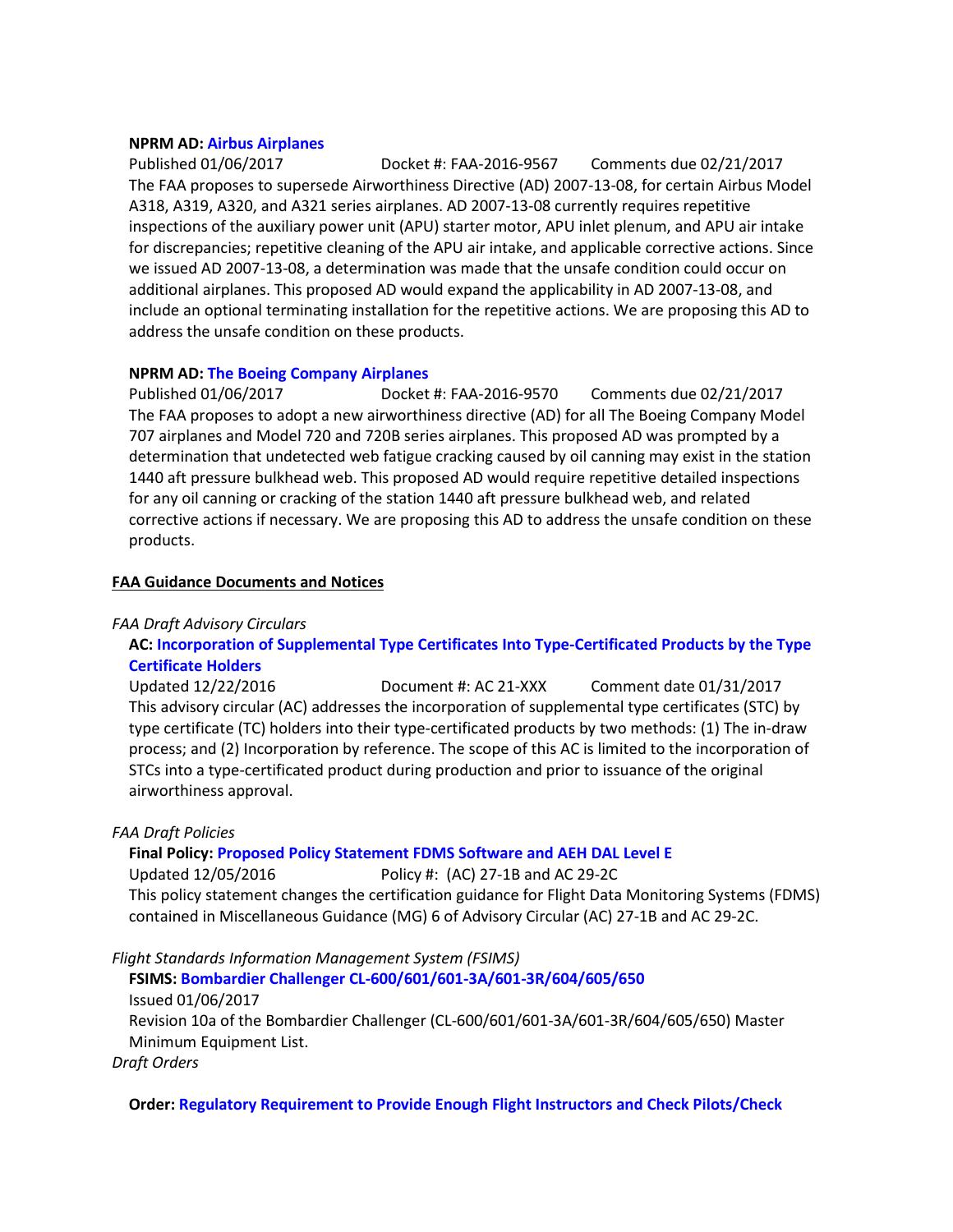### **[Flight Engineers](https://www.faa.gov/aircraft/draft_docs/media/AFS/N_8900.CKP_Coord_Copy.pdf)**

Updated 12/30/2016 Reference #: 14 CFR part 119-135 Comments due 02/27/2017 This notice provides guidance to principal operations inspectors (POI) with oversight responsibilities for Title 14 of the Code of Federal Regulations (14 CFR) part 119 certificate holders conducting 14 CFR part 121 and/or 14 CFR part 135 operations on regulatory requirements for flight instructors and check pilots/check Flight Engineers (FE).

### *Flight Standards Service Draft Advisory Circular*

### **AC: [Extended Operations \(ETOPS and Polar Operations\)](https://www.faa.gov/aircraft/draft_docs/media/AFS/AC_120-42C_Coord_Copy.pdf)**

Updated 01/03/2017 Reference #: Title 14 Part 21-21-135 Comments due 01/15/2017 This advisory circular (AC) provides guidance to certificate holders on obtaining operational approval to conduct Extended Operations (ETOPS) under Title 14 of the Code of Federal Regulations (14 CFR) part 121, § 121.161. The Federal Aviation Administration (FAA) may authorize ETOPS with two-engine airplanes over a route that contains a point farther than 60 minutes flying time from an adequate airport at an approved one-engine-inoperative cruise speed under standard conditions in still air (adequate airport is defined in § 121.7 and Appendix 1 of this AC).

### *Draft Master Minimum Equipment List*

|                                                      | MMEL: AIRBUS HELICOPTERS DEUTSCHLAND GmbH (AHD)<br>EC135P1, EC135P2, EC135P2+, EC135P3, EC135T1, EC135T2, EC135T2+, EC135T3 (TCDS H88EU) |                         |  |  |
|------------------------------------------------------|------------------------------------------------------------------------------------------------------------------------------------------|-------------------------|--|--|
| Updated 01/05/2017                                   | <b>Revision 6 Draft X</b>                                                                                                                | Comments due 01/10/2017 |  |  |
| <b>MMEL: Boeing MD-10</b><br>Updated 01/05/2016      | <b>Revision 4Draft X</b>                                                                                                                 | Comments due 01/30/2017 |  |  |
| <b>MMEL: Boeing 767</b><br>Updated 01/05/2017        | <b>Revision 38 Draft X</b>                                                                                                               | Comments due 02/03/2017 |  |  |
| MMEL: Embraer EMB-545, EMB-550<br>Updated 01/05/2017 | <b>Revision 2 Draft X</b>                                                                                                                | Comments due 02/06/2017 |  |  |

# *January 9, 2017*

# **FAA [Regulations](https://www.federalregister.gov/agencies/federal-aviation-administration)**

#### *FAA Final rules*

**Final Rule: [Revisions to Operational Requirements for the Use of Enhanced Flight Vision Systems](https://www.federalregister.gov/documents/2017/01/09/C1-2016-28714/revisions-to-operational-requirements-for-the-use-of-enhanced-flight-vision-systems-efvs-and-to)  [\(EFVS\) and to Pilot Compartment View Requirements for Vision Systems](https://www.federalregister.gov/documents/2017/01/09/C1-2016-28714/revisions-to-operational-requirements-for-the-use-of-enhanced-flight-vision-systems-efvs-and-to)** Published 01/09/2017 Docket #: FAA-2013-0485 The FAA has made a correction In rule document 2016-28714 appearing on pages 90126-90177 in the issue of Tuesday, December 13, 2016.

# **FAA Guidance Documents and Notices**

*Flight Standards Information Management System (FSIMS)* **FSIMS: Safety Assurance [System: Initial, Renewal, or Amendment of a Part 145 Repair Station](http://fsims.faa.gov/PICDetail.aspx?docId=8900.1,Vol.2,Ch11,Sec12_SAS)  [Located Outside the Territories of the United States and Under an Agreement](http://fsims.faa.gov/PICDetail.aspx?docId=8900.1,Vol.2,Ch11,Sec12_SAS)**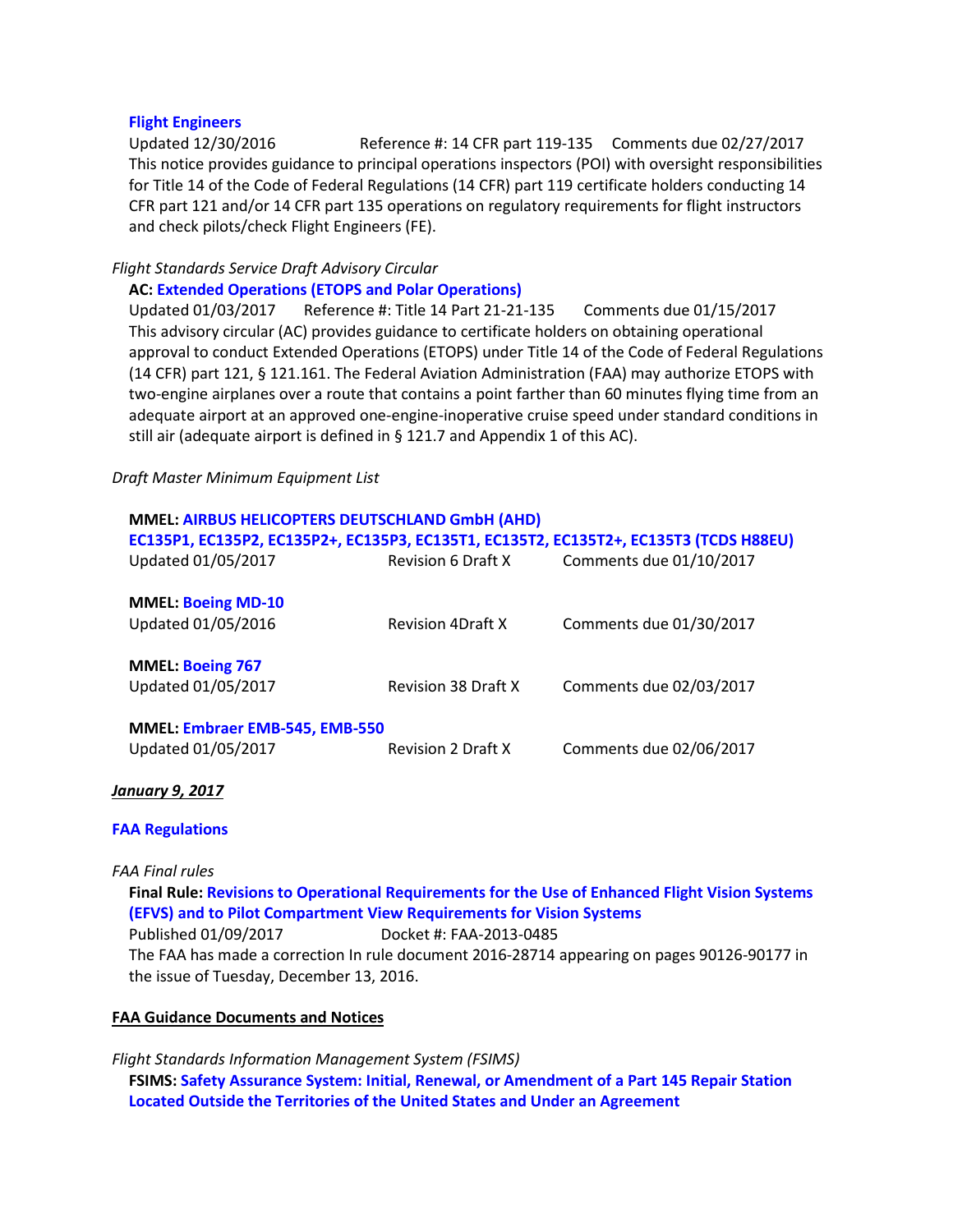#### Issued 12/28/2016

This section provides guidance for the International Field Office (IFO) aviation safety inspectors (ASI) for Federal Aviation Administration (FAA) repair stations located outside the territories of the United States (U.S.) under Maintenance Implementation Procedures (MIP) of a Bilateral Aviation Safety Agreement (BASA).

# **FSIMS: [Safety Assurance System: Certificating/Renewing/Amending a Part 145 Repair Station](http://fsims.faa.gov/PICDetail.aspx?docId=8900.1,Vol.2,Ch11,Sec10_SAS)  [Located Outside the Territories of the United States and not Under a BASA/MIP](http://fsims.faa.gov/PICDetail.aspx?docId=8900.1,Vol.2,Ch11,Sec10_SAS)**

Issued 12/28/2016

This section is to be used in conjunction with Volume 2, Chapter 11, Sections 1 through 6 and 13, for the certification/renewal and amendment of Title 14 of the Code of Federal Regulations (14 CFR) part 145 repair stations.

# **FSIMS: [Safety Assurance System: Initial, Renewal, or Amendment Certification of an EASA Part-](http://fsims.faa.gov/PICDetail.aspx?docId=8900.1,Vol.2,Ch11,Sec11_SAS)[145 EU-based AMO Applying for a 14 CFR Part 145 Certificate](http://fsims.faa.gov/PICDetail.aspx?docId=8900.1,Vol.2,Ch11,Sec11_SAS)**

Issued M/D/YYYY

This section guides International Field Office (IFO) aviation safety inspectors (ASI) on how to certificate a European Aviation Safety Agency (EASA) Approved Maintenance Organization (AMO) that is applying for approval under Title 14 of the Code of Federal Regulations (14 CFR) part 145. ASIs must use this section in conjunction with the Maintenance Annex Guidance (MAG). However, the MAG supersedes this section if conflicts exist between the two documents.

# **FSIMS: [Safety Assurance System: Phase 2—Formal Application \(SAS Business Process Modules 1](http://fsims.faa.gov/PICDetail.aspx?docId=8900.1,Vol.2,Ch11,Sec2_SAS)  [and 2\)](http://fsims.faa.gov/PICDetail.aspx?docId=8900.1,Vol.2,Ch11,Sec2_SAS)**

Issued 12/28/2016

After receiving the formal application package, the Federal Aviation Administration (FAA) will inform the applicant that it will take 15 working days to review the submission.

#### **FSIMS: [Change 504 to 8900.1](http://fsims.faa.gov/PICDetail.aspx?docId=8900.1,CHG504)**

Issued 12/28/2016 updates guidance for the certification of a Title 14 of the Code of Federal Regulations (14 CFR) part 145 repair station.

# **FSIMS: [Procedures for Collaborating with TSA During a Security Audit for Part 145 Repair Stations](http://fsims.faa.gov/PICDetail.aspx?docId=8900.1,Vol.2,Ch11,Sec13_SAS)  [\(Located Within and Outside the U.S. and its Territories\) Both Under and Not Under a](http://fsims.faa.gov/PICDetail.aspx?docId=8900.1,Vol.2,Ch11,Sec13_SAS)  [Maintenance Implementation Procedure](http://fsims.faa.gov/PICDetail.aspx?docId=8900.1,Vol.2,Ch11,Sec13_SAS)**

Issued 12/28/2016

This section provides guidance on how to notify the Transportation Security Administration (TSA) of initial certification of repair stations located within and outside the United States (U.S.) as a result of Title 49 of the Code of Federal Regulations (49 CFR) part 1554.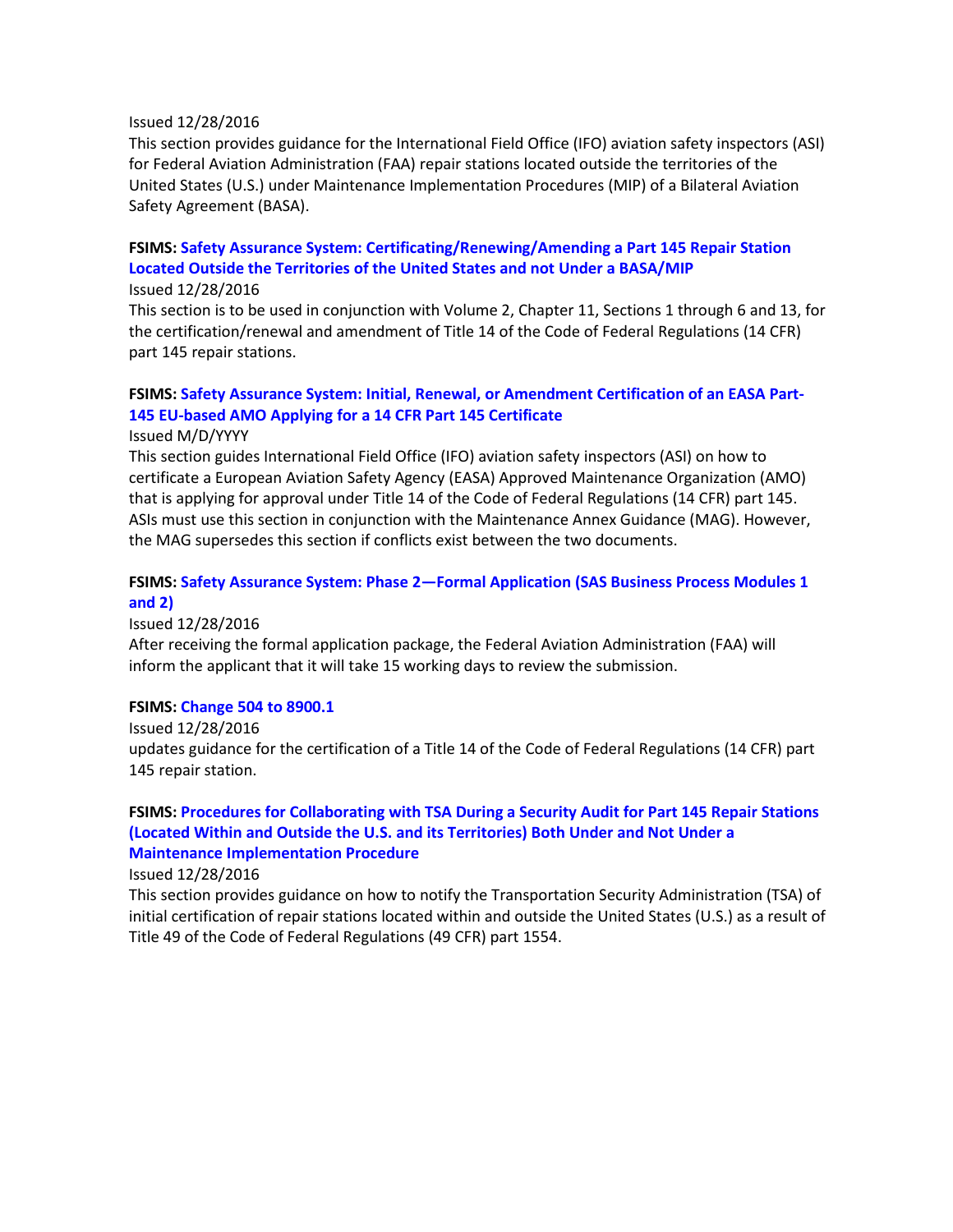### **FSIMS: [Safety Assurance System: Phase 1—Preapplication](http://fsims.faa.gov/PICDetail.aspx?docId=8900.1,Vol.2,Ch11,Sec1_SAS)**

### Issued 12/28/2016

This chapter provides direction and guidance on the certification process of Title 14 of the Code of Federal Regulations (14 CFR) part 145 air agencies. An applicant is not certificated until Flight Standards District Office (FSDO), regional Flight Standards division (RFSD) or the International Field Office (IFO) is confident that the prospective certificate holder is capable of fulfilling the required responsibilities.

# **FSIMS: [Safety Assurance System: Certification of a Part 145 Satellite Repair Station, Amendment](http://fsims.faa.gov/PICDetail.aspx?docId=8900.1,Vol.2,Ch11,Sec7_SAS)  [to, and/or Transfer of Certificate of the Part 145 Certification](http://fsims.faa.gov/PICDetail.aspx?docId=8900.1,Vol.2,Ch11,Sec7_SAS)**

#### Issued 12/28/2016

The repair station certification process described in this chapter also applies to the certification of a satellite.

### **FSIMS: [Safety Assurance System: Phase 4—Performance Assessment \(SAS Business Process](http://fsims.faa.gov/PICDetail.aspx?docId=8900.1,Vol.2,Ch11,Sec4_SAS)  [Modules 2, 3 and 4\)](http://fsims.faa.gov/PICDetail.aspx?docId=8900.1,Vol.2,Ch11,Sec4_SAS)**

# Issued 12/28/2016

In the Performance Assessment (PA) phase, the certification team determines the applicant's proposed procedures and programs for training and directing personnel in the performance of their duties are effective. In this phase, the emphasis is on compliance with regulations and safe performance practices.

### **FSIMS: [Safety Assurance System: Phase 5—Administrative Functions](http://fsims.faa.gov/PICDetail.aspx?docId=8900.1,Vol.2,Ch11,Sec5_SAS)**

Issued 12/28/2016 Safety Assurance System: Phase 5—Administrative Functions

# **FSIMS: [Safety Assurance System: Certificating/Renewing/Amending a Part 145 Repair Station](http://fsims.faa.gov/PICDetail.aspx?docId=8900.1,Vol.2,Ch11,Sec9_SAS)  [Located Inside the United States Under a BASA/MIP](http://fsims.faa.gov/PICDetail.aspx?docId=8900.1,Vol.2,Ch11,Sec9_SAS)**

Issued 12/28/2016

This section provides guidance to aviation safety inspectors (ASI) on the procedures used to conduct certification, renewal, and amendment of Title 14 of the Code of Federal Regulations (14 CFR) part 145 repair stations located within the territories of the United States (U.S) and hold an Aviation Authority (AA) part 145 approval under a Maintenance Implementation Procedure (MIP) of a Bilateral Aviation Safety Agreement (BASA). ASIs must use this section in conjunction with the applicable Maintenance Agreement Guidance (MAG) of that country. However, the MAG supersedes this section if conflicts exist between the two documents.

# **FSIMS: [Safety Assurance System: Part 145 Repair Station Ratings and Classifications Under 14 CFR](http://fsims.faa.gov/PICDetail.aspx?docId=8900.1,Vol.2,Ch11,Sec6_SAS)  [Part 145, §§ 145.59 and 145.61](http://fsims.faa.gov/PICDetail.aspx?docId=8900.1,Vol.2,Ch11,Sec6_SAS)**

# Issued 12/28/2016

The purpose of this section is to explain the ratings contained in Title 14 of the Code of Federal Regulations (14 CFR) part 145, §§ 145.59 and 145.61.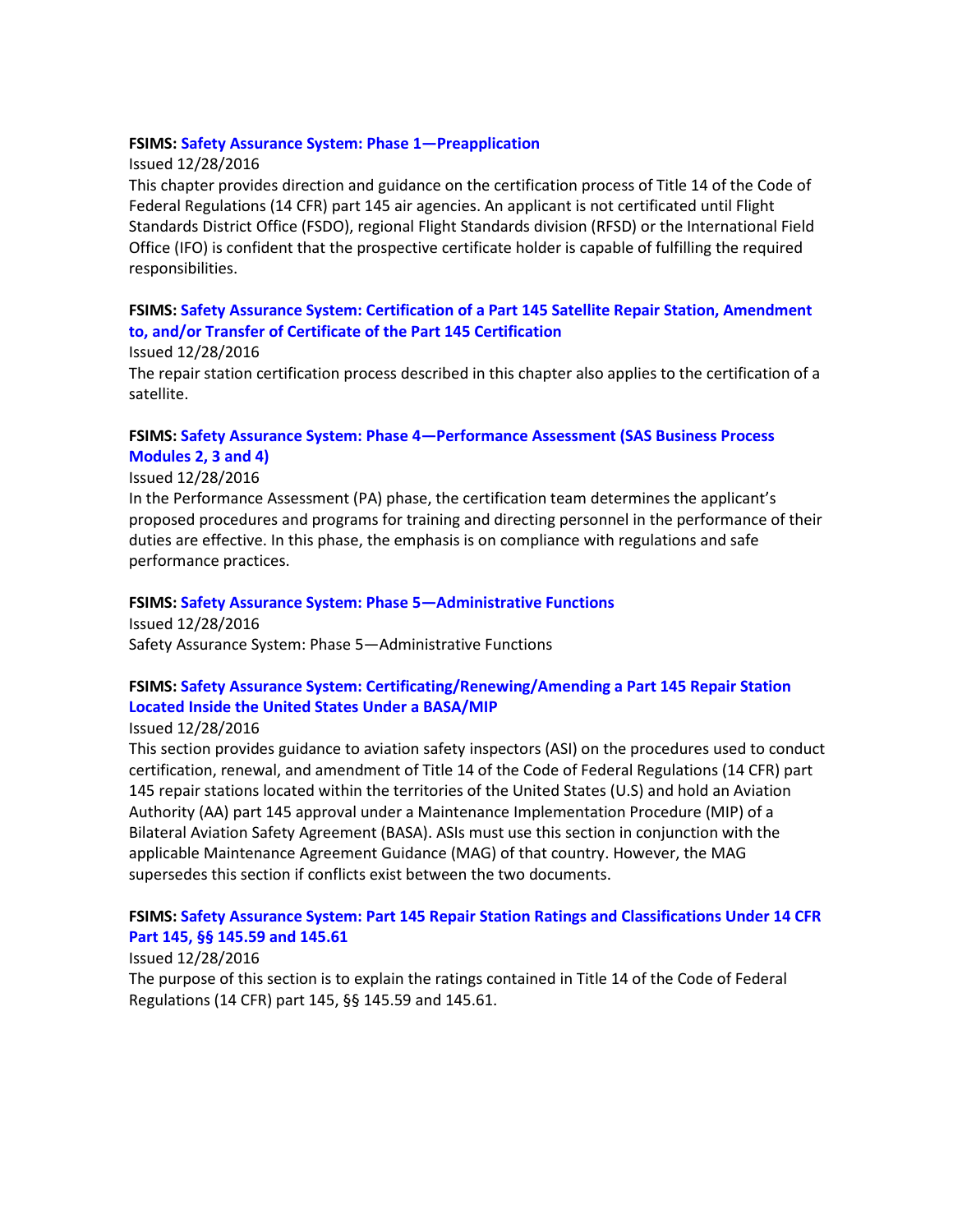# **FSIMS: [Safety Assurance System: Phase 3—Design Assessment \(SAS Business Process Modules 2, 3](http://fsims.faa.gov/PICDetail.aspx?docId=8900.1,Vol.2,Ch11,Sec3_SAS)  [and 4\)](http://fsims.faa.gov/PICDetail.aspx?docId=8900.1,Vol.2,Ch11,Sec3_SAS)**

# Issued 12/28/2016

The Design Assessment (DA) phase is the part of the certification process when the applicant's manuals and other documents are reviewed indepth to ensure compliance with applicable regulations and conformity to safe operating practices.

# **FSIMS: [Safety Assurance System: Initial, Renewal, Amendment, and Approval of a Part 145 Repair](http://fsims.faa.gov/PICDetail.aspx?docId=8900.1,Vol.2,Ch11,Sec8_SAS)  [Station Located in the United States Applying for an EASA Part-145](http://fsims.faa.gov/PICDetail.aspx?docId=8900.1,Vol.2,Ch11,Sec8_SAS)**

# Issued 12/28/2016

This section guides aviation safety inspectors (ASI) on how to certificate a Title 14 of the Code of Federal Regulations (14 CFR) part 145 repair station, located in the United States (U.S.), that is applying for a European Aviation Safety Agency (EASA) Part-145 approval. ASIs must use this section in conjunction with the Maintenance Annex Guidance (MAG). However, the MAG supersedes this section if conflicts exist between the two documents. The MAG, section B pertains to U.S.-based repair stations with EASA approval.

# *Orders*

# **Order: [Location Identifiers](https://www.faa.gov/documentLibrary/media/Order/FAA_JO_7350.9_H_Location_Identifiers_01-05-17.pdf)**

Issued 01/06/2017 Document #: JO 7350.9H

The current identifiers and codes in the United States and Canada air traffic control systems are listed in this order. It contains guidelines for requesting location identifiers, name-codes, and procedure codes. Also, a brief explanation of assignment principles is included.

# **Order: [Microprocessor En-Route Automated Radar Tracking System \(Micro-EARTS\) Fused Display](https://www.faa.gov/documentLibrary/media/Order/FAA_JO_7110.124_Micro-EARTS_Fusion_for_3NM_and_5NM_Separation_NAS-wide.pdf)  [Mode \(FDM\) for 3NM and 5NM Separation throughout the National Airspace System \(NAS\).](https://www.faa.gov/documentLibrary/media/Order/FAA_JO_7110.124_Micro-EARTS_Fusion_for_3NM_and_5NM_Separation_NAS-wide.pdf)** Issued 01/06/2017 Document #: JO 7110.124

This order provides interim guidance for the use of FDM surveillance data for 3NM and 5NM separation in the Terminal and En Route environments using the Micro-EARTS automation platform.

# *Notices*

# **Meeting[: Tenth RTCA SC-229 406 MHz ELT Plenary Joint with WG-98](https://www.federalregister.gov/documents/2017/01/09/2017-00117/tenth-rtca-sc-229-406-mhz-elt-plenary-joint-with-wg-98)**

Meeting date 03/14/2017 Meeting time 9:00am – 5:00pm Time zone (EST/etc.) The FAA is issuing this notice to advise the public of a meeting of Tenth RTCA SC-229 406 MHz ELT Plenary Joint with WG-98.

# **Meeting[: Ninth RTCA SC-233 Addressing Human Factors/Pilot Interface Issues for Avionics](https://www.federalregister.gov/documents/2017/01/09/2017-00112/ninth-rtca-sc-233-addressing-human-factorspilot-interface-issues-for-avionics-plenary)  [Plenary](https://www.federalregister.gov/documents/2017/01/09/2017-00112/ninth-rtca-sc-233-addressing-human-factorspilot-interface-issues-for-avionics-plenary)**

Meeting date 02/07/2017 Meeting time 8:30am –4:30pm Time zone (EST/etc.) The FAA is issuing this notice to advise the public of a meeting of Ninth RTCA SC-233 Addressing Human Factors/Pilot Interface Issues for Avionics Plenary.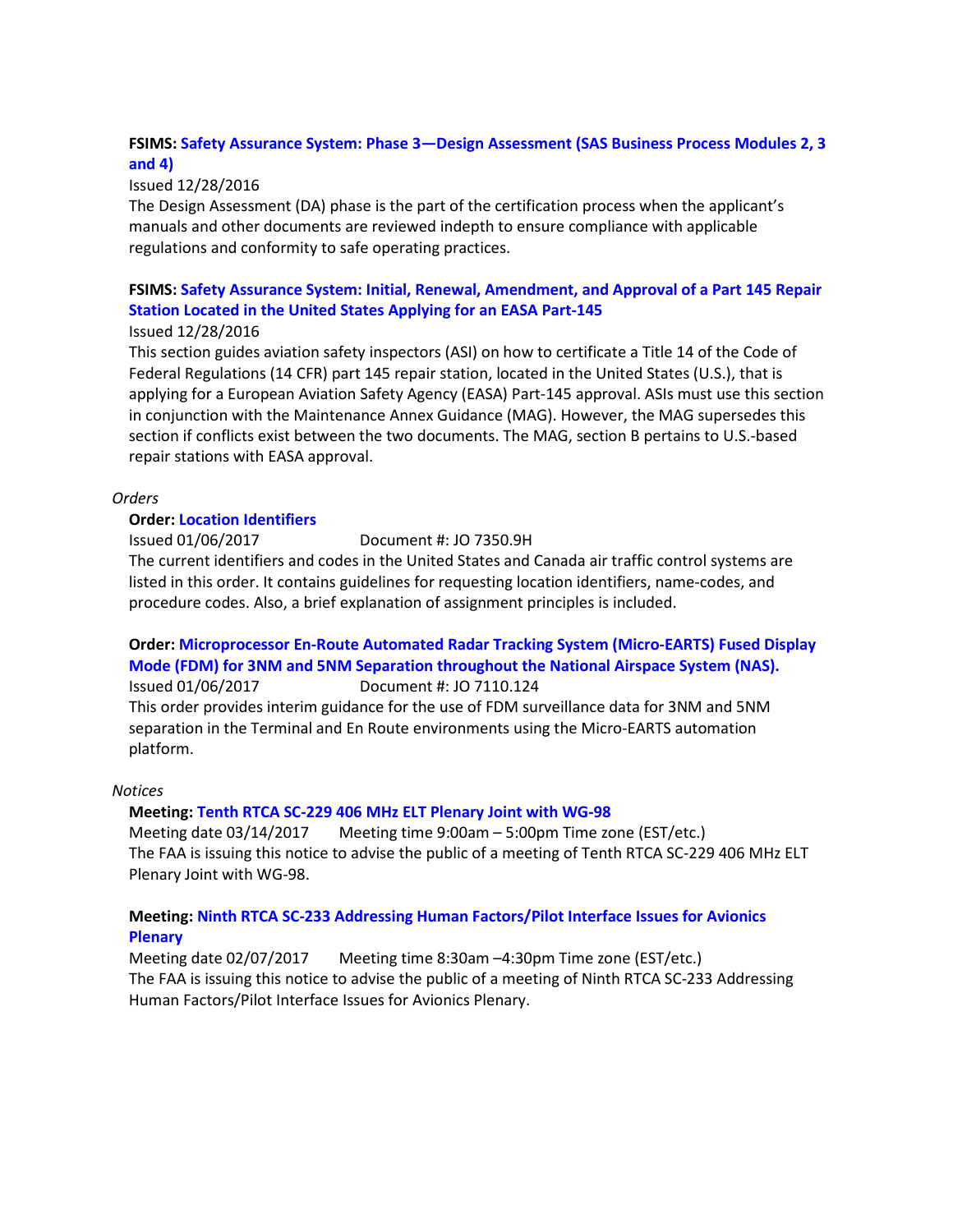### *January 10, 2017*

### **[FAA Regulations](https://www.federalregister.gov/agencies/federal-aviation-administration)**

### *FAA Final rules*

# **Final Rule: [Amendment of Class E Airspace for the Following Iowa Towns; Algona, IA; Ankeny, IA;](https://www.federalregister.gov/documents/2017/01/10/2017-00186/amendment-of-class-e-airspace-for-the-following-iowa-towns-algona-ia-ankeny-ia-atlantic-ia-belle)  [Atlantic, IA; Belle Plane, IA; Creston, IA; Estherville, IA; Grinnell, IA; Guthrie Center, IA; and](https://www.federalregister.gov/documents/2017/01/10/2017-00186/amendment-of-class-e-airspace-for-the-following-iowa-towns-algona-ia-ankeny-ia-atlantic-ia-belle)  [Oelwein, IA](https://www.federalregister.gov/documents/2017/01/10/2017-00186/amendment-of-class-e-airspace-for-the-following-iowa-towns-algona-ia-ankeny-ia-atlantic-ia-belle)**

Published 01/10/2017 Docket #: FAA-2016-8833 Effective date 04/27/2017 This action modifies Class E surface area at Ankeny Regional Airport, Ankeny, IA; and Class E airspace extending upward from 700 feet above the surface at Algona Municipal Airport, Algona, IA; Ankeny Regional Airport; Atlantic Municipal Airport, Atlantic, IA; Belle Plaine Municipal Airport, Belle Plaine, IA; Creston Municipal Airport, Creston, IA; Estherville Municipal Airport, Estherville, IA; Grinnell Regional Airport, Grinnell, IA; Guthrie County Regional Airport, Guthrie Center, IA; and Oelwein Municipal Airport, Oelwein, IA. Decommissioning of non-directional radio beacons (NDB), cancellation of NDB approaches, and implementation of area navigation (RNAV) procedures have made this action necessary for the safety and management of Instrument Flight Rules (IFR) operations at these airports.

### **Final Rule: [Amendment of Class D and Class E Airspace and Revocation of Class E Airspace;](https://www.federalregister.gov/documents/2017/01/10/2017-00184/amendment-of-class-d-and-class-e-airspace-and-revocation-of-class-e-airspace-roswell-nm)  [Roswell, NM](https://www.federalregister.gov/documents/2017/01/10/2017-00184/amendment-of-class-d-and-class-e-airspace-and-revocation-of-class-e-airspace-roswell-nm)**

Published 01/10/2017 Docket #: FAA-2015-7488 Effective date 04/27/2017 This action modifies Class D airspace, Class E surface area airspace, and Class E airspace extending upward from 700 feet above the surface at Roswell, NM. This action is necessary due to advances Global Positioning System (GPS) capabilities and implementation of area navigation (RNAV) procedures at Roswell International Air Center, Roswell, NM. Additionally, this action removes Class E airspace designated as an extension at Roswell International Air Center. This action also updates the name and geographic coordinates of the airport and the Chisum VHF omnidirectional range collocate tactical air navigation (VORTAC) to coincide with the FAA's aeronautical database.

#### **Final Rule: [Amendment of VOR Federal Airway V-506; Kotzebue, AK](https://www.federalregister.gov/documents/2017/01/10/2017-00077/amendment-of-vor-federal-airway-v-506-kotzebue-ak)**

Published 01/10/2017 Docket #: FAA-2016-9193 Effective date 03/02/2017 This action amends Alaskan VHF Omnidirectional Range (VOR) Federal airway V-506 by lowering the floor of class E controlled airspace due to the establishment of a lower global navigation satellite system (GNSS) Minimum Enroute Altitude (MEA). This action allows for maximum use of the airspace within the National Airspace System in Alaska.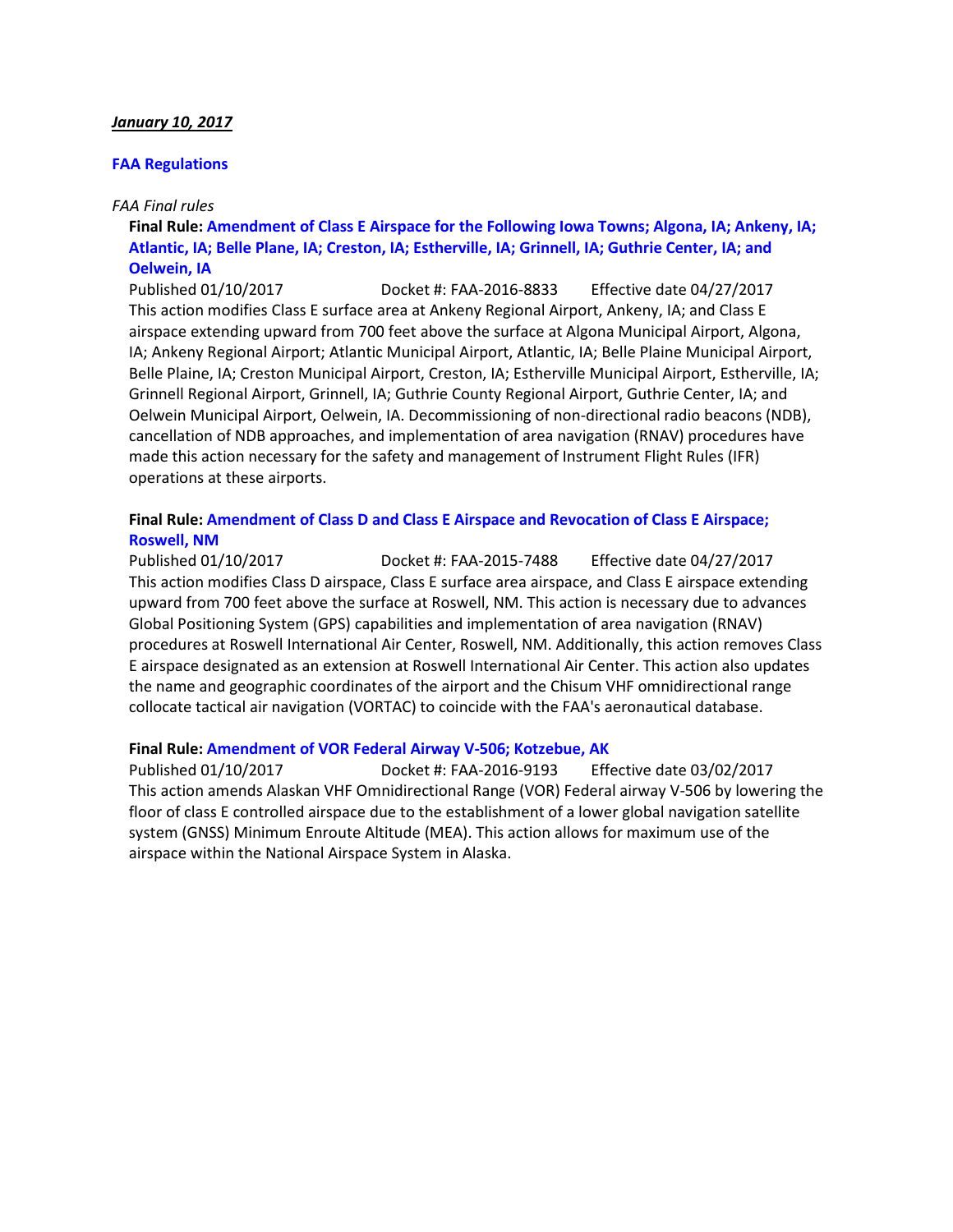# **Final Rule: [Amendment of Class E Airspace for the Following Wisconsin Towns; Land O' Lakes, WI;](https://www.federalregister.gov/documents/2017/01/10/2017-00191/amendment-of-class-e-airspace-for-the-following-wisconsin-towns-land-o-lakes-wi-manitowish-waters-wi)  [Manitowish Waters, WI; Merrill, WI; Oconto, WI; Phillips, WI; Platteville, WI; Solon Springs, WI;](https://www.federalregister.gov/documents/2017/01/10/2017-00191/amendment-of-class-e-airspace-for-the-following-wisconsin-towns-land-o-lakes-wi-manitowish-waters-wi)  [Superior, WI; and West Bend, WI](https://www.federalregister.gov/documents/2017/01/10/2017-00191/amendment-of-class-e-airspace-for-the-following-wisconsin-towns-land-o-lakes-wi-manitowish-waters-wi)**

Published 01/10/2017 Docket #: FAA-2016-8830 Effective date 04/27/2017 This action modifies Class E airspace extending upward from 700 feet above the surface at Kings Land O' Lakes Airport, Land O' Lakes, WI; Manitowish Waters Airport, Manitowish Waters, WI; Merrill Municipal Airport, Merrill, WI; Oconto-J. Douglas Bake Municipal Airport, Oconto, WI; Price County Airport, Phillips, WI; Platteville Municipal Airport, Platteville, WI; Solon Springs Municipal Airport, Solon Springs, WI; Richard I. Bong Airport, Superior, WI; and West Bend Municipal Airport, West Bend, WI. Decommissioning of non-directional radio beacons (NDBs), cancellation of NDB approaches, and implementation of area navigation (RNAV) procedures have made this action necessary for the safety and management of Instrument Flight Rules (IFR) operations at these airports.

### **FAA Guidance Documents and Notices**

#### *FAA Legal Interpretations*

# **Legal Interpretation: [Request for Legal Interpretation of 14 C.F.R. §§ 43.9\(a\) and 43.1 l\(a\)](https://www.faa.gov/about/office_org/headquarters_offices/agc/pol_adjudication/agc200/interpretations/data/interps/2017/Morey%20-%20(2017)%20Legal%20Interpretation.pdf) [Concerning Documenting Maintenance and Inspection Records](https://www.faa.gov/about/office_org/headquarters_offices/agc/pol_adjudication/agc200/interpretations/data/interps/2017/Morey%20-%20(2017)%20Legal%20Interpretation.pdf)**

Issued 01/09/2017 Regulation/Order #: 14 C.F.R. §§ 43.9(a) and 43.1 l(a) Response to a request for the interpretation of the phrase "make an entry in the maintainance3 record of that equipment" as it is used in 14 C.F.R. §§ 43.9(a) and 43.1 l(a), for the purpose of documenting maintenance and inspections performed.

#### **Legal Interpretation: [Snieder: Request for Clarification](http://www.faa.gov/about/office_org/headquarters_offices/agc/pol_adjudication/agc200/interpretations/RIIndex.cfm)**

Issued 01/09/2017 Regulation/Order #: 14 C.F.R. § 117.17(c)(l)

Response to a request for clarification of 14 C.F.R. § 117.17(c)(l) as it applies to the two-hour consecutive in-flight rest requirements for the flightcrew member flying the airplane during landing of augmented crew operations consisting of multiple flight segments.

**Legal Interpretation: [Automatic Dependent Surveillance-Broadcast Out equipment requirements](https://www.faa.gov/about/office_org/headquarters_offices/agc/pol_adjudication/agc200/interpretations/data/interps/2017/Schober%20-%20(2017)%20Legal%20Interpretation.pdf)** Issued 01/09/2017 Regulation/Order #: 14 C.F.R. § 91.225 Response to a request for legal interpretation regarding Automatic Surveillance-Broadcast (ADS-B) Out Equipment requirements in 14 C.F.R. § 91.225.

# *Flight Standards Information Management System (FSIMS)*

**FSIMS: [Enhanced Pilot Training and Qualification](http://fsims.faa.gov/PICDetail.aspx?docId=N%208900.399)**

Issued 01/04/2017

This notice provides policy, information, and direction regarding the enhanced pilot training and qualification requirements in Title 14 of the Code of Federal Regulations (14 CFR) part 121.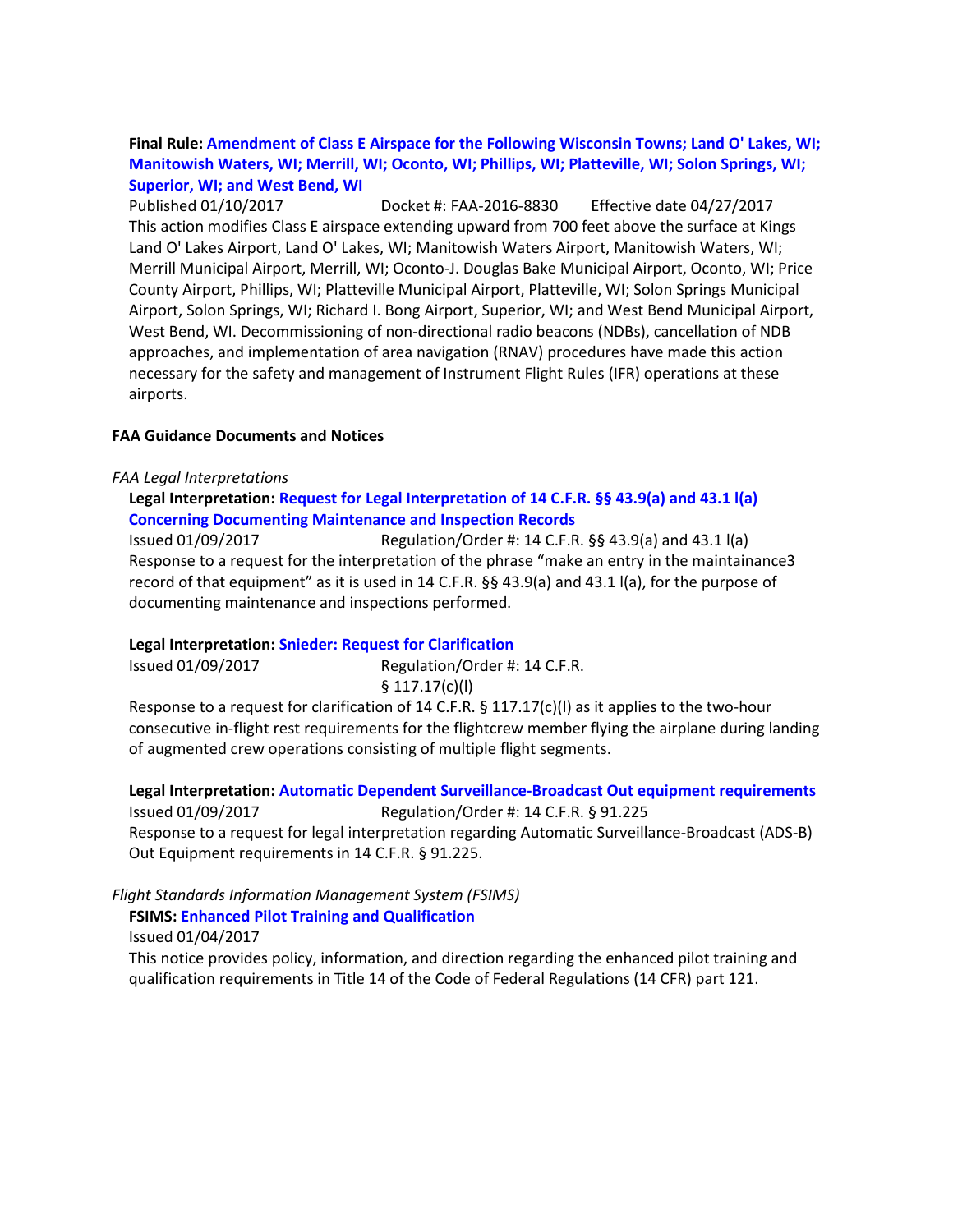#### *Notices*

# **Notice: [Notice of Intent To Rule on Request To Release Airport Property at the South Texas](https://www.federalregister.gov/documents/2017/01/10/2017-00185/notice-of-intent-to-rule-on-request-to-release-airport-property-at-the-south-texas-regional-airport)  [Regional Airport at Hondo in Hondo, Texas](https://www.federalregister.gov/documents/2017/01/10/2017-00185/notice-of-intent-to-rule-on-request-to-release-airport-property-at-the-south-texas-regional-airport)**

Published 01/10/2017 Document #: 2017-00185 Comments due 02/09/2017 The FAA proposes to rule and invite public comment on the release of land at the South Texas Regional Airport at Hondo under the provisions of Section 125 of the Wendell H. Ford Aviation Investment Reform Act for the 21st Century (AIR 21).

#### **Notice: [Petition for Exemption; Summary of Petition Received](https://www.federalregister.gov/documents/2017/01/10/2017-00290/petition-for-exemption-summary-of-petition-received)**

Published 01/10/2017 Document #: 2016-111 Comments due 01/30/2017 Pinellas County Sherriff's Office (PCSO) is seeking an exemption from the limits of 14 CFR on charitable/non-profit/community events to implement a citizen observer program that would allow PCSO to exceed the four charitable flights per year limit.

#### **Notice: [Petition for Exemption; Summary of Petition Received; AgrowSoft, LLC](https://www.federalregister.gov/documents/2017/01/10/2017-00292/petition-for-exemption-summary-of-petition-received-agrowsoft-llc)**

Published 01/10/2017 Document #: 2016-121 Comments due 01/30/2017 AgrowSoft, LLC dba AgrowDrone ("AgrowDrone") an operator of Small Unmanned Aircraft Systems (sUAS) seeks an exemption to operate its commercial remotely-piloted helicopter, the UAS-H, to provide agricultural related services in the United States. The UAS-H is capable of providing a wide array of essential agricultural spraying services, including: Watering, fertilizers, pesticides, and herbicides. For agricultural purposes, the UAS-H is only flown over uninhabited areas (e.g., fields, groves, and orchards) and away from airports (i.e., three nautical miles or more) or populated areas. All flights will occur over private or controlled access property with the property owner's prior consent and knowledge.

#### **Meeting[: RTCA Drone Advisory Committee \(DAC\) Public Meeting](https://www.federalregister.gov/documents/2017/01/10/2017-00291/rtca-drone-advisory-committee-dac-public-meeting)**

Meeting date 01/31/2017 Meeting time 9:00am – 4:00pm Time zone (EST/etc.) The FAA is issuing this notice to advise the public of a meeting of RTCA Drone Advisory Committee Public Meeting.

#### **Meeting[: Thirty First RTCA 216 Aeronautical Systems Security Plenary](https://www.federalregister.gov/documents/2017/01/10/2017-00180/thirty-first-rtca-216-aeronautical-systems-security-plenary)**

Meeting date 02/06/2017 Meeting time 9:00am – 5:00pm Time zone (EST/etc.) The FAA is issuing this notice to advise the public of a meeting of Thirty First RTCA 216 Aeronautical Systems Security Plenary.

#### **Meeting[: Ninth RTCA SC-233 Addressing Human Factors/Pilot Interface Issues for Avionics](https://www.federalregister.gov/documents/2017/01/09/2017-00112/ninth-rtca-sc-233-addressing-human-factorspilot-interface-issues-for-avionics-plenary)  [Plenary](https://www.federalregister.gov/documents/2017/01/09/2017-00112/ninth-rtca-sc-233-addressing-human-factorspilot-interface-issues-for-avionics-plenary)**

Meeting date 02/07/2017 Meeting time 8:30am – 4:30pm Time zone (EST/etc.) Ninth RTCA SC-233 Addressing Human Factors/Pilot Interface Issues for Avionics Plenary.

*Draft Flight Standardization Board/Operational Suitability Report*

**FSB: [Bombardier C Series](https://www.faa.gov/aircraft/draft_docs/fsb/)** Updated 01/09/2017 Revision 0 Draft X Comments due 02/06/2017

*January 11, 2017*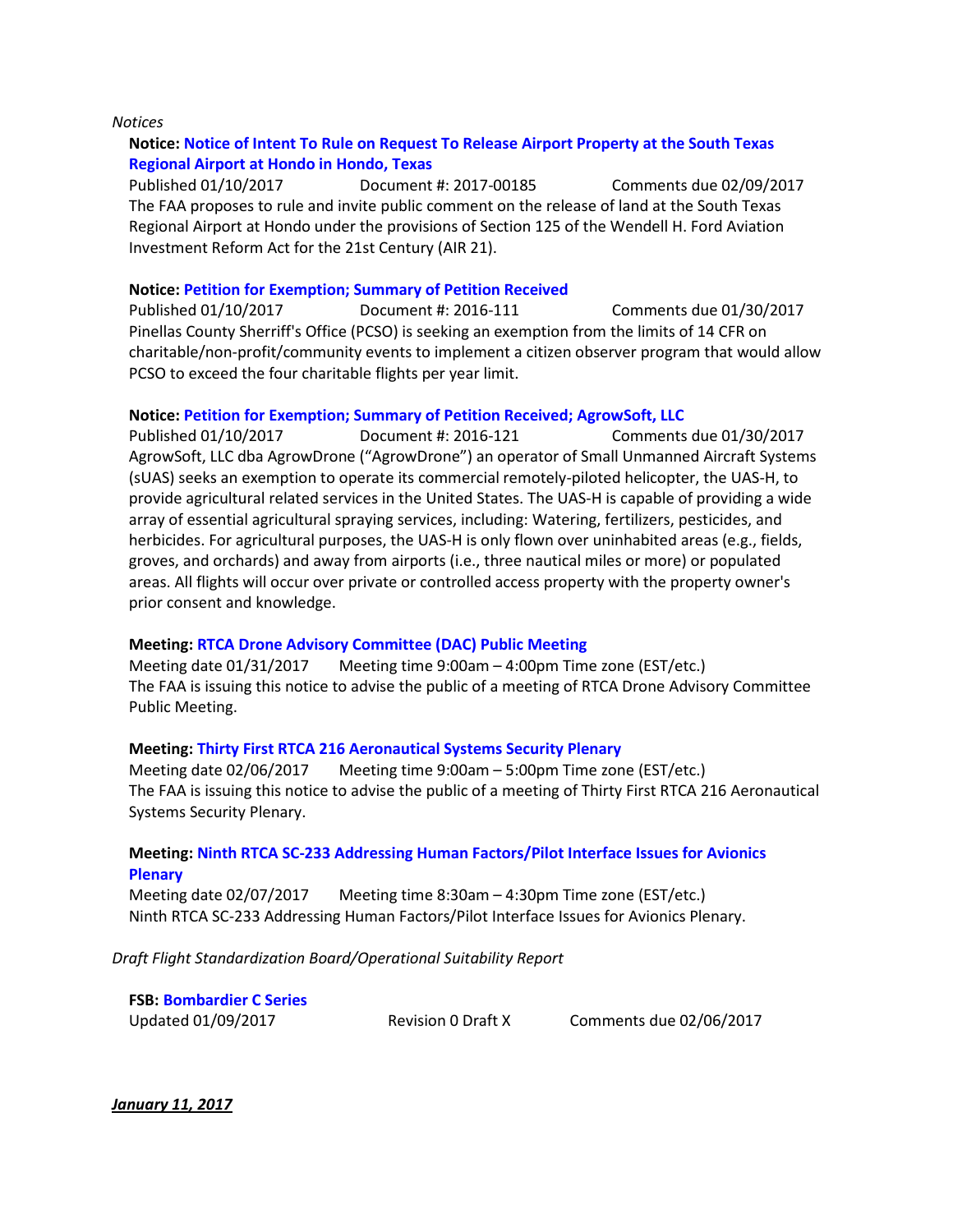### **[FAA Regulations](https://www.federalregister.gov/agencies/federal-aviation-administration)**

#### *FAA Final rules*

#### **AD: [The Boeing Company Airplanes](https://www.federalregister.gov/documents/2017/01/11/2016-31188/airworthiness-directives-the-boeing-company-airplanes)**

Published 01/11/2017 Docket #: FAA-2016-6428 Effective date 02/15/2017 The FAA is adopting a new airworthiness directive (AD) for certain The Boeing Company Model 787- 8 airplanes. This AD was prompted by reports indicating that certain wing side-of-body upper stringer fittings have been installed with faying surface mismatch beyond the allowed machining tolerance. This AD requires inspections of certain stringer fittings, replacement if necessary, and replacement of certain fasteners. We are issuing this AD to address the unsafe condition on these products.

#### **AD: [The Boeing Company Airplanes](https://www.federalregister.gov/documents/2017/01/11/2016-31187/airworthiness-directives-the-boeing-company-airplanes)**

Published 01/11/2017 Docket #: FAA-2016-8181 Effective date 02/15/2017 The FAA is adopting a new airworthiness directive (AD) for certain The Boeing Company Model 747- 100, 747-100B, 747-100B SUD, 747-200B, 747-200C, 747-200F, 747-300, 747-400, 747-400D, 747- 400F, 747SR, and 747SP series airplanes. This AD was prompted by an evaluation by the design approval holder (DAH) indicating that the nose wheel well is subject to widespread fatigue damage (WFD). This AD requires modification, inspections, and corrective actions of the nose wheel body structure. We are issuing this AD to address the unsafe condition on these products.

#### **AD: [Rolls-Royce plc Turbofan Engines](https://www.federalregister.gov/documents/2017/01/11/2017-00398/airworthiness-directives-rolls-royce-plc-turbofan-engines)**

Published 01/11/2017 Docket #: FAA-2013-1015 Effective date 01/26/2017 The FAA is superseding airworthiness directive (AD) 2014-05-25 for all Rolls-Royce plc (RR) RB211- Trent 970-84, RB211-Trent 970B-84, RB211-Trent 972-84, RB211-Trent 972B-84, RB211-Trent 977- 84, RB211-Trent 977B-84, and RB211-Trent 980-84 turbofan engines. AD 2014-05-25 required inspections of the low-pressure turbine (LPT) exhaust case and support assembly or tail bearing housing (TBH) to detect cracks or damage. This AD modifies the inspection schedule for the affected engines and adds an optional terminating action. This AD was prompted by RR performing additional analysis of inspection results and determining that the existing inspections need to be modified. We are issuing this AD to correct the unsafe condition on these products.

# **AD: [Airbus Defense and Space S.A. \(Formerly Known as Construcciones Aeronauticas, S.A.\)](https://www.federalregister.gov/documents/2017/01/11/2016-31958/airworthiness-directives-airbus-defense-and-space-sa-formerly-known-as-construcciones-aeronauticas)  [Airplanes](https://www.federalregister.gov/documents/2017/01/11/2016-31958/airworthiness-directives-airbus-defense-and-space-sa-formerly-known-as-construcciones-aeronauticas)**

Published 01/11/2017 Docket #: FAA-2016-9113 Effective date 02/15/2017 The FAA is adopting a new airworthiness directive (AD) for all Airbus Defense and Space S.A. Model CN-235, CN-235-100, CN 235-200, and CN-235-300 airplanes. This AD was prompted by reports of cracks in certain areas of the rear fuselage. This AD requires repetitive borescope and detailed visual inspections of the rear fuselage lateral beam and its external area, and repair if necessary. We are issuing this AD to address the unsafe condition on these products.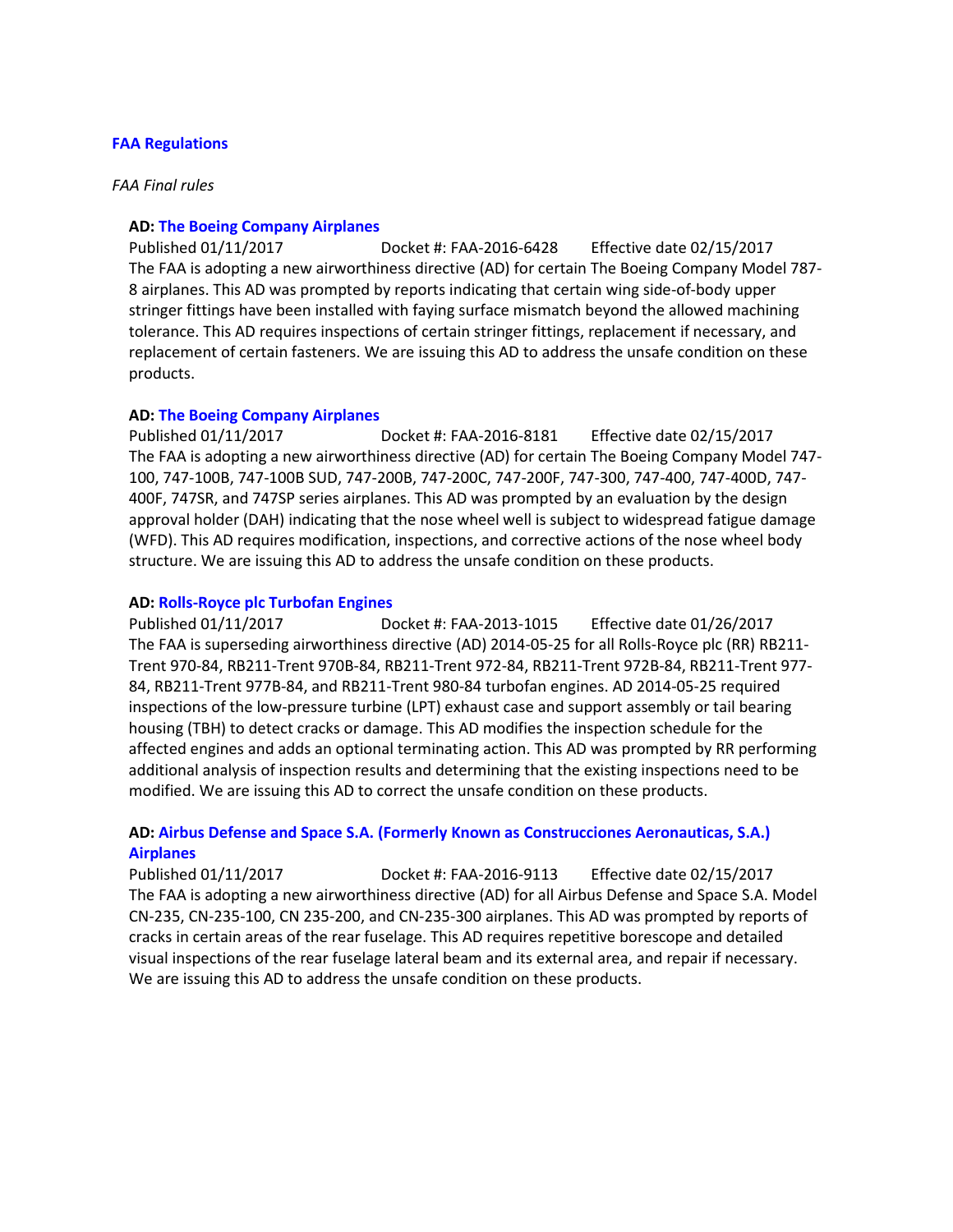### **Rule: Alternative Pilot Physical [Examination and Education Requirements](https://www.federalregister.gov/documents/2017/01/11/2016-31602/alternative-pilot-physical-examination-and-education-requirements)**

Published 01/11/2017 Docket #: FAA-2016-9157 Effective date 05/01/2017 This final rule will allow airmen to exercise pilot in command privileges in certain aircraft without holding a current medical certificate. This rule, which conforms FAA regulations with legislation, is intended to ensure that pilots who complete a medical education course, meet certain medical requirements, and comply with aircraft and operating restrictions are allowed to act as pilot in command for most part 91 operations.

### **Rule[: Establishment of Class E Airspace, Thermopolis, WY](https://www.federalregister.gov/documents/2017/01/11/2017-00288/establishment-of-class-e-airspace-thermopolis-wy)**

Published 01/11/2017 Docket #: FAA-2016-9163 Effective date 03/02/2017 This action establishes Class E airspace extending upward from 700 feet above the surface at Hot Springs County Airport, Thermopolis, WY, to support the development of Instrument Flight Rules (IFR) operations under standard instrument approach and departure procedures at the airport, for the safety and management of aircraft within the National Airspace System.

### *FAA Proposed Rules*

# **NPRM AD: [328 Support Services GmbH \(Type Certificate Previously Held by AvCraft Aerospace](https://www.federalregister.gov/documents/2017/01/11/2016-31965/airworthiness-directives-328-support-services-gmbh-type-certificate-previously-held-by-avcraft)  [GmbH; Fairchild Dornier GmbH; Dornier Luftfahrt GmbH\) Airplanes](https://www.federalregister.gov/documents/2017/01/11/2016-31965/airworthiness-directives-328-support-services-gmbh-type-certificate-previously-held-by-avcraft)**

Published 01/11/2017 Docket #: FAA-2016-9568 Comments due 02/27/2017 The FAA proposes to adopt a new airworthiness directive (AD) for certain 328 Support Services GmbH Model 328-100 airplanes and 328 Support Services GmbH Model 328-300 airplanes. This proposed AD was prompted by reports of broken bonding wires of certain fuel line clamps. This proposed AD would require a one-time inspection of certain fuel line clamps for discrepancies, and replacement of any discrepant clamps. We are proposing this AD to address the unsafe condition on these products.

# **FAA Guidance Documents and Notices**

*FAA Final Advisory Circulars*

# **AC: [Alternative Medical Qualifications](https://www.faa.gov/regulations_policies/advisory_circulars/index.cfm/go/document.information/documentID/1030196)**

Issued 01/09/2017 Document #: AC AC 68-1

This advisory circular (AC) describes how pilots can exercise student, recreational, and private pilot privileges in certain small aircraft without holding a current medical certificate. It outlines the required medical education course, medical requirements, and aircraft and operating restrictions that pilots must meet to act as pilot in command (PIC) for most Title 14 of the Code of Federal Regulations (14 CFR) part 91 operations.

# **AC: [Standard Operating Procedures and Pilot Monitoring Duties for Flight Deck Crewmembers](https://www.faa.gov/regulations_policies/advisory_circulars/index.cfm/go/document.information/documentID/1030486)**

Issued 01/10/2017 Document #: AC 120-71B This advisory circular (AC) provides guidance for the design, development, implementation, evaluation, and updating of standard operating procedures (SOP), and for pilot monitoring (PM)

duties. SOPs are universally recognized as fundamental to safe aviation operations. Their importance cannot be overstated, especially in light of the advent of PM standards with respect to the use of increasingly modernized automated systems.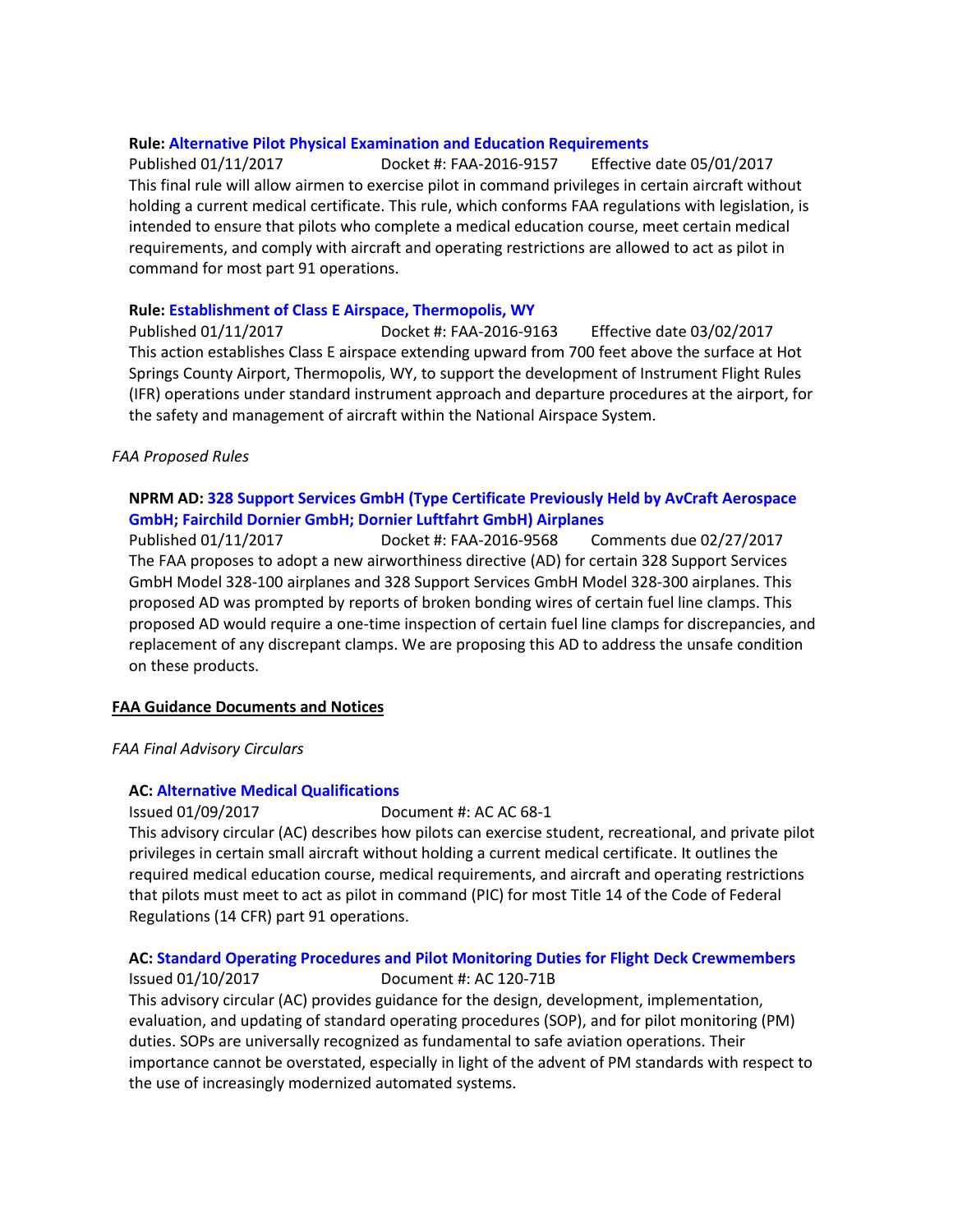*Flight Standards Information Management System (FSIMS)*

**FSIMS: [Pilot Deviation and Near Midair Collision Guidance](http://fsims.faa.gov/PICDetail.aspx?docId=N%208900.397)**

Issued 12/23/2016 This notice informs field inspectors, and their respective offices, of upcoming changes to the new location of pilot deviation (PD) and near midair collision (NMAC) guidance. **FSIMS: [BK-117/-117B-1/-117A-1-117B-2/-117A-2/-117C-1/-117A-3/-117A-4](http://fsims.faa.gov/PICDetail.aspx?docId=M%20BK-117%20R8)** Issued 01/05/2017 Revision # of the AIRBUS HELICOPTERS DEUTSCHLAND GmbH (MBB-BK 117 A-1, A3, A-4, B-1, B-2, C-

#### **FSIMS: [R66 Rev.](http://fsims.faa.gov/PICDetail.aspx?docId=M%20R66%20R0)**

1) Master Minimum Equipment List.

Issued 01/20/2017 Revision 0 of the ROBINSON HELICOPTER COMPANY (R66 (TCDS R00015LA)) Master Minimum Equipment List.

#### *Notices*

#### **Notice: [Petition for Exemption; Summary of Petition Received; The Boeing Company](https://www.federalregister.gov/documents/2017/01/11/2017-00394/petition-for-exemption-summary-of-petition-received-the-boeing-company)**

Published 01/11/2017 Document #: 2017-01 Comments due 01/23/2017 Relief from the requirements of fuel tank electrostatics protection for the fuel quantity indication system (FQIS) for the first 36 Boeing 737-8/-9 (737 MAX) model airplanes produced (line numbers 1 through 36).

#### *January 12, 2017*

#### **[FAA Regulations](https://www.federalregister.gov/agencies/federal-aviation-administration)**

#### *FAA Final rules*

### **Final Rule: [Standard Instrument Approach Procedures, and Takeoff Minimums and Obstacle](https://www.federalregister.gov/documents/2017/01/12/2017-00295/standard-instrument-approach-procedures-and-takeoff-minimums-and-obstacle-departure-procedures)  [Departure Procedures; Miscellaneous Amendments](https://www.federalregister.gov/documents/2017/01/12/2017-00295/standard-instrument-approach-procedures-and-takeoff-minimums-and-obstacle-departure-procedures)**

Published 01/12/2017 Docket #: FAA-2017-00295 Effective date 01/12/2017 This rule establishes, amends, suspends, or removes Standard Instrument Approach Procedures (SIAPs) and associated Takeoff Minimums and Obstacle Departure Procedures (ODPs) for operations at certain airports. These regulatory actions are needed because of the adoption of new or revised criteria, or because of changes occurring in the National Airspace System, such as the commissioning of new navigational facilities, adding new obstacles, or changing air traffic requirements. These changes are designed to provide safe and efficient use of the navigable airspace and to promote safe flight operations under instrument flight rules at the affected airports.

# **Final Rule: [Standard Instrument Approach Procedures, and Takeoff Minimums and Obstacle](https://www.federalregister.gov/documents/2017/01/12/2017-00295/standard-instrument-approach-procedures-and-takeoff-minimums-and-obstacle-departure-procedures)  [Departure Procedures; Miscellaneous Amendments](https://www.federalregister.gov/documents/2017/01/12/2017-00295/standard-instrument-approach-procedures-and-takeoff-minimums-and-obstacle-departure-procedures)**

Published 01/12/2017 Docket #: FAA-2017-00295 Effective date 01/12/2017 This rule establishes, amends, suspends, or removes Standard Instrument Approach Procedures (SIAPs) and associated Takeoff Minimums and Obstacle Departure Procedures (ODPs) for operations at certain airports. These regulatory actions are needed because of the adoption of new or revised criteria, or because of changes occurring in the National Airspace System, such as the commissioning of new navigational facilities, adding new obstacles, or changing air traffic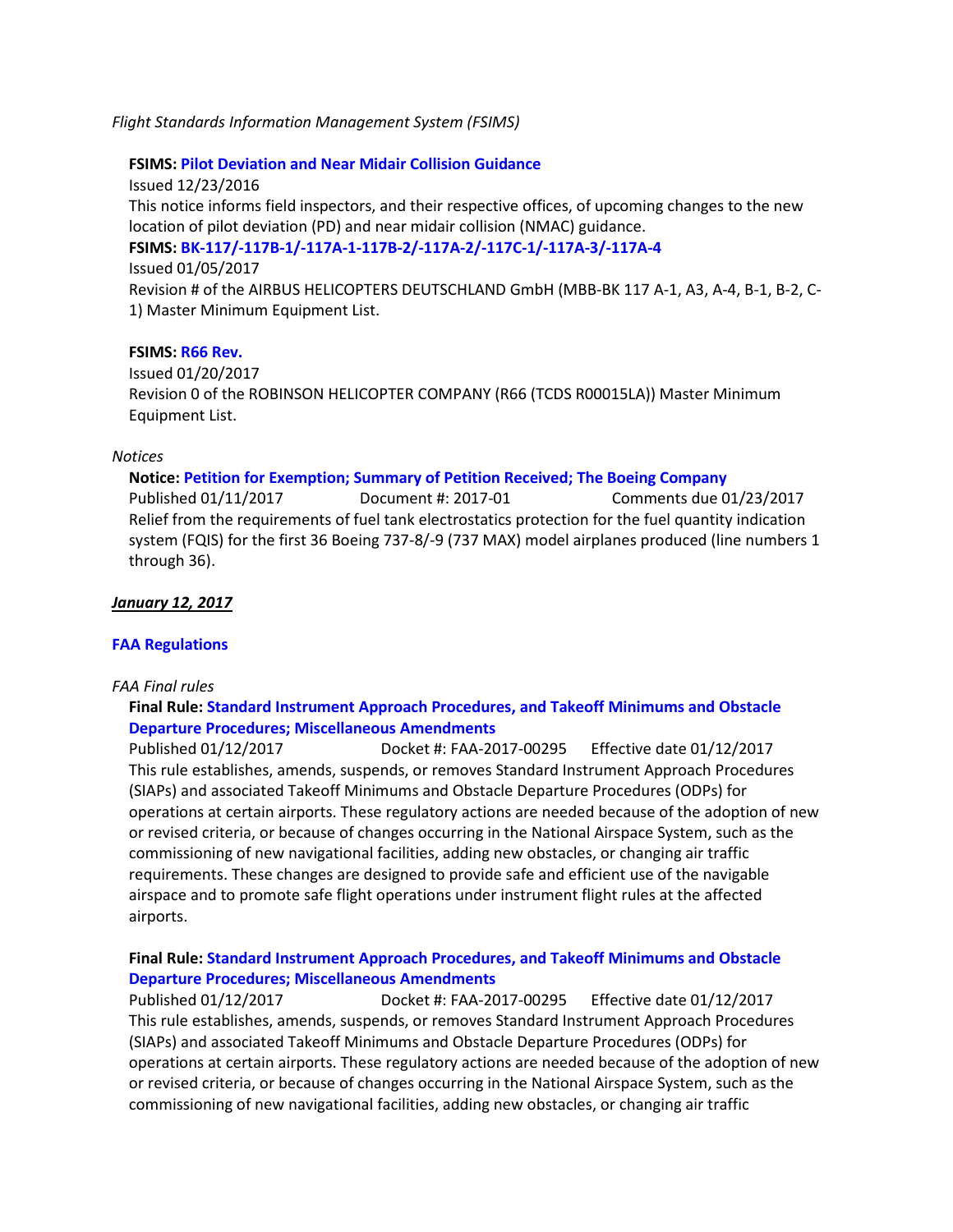requirements. These changes are designed to provide safe and efficient use of the navigable airspace and to promote safe flight operations under instrument flight rules at the affected airports.

**Final Rule: [Hazardous Materials: Amended Emergency Restriction/Prohibition Order](https://www.federalregister.gov/documents/2017/01/12/2017-00555/hazardous-materials-amended-emergency-restrictionprohibition-order)**

Published 01/12/2017 Docket #: FAA-2016-9288 Effective date 01/10/2017 This document provides notice of the Amended Emergency Restriction/Prohibition Order No. FAA-2016-9288, issued by the Secretary of the Department of Transportation on January 9, 2017, and effective on January 10, 2017, to Samsung Galaxy Note 7 Users and air carriers.

### **FAA Guidance Documents and Notices**

#### *Flight Standards Information Management System (FSIMS)*

**FSIMS: [Progressive Checking for Pilot in Command Proficiency Checks Under § 61.58](http://fsims.faa.gov/PICDetail.aspx?docId=N%208900.396)** Issued 12/19/2016

This notice provides information, guidance, and direction to inspectors with oversight responsibility of Pilot Proficiency Examiners (PPE) and Training Center Evaluators (TCE) on the use of optional "progressive checking" during a pilot proficiency check conducted under Title 14 of the Code of Federal Regulations (14 CFR) part 61, § 61.58.

### **FSIMS: [Harbin Hafei Aviation Y-12F](http://fsims.faa.gov/PICDetail.aspx?docId=FSB%20Y-12F%20R0)**

Issued 12/21/16 Revision original of the Harbin Hafei Aviation Industry Co., Ltd (Y-12Fi.e., Cesna 500) Master Minimum Equipment List.

#### **FSIMS: [R66](http://fsims.faa.gov/PICDetail.aspx?docId=M%20R66%20R0)**

Issued 01/18/2017 Revision 11 of the ROBINSON HELICOPTER COMPANY (TCDS R00015LA) Master Minimum Equipment List.

#### **FSIMS: [BO-105 A, BO-105C, BO-105 S, BO-105 LS SERIES](http://fsims.faa.gov/PICDetail.aspx?docId=M%20BO-105A%20R11)**

Issued 01/20/2017 Revision 11 of the AIRBUS HELICOPTERS DEUTSCHLAND GmbH (BO-105A, BO-105C, BO-105S, BO-105LS A1, BO-105LS A3 (TCDS H3EU) Master Minimum Equipment List.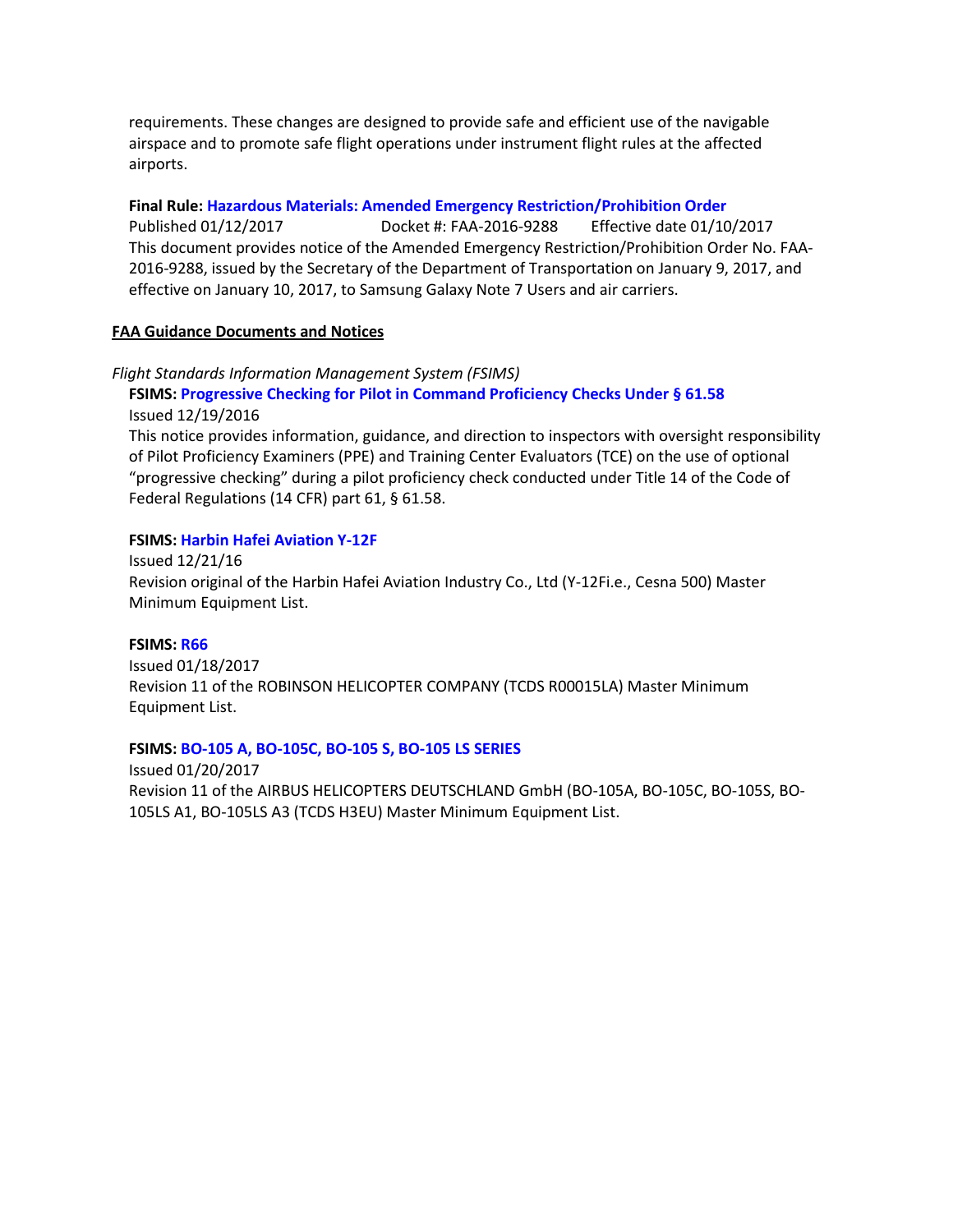#### *Notices*

**Notice: [Office of Commercial Space Transportation; Notice of Availability, Notice of Public](https://www.federalregister.gov/documents/2017/01/12/2017-00549/office-of-commercial-space-transportation-notice-of-availability-notice-of-public-comment-period-and)  [Comment Period, and Request for Comment on the Draft Environmental Assessment for Issuing a](https://www.federalregister.gov/documents/2017/01/12/2017-00549/office-of-commercial-space-transportation-notice-of-availability-notice-of-public-comment-period-and)  [License to LauncherOne, LLC for LauncherOne Launches at the Mojave Air and Space Port, Kern](https://www.federalregister.gov/documents/2017/01/12/2017-00549/office-of-commercial-space-transportation-notice-of-availability-notice-of-public-comment-period-and)  [County, California](https://www.federalregister.gov/documents/2017/01/12/2017-00549/office-of-commercial-space-transportation-notice-of-availability-notice-of-public-comment-period-and)**

Published 01/12/2017 Document #: 2017-00549 Comments due 02/13/2017 In accordance with the National Environmental Policy Act of 1969, as amended (NEPA; 42 United States Code 4321 et seq.), Council on Environmental Quality NEPA implementing regulations (40 Code of Federal Regulations parts 1500 to 1508), and FAA Order 1050.1F, Environmental Impacts: Policies and Procedures, the FAA is announcing the availability of and requesting comment on the Draft Environmental Assessment for Issuing a License to LauncherOne, LLC for LauncherOne Launches at the Mojave Air and Spaceport, Kern County, California (Draft Environmental Assessment [EA]).

# **Notice: [Interim Maintenance of Self Sustaining Outlets \(SSO\) Facilities, Services, and Equipment](https://www.faa.gov/regulations_policies/orders_notices/index.cfm/go/document.information/documentID/1030470)**

Published 01/03/2017 Document #: JO 6520.6 This document's content can only be accessed from within the FAA network.

#### *Draft Technical Standards Orders*

#### **TSO: [Temperature Instruments](https://www.faa.gov/aircraft/draft_docs/media/TSO_C43d.pdf)**

Updated 01/11/2017 Comments due 02/13/2017 This technical standard order (TSO) is for manufacturers applying for a TSO authorization (TSOA) or letter of design approval (LODA). In it, we (the Federal Aviation Administration, (FAA)) tell you what minimum performance standards (MPS) your temperature instruments must first meet for

approval and identification with the applicable TSO marking.

#### *January 13, 2017*

#### **[Press releases](http://www.faa.gov/news/press_releases/)**

### **[FAA Proposes \\$201,250 Civil Penalty Against Jegs Automotive for Alleged Hazardous Materials](https://www.faa.gov/news/press_releases/news_story.cfm?newsId=21355)  [Violations](https://www.faa.gov/news/press_releases/news_story.cfm?newsId=21355)**

The U.S. Department of Transportation's Federal Aviation Administration (FAA) proposes a \$201,250 civil penalty against Jegs Automotive Inc. of Delaware, Ohio, for allegedly violating the Hazardous Materials Regulations.

#### **[FAA Proposes \\$91,000 Civil Penalty Against Amazon.com for Alleged Hazardous Materials Violations](https://www.faa.gov/news/press_releases/news_story.cfm?newsId=21354)**

The U.S. Department of Transportation's Federal Aviation Administration (FAA) proposes a \$91,000 civil penalty against Amazon.com, Inc., for allegedly violating the Hazardous Materials Regulations.

#### **[FAA Regulations](https://www.federalregister.gov/agencies/federal-aviation-administration)**

### *FAA Final rules*

**Final Rule: [Amendment of Class E Airspace for the Following Wisconsin Towns; Antigo, WI;](https://www.federalregister.gov/documents/2017/01/13/2017-00287/amendment-of-class-e-airspace-for-the-following-wisconsin-towns-antigo-wi-ashland-wi-black-river)  [Ashland, WI; Black River Falls, WI; Cable Union, WI; Cumberland, WI; Eagle River, WI; Hayward,](https://www.federalregister.gov/documents/2017/01/13/2017-00287/amendment-of-class-e-airspace-for-the-following-wisconsin-towns-antigo-wi-ashland-wi-black-river)  [WI; and Wausau, WI; and Revocation of Class E Airspace; Wausau, WI](https://www.federalregister.gov/documents/2017/01/13/2017-00287/amendment-of-class-e-airspace-for-the-following-wisconsin-towns-antigo-wi-ashland-wi-black-river)** Published 01/13/2017 Docket #: FAA-2016-8557 Effective date 04/27/2017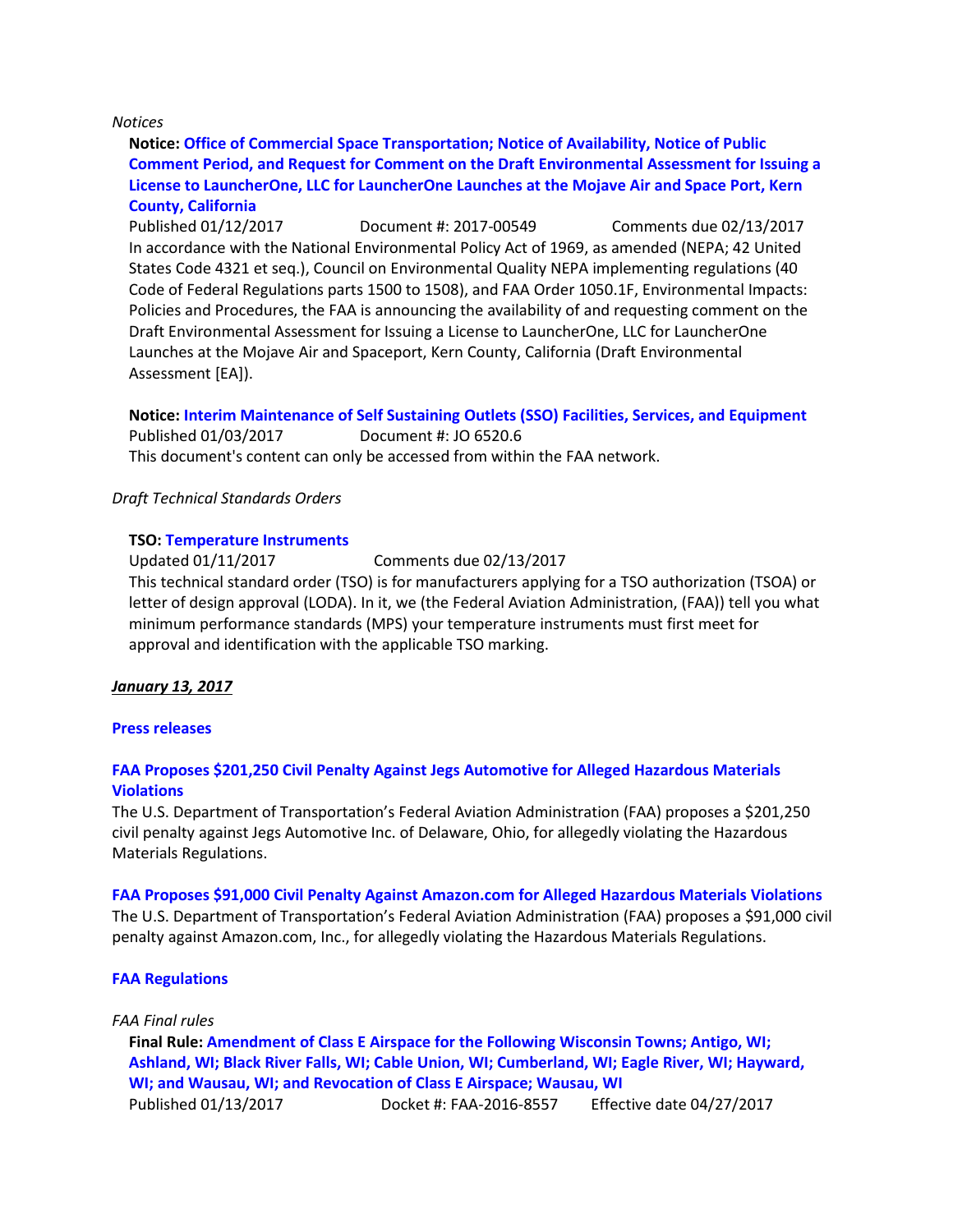This action modifies Class E airspace extending upward from 700 feet above the surface at Langlade County Airport, Antigo, WI; John F. Kennedy Memorial Airport, Ashland, WI; Black River Falls Area Airport, Black River Falls, WI; Cable Union Airport, Cable Union, WI; Cumberland Municipal Airport, Cumberland, WI; Eagle River Union Airport, Eagle River, WI; Sawyer County Airport, Hayward, WI; and Wausau Downtown Airport, Wausau, WI. Decommissioning of non-directional radio beacon (NDB), cancellation of NDB approaches, and implementation of area navigation (RNAV) procedures have made this action necessary for the safety and management of Instrument Flight Rules (IFR) operations at the above airports.

# *FAA Proposed Rules*

**NPRM: [Proposed Amendment of Class E Airspace; Kyle-Oakley Field Airport, Murray, KY](https://www.federalregister.gov/documents/2017/01/13/2017-00284/proposed-amendment-of-class-e-airspace-kyle-oakley-field-airport-murray-ky)** Published 01/13/2017 Docket #: FAA-2016-9443 Comments due 02/27/2017 This action proposes to amend Class E airspace at Murray, KY, as the Calloway Non-Directional Beacon (NDB) has been decommissioned, requiring airspace reconfiguration at Kyle-Oakley Field Airport. Controlled airspace is necessary for the safety and management of instrument flight rules (IFR) operations at the airport. This action also would update the geographic coordinates of the airport, and update the designation header.

**NPRM: [Proposed Amendment of Class D and E Airspace for the Following North Dakota Towns;](https://www.federalregister.gov/documents/2017/01/13/2017-00286/proposed-amendment-of-class-d-and-e-airspace-for-the-following-north-dakota-towns-wahpeton-nd)  [Wahpeton, ND; Hettinger, ND; Fargo, ND; Grand Fork, ND; Carrington, ND; Cooperstown, ND;](https://www.federalregister.gov/documents/2017/01/13/2017-00286/proposed-amendment-of-class-d-and-e-airspace-for-the-following-north-dakota-towns-wahpeton-nd)  [Pembina, ND; Rugby, ND; Devils Lake, ND; Bottineau, ND; Valley City, ND and Gwinner, ND](https://www.federalregister.gov/documents/2017/01/13/2017-00286/proposed-amendment-of-class-d-and-e-airspace-for-the-following-north-dakota-towns-wahpeton-nd)** Published 01/13/2017 Docket #: FAA-2016-9118 Comments due 02/27/2017 This action proposes to modify Class E airspace extending upward from 700 feet above the surface at Wahpeton/Harry Stern Airport, Wahpeton, ND; Hettinger Municipal Airport, Hettinger, ND; Gwinner-Roger Melroe Field, Gwinner, ND; and Rugby Municipal Airport, Rugby, ND. Decommissioning of non-directional radio beacons (NDBs), cancellation of NDB approaches, and implementation of area navigation (RNAV) procedures have made this action necessary for the safety and management of Instrument Flight Rules (IFR) operations at these airports. This action would also update the geographic coordinates and airport names for certain airports listed also under these airports in the Class D and E airspace areas.

#### **FAA Guidance Documents and Notices**

*FAA Legal Interpretations*

**Legal Interpretation: [Second and third request for interpretation of 14](https://www.faa.gov/about/office_org/headquarters_offices/agc/pol_adjudication/agc200/interpretations/data/interps/2017/Dick_2%20-%20(2017)%20Legal%20Interpretation.pdf) CFR 61.51(e)(l)(iv)-logging [time as pilot in command](https://www.faa.gov/about/office_org/headquarters_offices/agc/pol_adjudication/agc200/interpretations/data/interps/2017/Dick_2%20-%20(2017)%20Legal%20Interpretation.pdf)**

Issued M01/12/2017 Regulation/Order #: 14 CFR 61.51(e)(l)(iv) Legal interpretation regarding logging of pilot in command (PIC) flight time under 14 C.F.R.  $§ 61.5I(e)(I)(iv).$ 

*Draft Orders*

# **Order: [United States Standard for Performance Based Navigation \(PBN\) Instrument Prodedure](http://www.faa.gov/aircraft/draft_docs/afs_orders/)  [Design](http://www.faa.gov/aircraft/draft_docs/afs_orders/)**

Updated 01/12/2017 Reference #: 8260.58A CHG 1 Comments due 02/17/2017 This change incorporates standardized methods for designing and evaluating Performance Based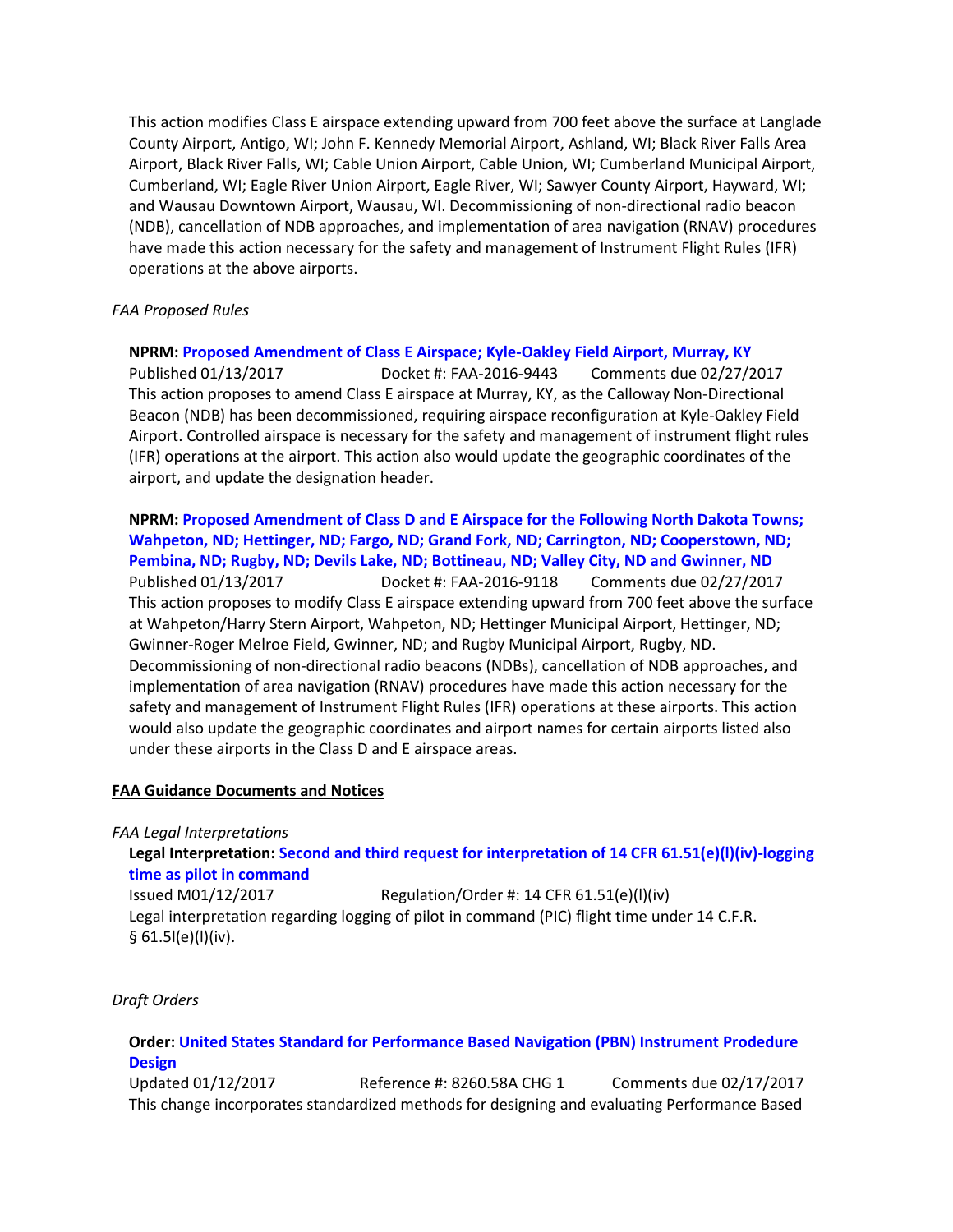Navigation (PBN) instrument flight procedures (IFPs) in the United States and its territories.

# **Order[: Regulatory Requirement to Provide Enough Flight Instructors and Check Pilots/Check](https://www.faa.gov/aircraft/draft_docs/media/AFS/N_8900.CKP_Coord_Copy.pdf)  [Flight Engineers](https://www.faa.gov/aircraft/draft_docs/media/AFS/N_8900.CKP_Coord_Copy.pdf)**

Updated 01/12/2017 Reference #: N 8900.CKP Comments due 02/27/2017 This notice provides guidance to principal operations inspectors (POI) with oversight responsibilities for Title 14 of the Code of Federal Regulations (14 CFR) part 119 certificate holders conducting 14 CFR part 121 and/or 14 CFR part 135 operations on regulatory requirements for flight instructors and check pilots/check Flight Engineers (FE).

#### *Notices*

#### **Meeting[: Tenth RTCA SC-229 406 MHz ELT Plenary Joint With WG-98; Correction](https://www.federalregister.gov/documents/2017/01/13/2017-00699/tenth-rtca-sc-229-406-mhz-elt-plenary-joint-with-wg-98-correction)**

Meeting date 03/14/2017 Meeting time 9:00am – 5:00pm Time zone (EST/etc.) The Federal Aviation Administration published a document in the Federal Register of January 9, 2017, concerning the Tenth RTCA SC-229 406 MHz ELT Plenary Joint with WG-98. The document contained the incorrect location.

### *Draft Technical Standards Orders*

#### **TSO: [Temperature Instruments](https://www.faa.gov/aircraft/draft_docs/media/TSO_C43d.pdf)**

Updated 01/11/2017 Comments due 02/13/2017 This technical standard order (TSO) is for manufacturers applying for a TSO authorization (TSOA) or letter of design approval (LODA). In it, we (the Federal Aviation Administration, (FAA)) tell you what minimum performance standards (MPS) your temperature instruments must first meet for approval and identification with the applicable TSO marking.

*Flight Standards Service Draft Advisory Circular*

# **AC: [Extended Operations \(ETOPS and Polar Operations\)](https://www.faa.gov/aircraft/draft_docs/media/AFS/AC_120-42C_Coord_Copy.pdf)**

Updated 01/03/2017 Reference #: Title 14 Part 21-135 Comments due 01/15/2016 approval to conduct Extended Operations (ETOPS) under Title 14 of the Code of Federal Regulations (14 CFR) part 121, § 121.161. The Federal Aviation Administration (FAA) may authorize ETOPS with two-engine airplanes over a route that contains a point farther than 60 minutes flying time from an adequate airport at an approved one-engine-inoperative cruise speed under standard conditions in still air (adequate airport is defined in § 121.7 and Appendix 1 of this AC).

*Draft Flight Standardization Board/Operational Suitability Report*

**FSB[: Bombardier C Series](https://www.faa.gov/aircraft/draft_docs/fsb/)**

Updated 01/09/2017 Revision 0 Draft X Comments due 02/06/2017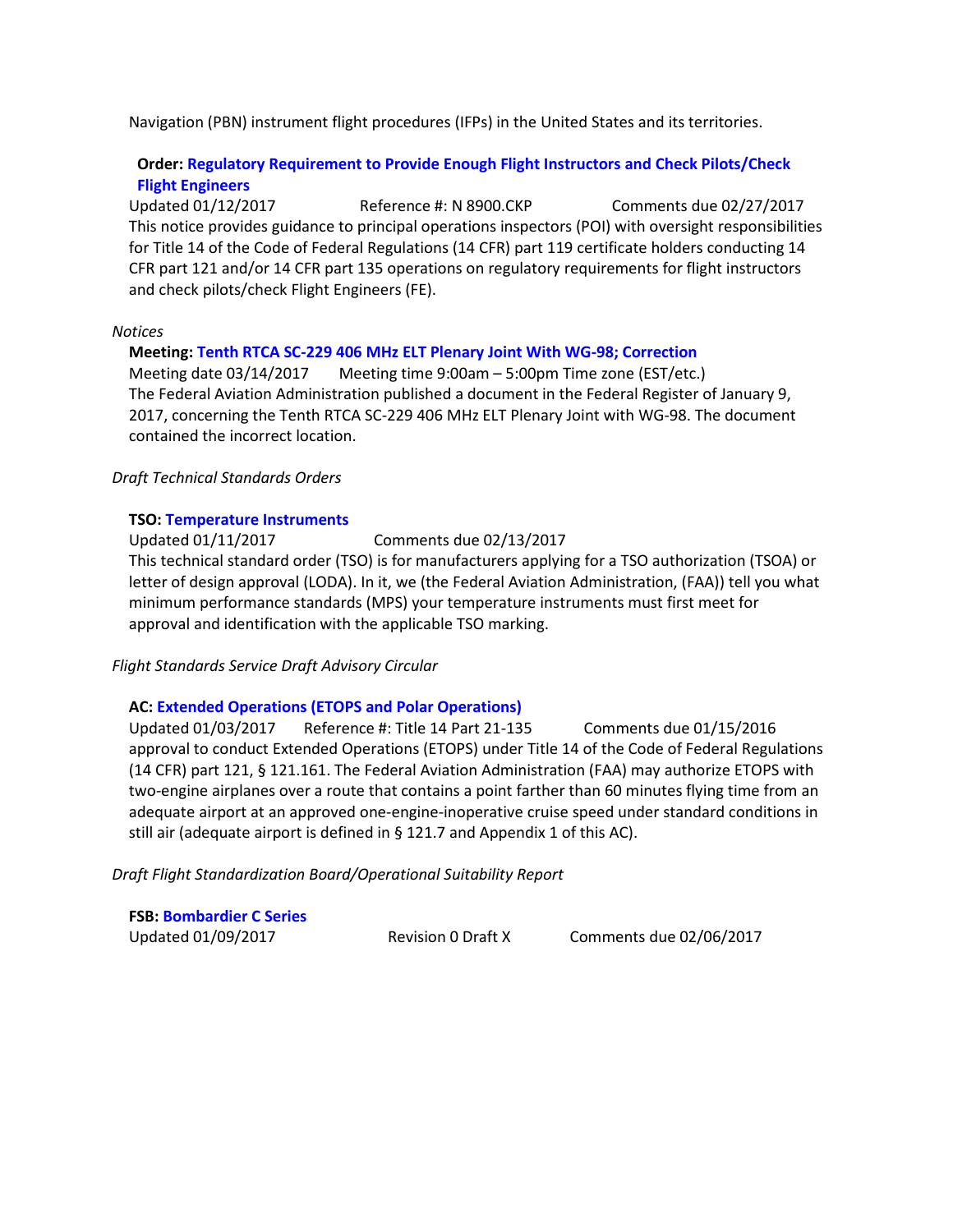#### *Draft Master Minimum Equipment List*

| <b>MMEL: Boeing MD-10</b>      |                            |                         |
|--------------------------------|----------------------------|-------------------------|
| Updated 01/11/2017             | <b>Revision 4 Draft X</b>  | Comments due 01/30/2017 |
|                                |                            |                         |
|                                |                            |                         |
| <b>MMEL: Boeing 767</b>        |                            |                         |
| Updated 01/11/2017             | <b>Revision 38 Draft X</b> | Comments due 02/03/2017 |
|                                |                            |                         |
| MMEL: Embraer EMB-545, EMB-550 |                            |                         |
|                                |                            |                         |
| Updated 01/11/2017             | <b>Revision 2 Draft X</b>  | Comments due 02/06/2017 |
|                                |                            |                         |

### *January 17, 2017*

### **[FAA Regulations](https://www.federalregister.gov/agencies/federal-aviation-administration)**

#### *FAA Final rules*

### **AD: [The Boeing Company Airplanes](https://www.federalregister.gov/documents/2017/01/17/2016-31959/airworthiness-directives-the-boeing-company-airplanes)**

Published 01/17/2016 Docket #: FAA-2016-7419 Effective date 02/21/2017 The FAA is adopting a new airworthiness directive (AD) for certain The Boeing Company Model 787- 8 and 787-9 airplanes. This AD was prompted by a report that some inboard and outboard trailing edge flap rotary actuators may have been assembled with an incorrect no-back brake rotor-stator stack sequence during manufacturing. This AD requires inspecting the trailing edge flap rotary actuator, and replacing the rotary actuator or doing related investigative and corrective actions if necessary. We are issuing this AD to address the unsafe condition on these products.

#### **AD: [Airbus Airplanes](https://www.federalregister.gov/documents/2017/01/17/2016-31961/airworthiness-directives-airbus-airplanes)**

Published 01/17/2017 Docket #: FAA-2016-9110 Effective date 02/21/2017 The FAA is adopting a new airworthiness directive (AD) for certain Airbus Model A319-115, A319- 132, A320-214, A320-232, A321-211, A321-213, and A321-231 airplanes. This AD was prompted by a report of certain tie rod assemblies installed on the hinged fairing assembly of the main landing gear (MLG) with no cadmium plating on the rod end threads. This AD requires inspection and replacement of certain tie rod assemblies installed on the hinged fairing assembly of the MLG. We are issuing this AD to address the unsafe condition on these products.

#### **AD: [The Boeing Company Airplanes](https://www.federalregister.gov/documents/2017/01/17/2017-00115/airworthiness-directives-the-boeing-company-airplanes)**

Published 01/17/2017 Docket #: FAA-2013-0797 Effective date 02/21/2017 The FAA is adopting a new airworthiness directive (AD) for certain The Boeing Company Model 767- 300 and 767-300F series airplanes. This AD was prompted by reports of malfunctions in the flight deck display units, which resulted in blanking, blurring, or loss of color on the display. This AD requires modification and installation of components in the main equipment center. For certain other airplanes this AD requires modification, replacement, and installation of flight deck air relief system (FDARS) components. We are issuing this AD to address the unsafe condition on these products.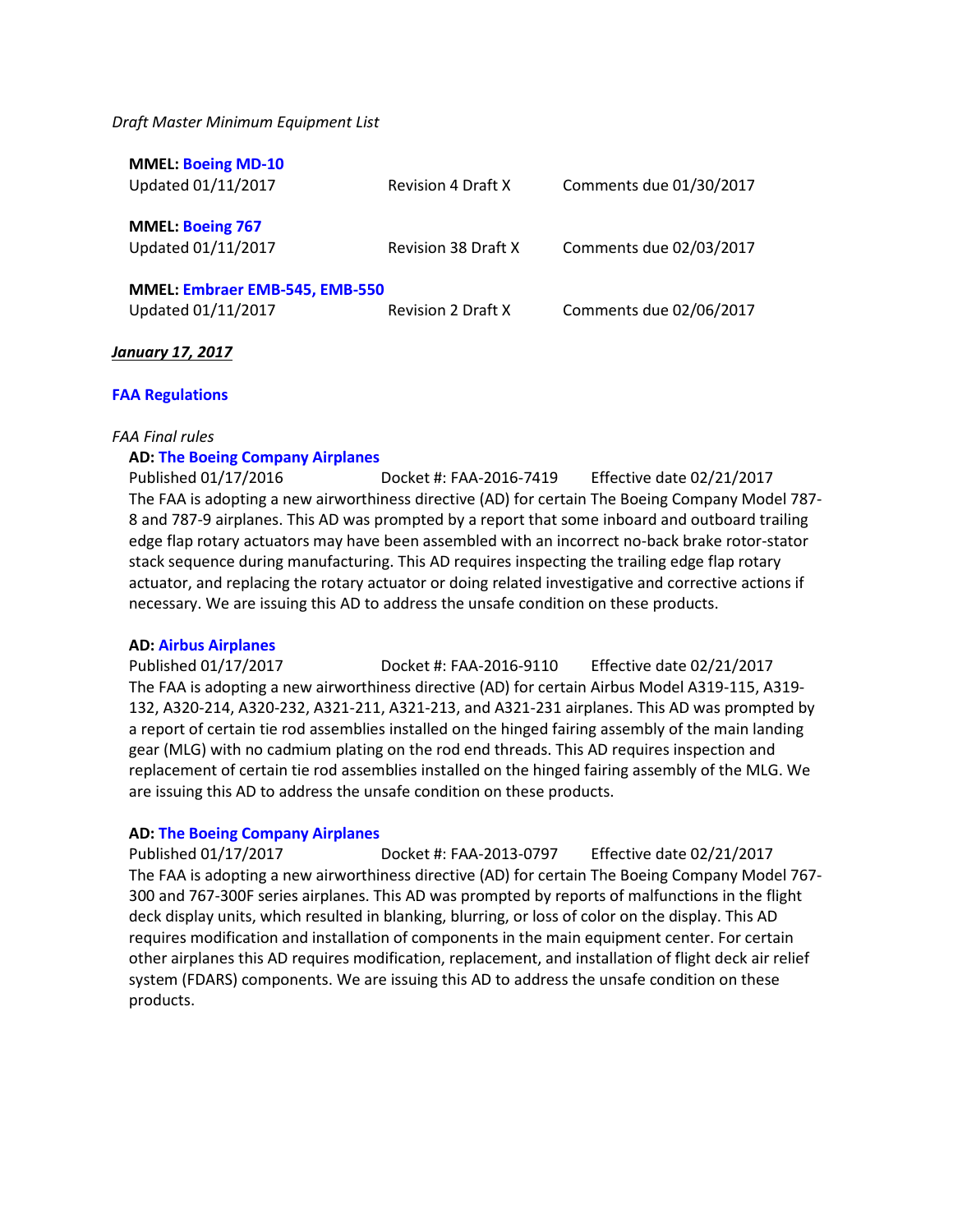#### *FAA Proposed Rules*

#### **NPRM: [Proposed Amendment of Class E Airspace, Atlantic City, NJ](https://www.federalregister.gov/documents/2017/01/17/2017-00302/proposed-amendment-of-class-e-airspace-atlantic-city-nj)**

Published 01/17/2017 Docket #: FAA-2016-9344 Comments due 03/03/2017 This action proposes to amend Class E airspace at Atlantic City, NJ, as Atlantic City Municipal/Bader Field has closed, requiring airspace reconfiguration at Atlantic City International Airport. Controlled airspace is necessary for the safety and management of instrument flight rules (IFR) operations Atlantic City International Airport.

#### **FAA Guidance Documents and Notices**

#### *FAA Draft Advisory Circulars*

# **AC: [Incorporation of Supplemental Type Certificates Into Type-Certificated Products by the Type](https://www.faa.gov/aircraft/draft_docs/media/AC_21-XXX.pdf)  [Certificate Holders](https://www.faa.gov/aircraft/draft_docs/media/AC_21-XXX.pdf)**

Updated 01/13/2017 Document #: AC 21-XXX Comment date 01/31/2017 This advisory circular (AC) addresses the incorporation of supplemental type certificates (STC) by type certificate (TC) holders into their type-certificated products by two methods: (1) The in-draw process; and (2) Incorporation by reference. The scope of this AC is limited to the incorporation of STCs into a type-certificated product during production and prior to issuance of the original airworthiness approval.

#### **AC: [Flight Test Guide for Certification of Transport Category Airplanes](https://www.faa.gov/aircraft/draft_docs/ac/)**

Updated 01/13/2017 Document #: AC 25-7D Comment date 02/27/2017 This advisory circular (AC) provides guidance for the flight test evaluation of transport category airplanes. It includes flight test methods and procedures to show compliance with the regulations contained in subpart B of title 14, Code of Federal Regulations (14 CFR) part 25, which address airplane performance and handling characteristics.

#### *Draft Orders*

#### **Order: [Flight Procedures and Airspace](https://www.faa.gov/aircraft/draft_docs/media/AFS/Order_8260.19H_Formal.pdf)**

Updated 01/13/2017 Reference #: 14 CFR part 71-135 Comments due 02/17/2017 This order provides guidance to all FAA personnel for the administration and accomplishment of the FAA Flight Procedures and Airspace Program.

#### *Notices*

#### **Notice: [Public Notice for Waiver of Aeronautical Land-Use Assurance](https://www.federalregister.gov/documents/2017/01/17/2017-00753/public-notice-for-waiver-of-aeronautical-land-use-assurance)**

Published 01/17/2016 Document #: 2017-00753 Comments due 02/16/2017 The FAA is considering a proposal to change 0.189 acres of airport land from aeronautical use to non-aeronautical use and to authorize the sale of airport property located at 5321 South Menard Avenue, Chicago, Illinois. The land is located off airport in a residential zoned area in Chicago, IL. This land is to be sold at Fair Market Value (FMV) to a locally-based business to be used as a parking lot. The land was purchased with federal funds under the Federal Aid to Airports Program (FAAP) and currently not used for aeronautical purposes. FAR Part 77, Right of Flight, and other compatible aeronautical land-uses would continue to be protected with deed restrictions required in the transfer of land ownership. The property is no longer needed for aeronautical use.

#### *January 18, 2017*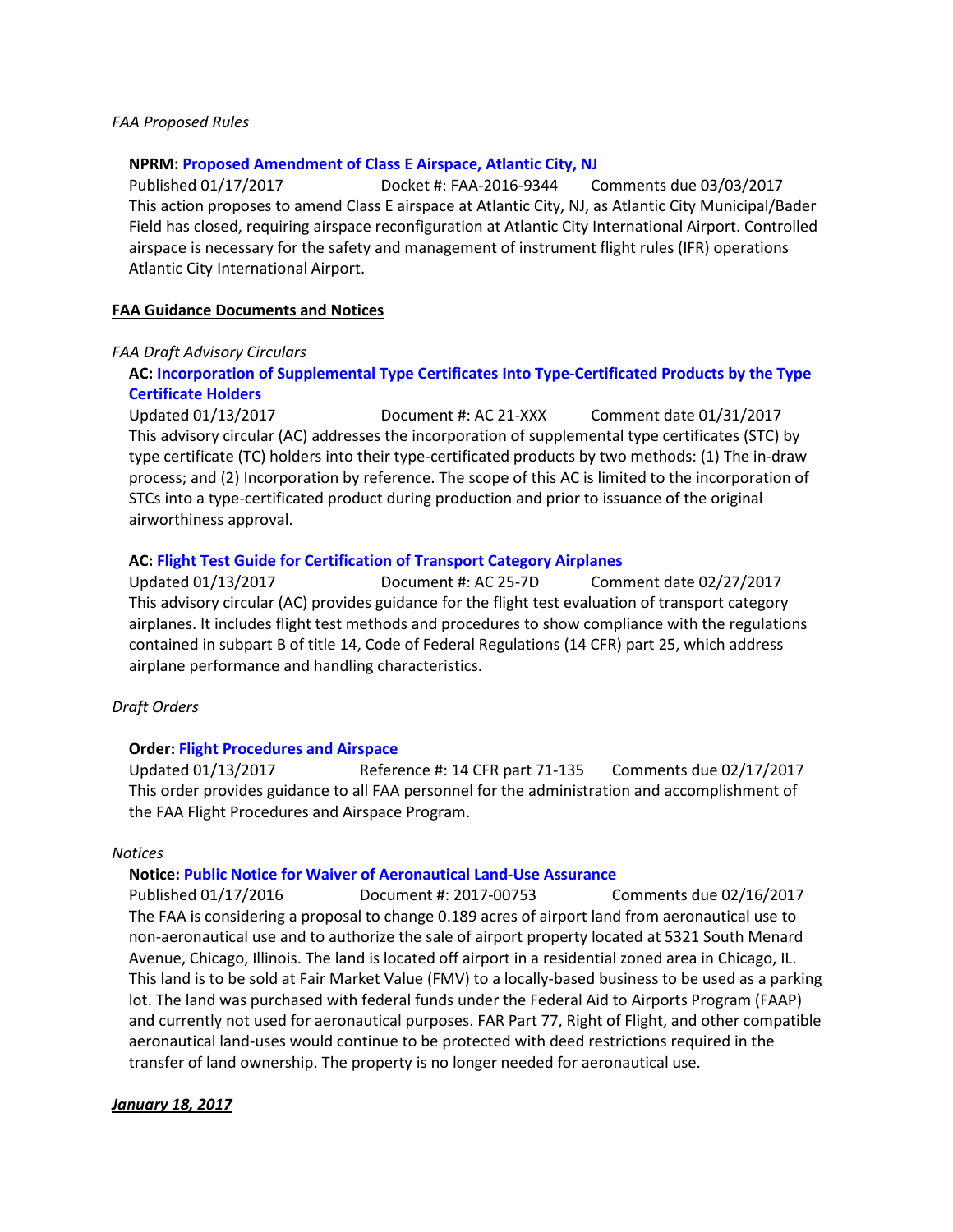#### **[Press releases](http://www.faa.gov/news/press_releases/)**

#### **[FAA and Skypan International, Inc., Reach Agreement on Unmanned Aircraft Enforcement Cases](https://www.faa.gov/news/press_releases/news_story.cfm?newsId=21374)**

The U.S. Department of Transportation's Federal Aviation Administration today announced a comprehensive settlement agreement with SkyPan International, Inc., of Chicago. The agreement resolves enforcement cases that alleged the company operated unmanned aircraft (UAS) in congested airspace over New York City and Chicago, and violated airspace regulations and aircraft operating rules.

#### **[FAA Regulations](https://www.federalregister.gov/agencies/federal-aviation-administration)**

#### *FAA Final rules*

#### **AD: [Fokker Services B.V. Airplanes](https://www.federalregister.gov/documents/2017/01/18/2017-00410/airworthiness-directives-fokker-services-bv-airplanes)**

Published 01/18/2017 Docket #: FAA-2016-9058 Effective date 02/22/2017 The FAA is adopting a new airworthiness directive (AD) for certain Fokker Services B.V. Model F28 Mark 0100 airplanes. This AD was prompted by an analysis which determined that, for certain areas of the fuselage, the current threshold of an Airworthiness Limitations Section inspection is insufficient to detect early crack development. This AD requires one time high and low frequency eddy current inspections of the affected fuselage skin for cracks, and repair if necessary. We are issuing this AD to address the unsafe condition on these products.

#### **AD: [Airbus Airplanes](https://www.federalregister.gov/documents/2017/01/18/2017-00408/airworthiness-directives-airbus-airplanes)**

Published 01/18/2017 Docket #: FAA-2015-0831 Effective date 02/22/2017 The FAA is adopting a new airworthiness directive (AD) for all Airbus Model A318 and A319 series airplanes, Model A320-211, -212, -214, -231, -232, and -233 airplanes, and Model A321 series airplanes. This AD was prompted by a report of a rupture of a main landing gear (MLG) sliding tube axle. This AD requires identification of the part number and serial number of the MLG sliding tubes; inspection of affected chromium plates and sliding tube axles for damage; and replacement of the sliding tube if necessary. We are issuing this AD to address the unsafe condition on these products.

# **AD: [Airbus Defense and Space S.A. \(Formerly Known as Construcciones Aeronauticas, S.A.\)](https://www.federalregister.gov/documents/2017/01/18/2017-00407/airworthiness-directives-airbus-defense-and-space-sa-formerly-known-as-construcciones-aeronauticas)  [Airplanes](https://www.federalregister.gov/documents/2017/01/18/2017-00407/airworthiness-directives-airbus-defense-and-space-sa-formerly-known-as-construcciones-aeronauticas)**

Published 01/18/2017 Docket #: FAA-2016-9187 Effective date 02/22/2017 The FAA is adopting a new airworthiness directive (AD) for all Airbus Defense and Space S.A. Model C-212 airplanes. This AD was prompted by multiple reports of damaged and cracked rudder torque tube shafts. This AD requires various repetitive inspections, and corrective actions if necessary. This AD also provides a modification which terminates the repetitive inspections. We are issuing this AD to address the unsafe condition on these products.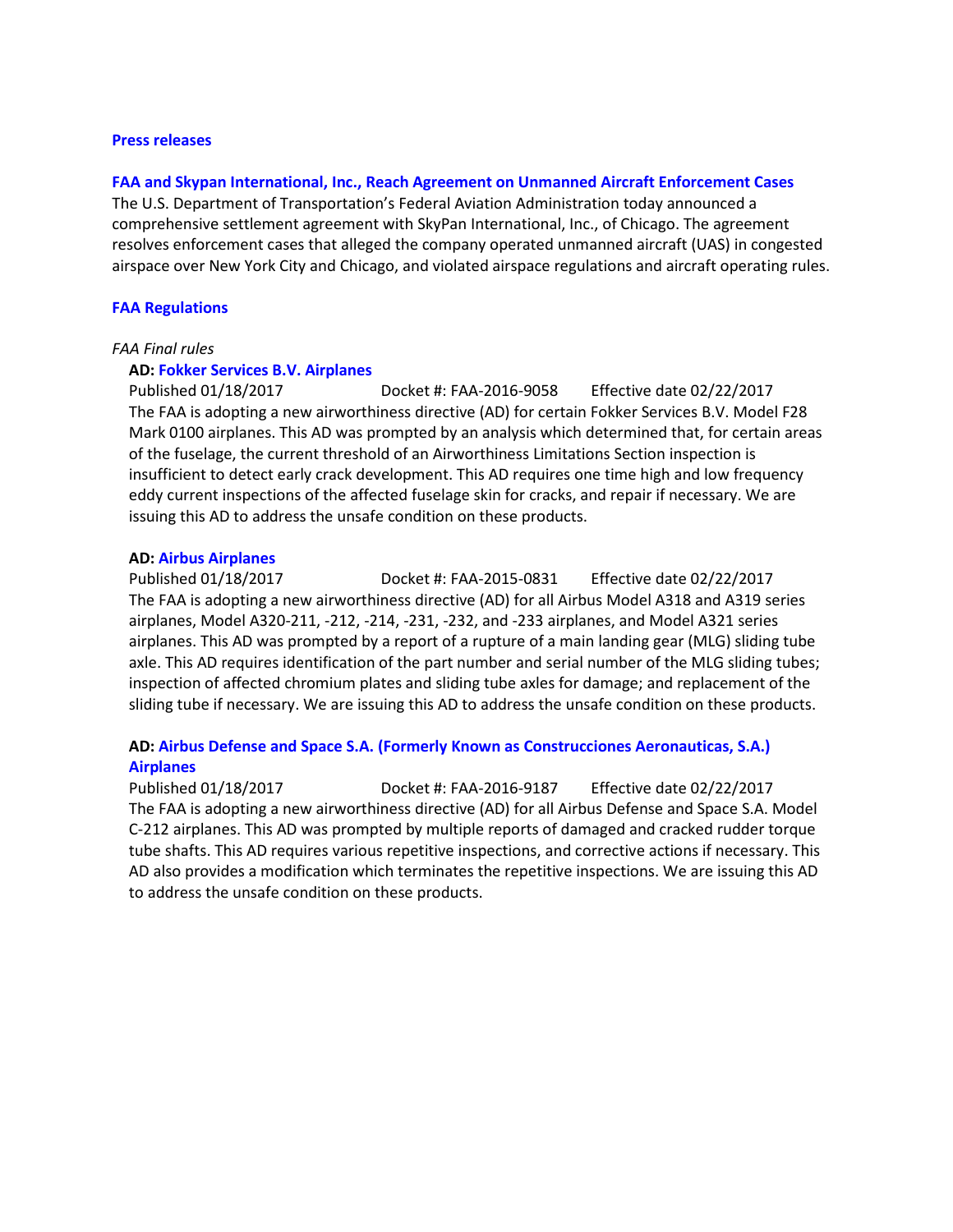### **AD: [Diamond Aircraft Industries GmbH Airplanes](https://www.federalregister.gov/documents/2017/01/18/2017-00502/airworthiness-directives-diamond-aircraft-industries-gmbh-airplanes)**

Published 01/18/2017 Docket #: FAA-2016-9317 Effective date 02/22/2017 The FAA is adopting a new airworthiness directive (AD) for certain Diamond Aircraft Industries GmbH Model DA 42 airplanes. This AD results from mandatory continuing airworthiness information (MCAI) issued by an aviation authority of another country to identify and correct an unsafe condition on an aviation product. The MCAI describes the unsafe condition as an uncommanded engine shutdown during flight due to failure of the propeller regulating valve caused by hot exhaust gases escaping from fractured engine exhaust pipes. We are issuing this AD to require actions to address the unsafe condition on these products.

### *FAA Proposed Rules*

# **NPRM AD: [GROB Aircraft AG Gliders](https://www.federalregister.gov/documents/2017/01/18/2017-00658/airworthiness-directives-grob-aircraft-ag-gliders)**

Published 01/18/2017 Docket #: FAA-2017-0019 Comments due 03/06/2017 The FAA proposes to adopt a new airworthiness directive (AD) for GROB Aircraft AG Models GROB G 109 and GROB G 109B gliders. This proposed AD results from mandatory continuing airworthiness information (MCAI) originated by an aviation authority of another country to identify and correct an unsafe condition on an aviation product. The MCAI describes the unsafe condition as broken pivots of the tail wheel mounting bracket resulting from corrosion and damage due to wear. We are issuing this proposed AD to require actions to address the unsafe condition on these products.

# **NPRM AD: [Rolls-Royce plc Turbofan Engines](https://www.federalregister.gov/documents/2017/01/18/2017-00890/airworthiness-directives-rolls-royce-plc-turbofan-engines)**

Published 01/18/2017 Docket #: FAA-2010-0755 Comments due 03/06/2017 The FAA proposes to supersede airworthiness directive (AD) 2012-04-01 that applies to all Rolls-Royce plc (RR) RB211-Trent 800 model turbofan engines. AD 2012-04-01 requires removal from service of certain critical engine rotating parts based on reduced life limits. Since we issued AD 2012-04-01, RR has further revised the life limits of certain critical engine rotating parts. This proposed AD would make additional revisions to the life limits of certain critical engine rotating parts. We are proposing this AD to correct the unsafe condition on these products.

#### **FAA Guidance Documents and Notices**

*Notices*

**Notice: [Additions Per Order 7340.2, Contractions, Chapter 3, Section 4](https://www.faa.gov/documentLibrary/media/Notice/GENOT_N7340.400_BNDIX_(BENDIX)_(1.13.17).pdf)** Published 01/13/2017 Document #: N JO 7340.400 Additions to the u.s. special designators and telephonies have been approved.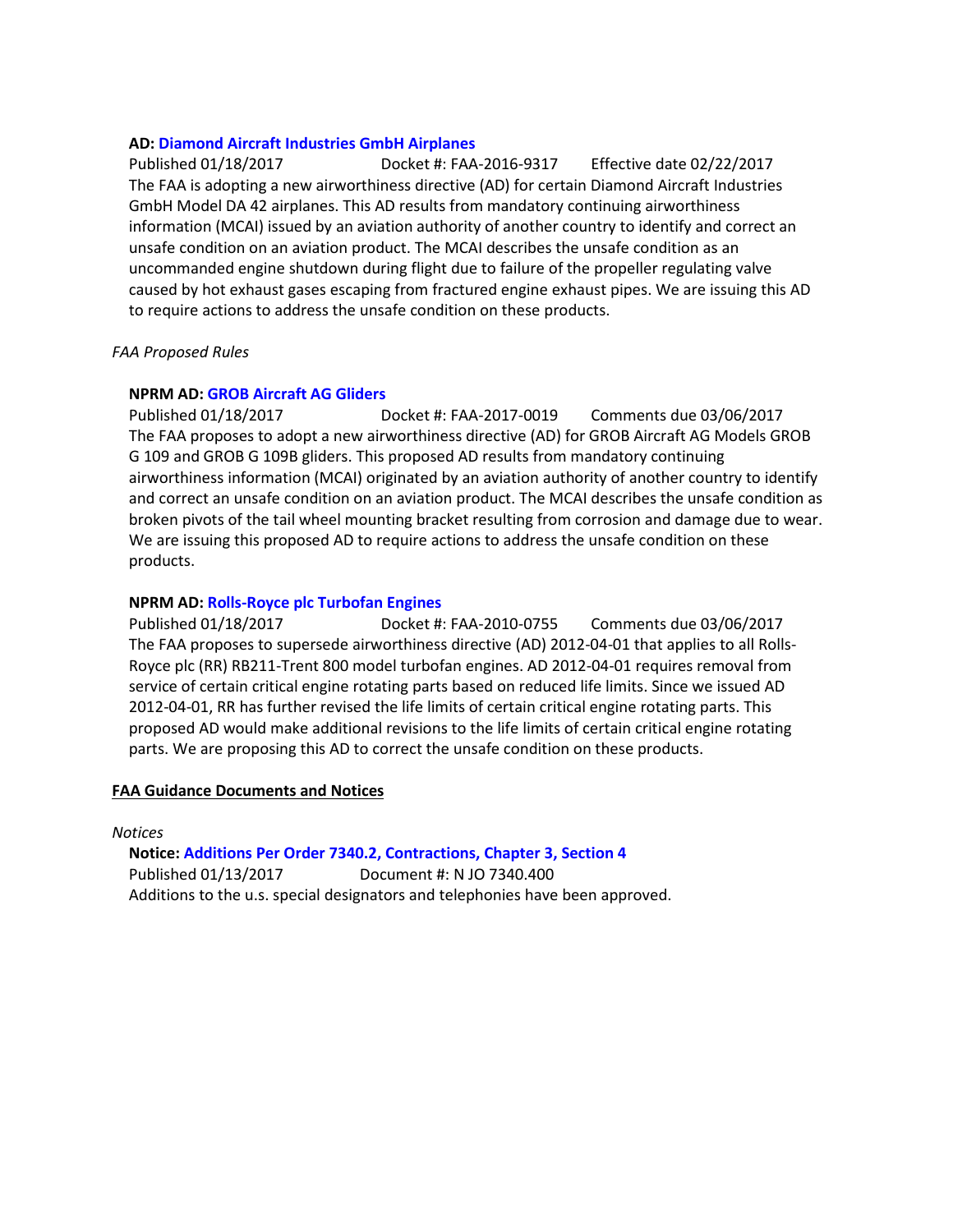### *January 19, 2017*

#### **[FAA Regulations](https://www.federalregister.gov/agencies/federal-aviation-administration)**

### *FAA Final rules*

**Final Rule: [Amendment of Multiple Air Traffic Service Routes: North Central United States](https://s3.amazonaws.com/public-inspection.federalregister.gov/2017-01036.pdf)** Published 01/19/2017 Docket #: FAA-2017-01036 Effective date 04/27/2017 The FAA is amending seven high altitude Area Navigation (RNAV) Q-routes (Q-140, Q-816, Q-818, Q-822, Q-824, Q-917, and Q-935) that cross the United States (U.S.)/Canada border in the north central U.S. to update the geographic latitude/longitude coordinates for five Canadian waypoints listed in the Q-route descriptions contained in the FAA and Canadian aeronautical databases.

### *FAA Proposed Rules*

**NPRM: [Modification and Establishment of Air Traffic Service Routes; Northcentral United States](https://s3.amazonaws.com/public-inspection.federalregister.gov/2017-01034.pdf)**

Published M/D/YYYY Docket #: FAA-2017-01034 Comments due M/D/YYYY This action proposes to modify one jet route and five VHF Omnidirectional Range (VOR) Federal airways, and establish three Area Navigation (RNAV) T-routes in the northcentral United States. The FAA is proposing this action due to the planned decommissioning of the Brainerd, MN (BRD), VHF Omnidirectional Range/Tactical Air Navigation (VORTAC) navigation aid (NAVAID), which provides navigation guidance for portions of the ATS routes proposed to be amended by this action. The T-routes proposed to be established by this action would mitigate potential issues to the National Airspace System (NAS) route structure that may be caused by the proposed ATS route amendments. Overall, this action would enhance the safety and efficient management of aircraft within the NAS.

# **FAA Guidance Documents and Notices**

*Flight Standards Information Management System (FSIMS)*

**FSIMS: [AS-350 Series](http://fsims.faa.gov/PICDetail.aspx?docId=M%20AS-350%20R6a)** Issued 01/05/2017 Revision 6a of the Airbus Helicopters (AS-350C, AS-350D, AS-350D1, AS-350B, AS 350B1, AS 350B2, AS 350BA, AS 350B3 (TCDS H9EU)) Master Minimum Equipment List.

#### **FSIMS: [Charles Taylor Master Mechanic Award Information Guide](http://fsims.faa.gov/PICDetail.aspx?docId=FAA%20FS%20I-8700-3%20Rev%203)**

Issued 01/06/2016 The Federal Aviation Administration's (FAA) Charles Taylor Master Mechanic Award Program (MMA) recognizes mechanics who have conducted 50 or more years of safe maintenance operations.

**FSIMS: [DA-EASy \(Falcon 900EX EASy, Falcon 900DX\)](http://fsims.faa.gov/PICDetail.aspx?docId=M%20DA-EASY%20R8)** Issued M/D/YYYY Revision 8 of the Dassault Aviation (DA-EASy (Falcon 900EX EASy, 900DX, and 900LX)) Master Minimum Equipment List.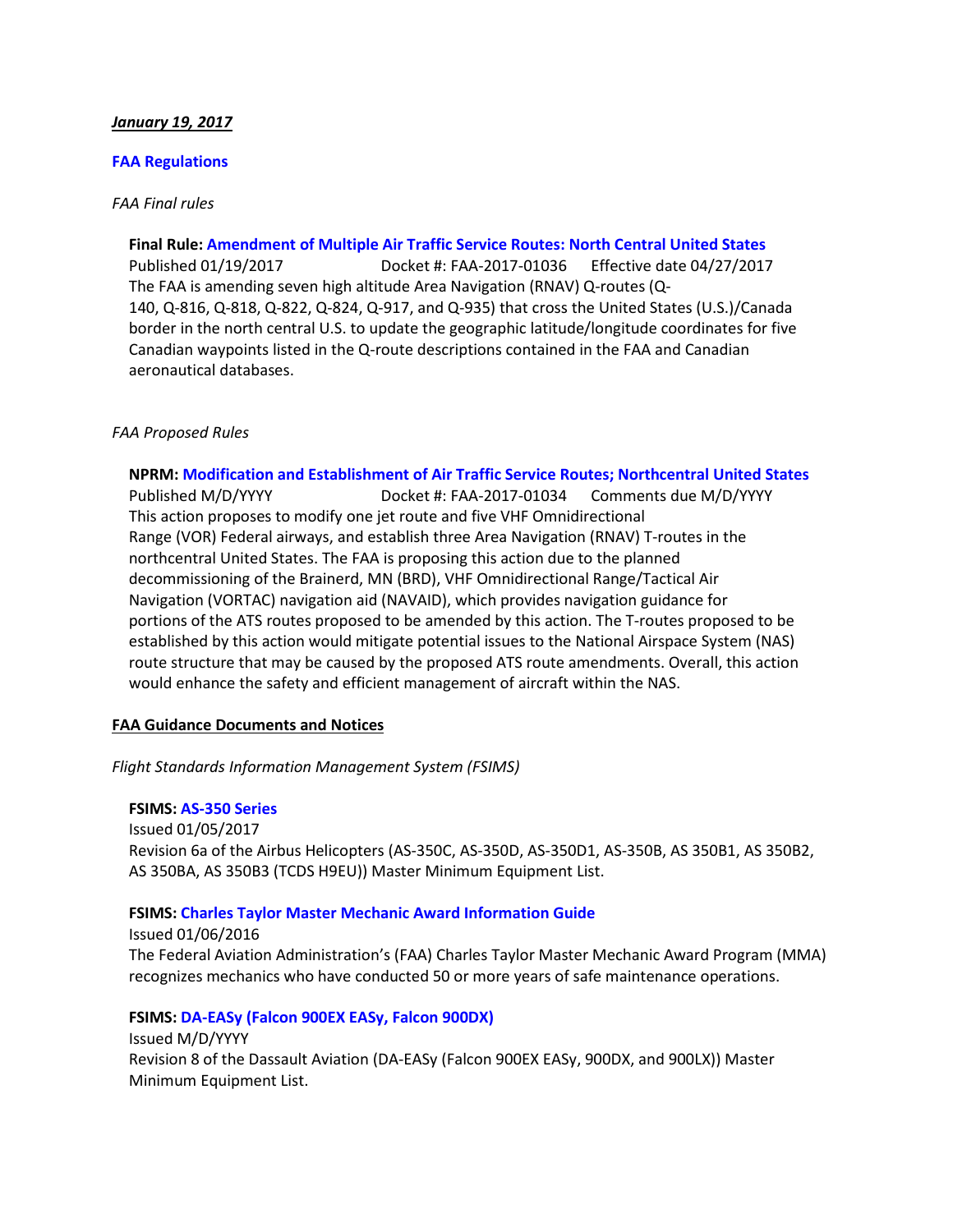#### **FSIMS: [269C, 269C-1](http://fsims.faa.gov/PICDetail.aspx?docId=M%20S-269C%20R0)**

Issued M/D/YYYY Revision 0 of the Sikorsky Aircraft Corporation (269C, 269C-1 (TCDS 4H12)i.e., Cesna 500) Master Minimum Equipment List.

### *January 20, 2017*

### **[FAA Regulations](https://www.federalregister.gov/agencies/federal-aviation-administration)**

### *FAA Proposed Rules*

# **NPRM AD: [General Electric Company Turbofan Engines](https://www.federalregister.gov/documents/2017/01/23/2017-01227/airworthiness-directives-general-electric-company-turbofan-engines)**

Published 01/23/2017 Docket #: FAA-2016-9490 Comments due 09/09/2017 The FAA proposes to adopt a new airworthiness directive (AD) for certain General Electric Company (GE) CF6-80C2L1F turbofan engines. This proposed AD was prompted by a reduction in the life limit of the affected engines which is the result of a revised operating profile. This proposed AD would require replacement of the high-pressure turbine (HPT) spacer/impeller, part number (P/N) 1539M12P02, at a newer, lower life limit. We are proposing this AD to correct the unsafe condition on these products.

### **NPRM: [Proposed Establishment of Class E Airspace, Manti, UT](https://www.federalregister.gov/documents/2017/01/23/2017-01039/proposed-establishment-of-class-e-airspace-manti-ut)**

Published 01/23/2017 Docket #: FAA-2016-8164 Comments due 02/22/2017 This supplemental notice of proposed rulemaking would establish Class E airspace upward from 700 feet above the surface within a 4.7-mile radius of Manti-Ephraim Airport, Manti, UT, with segments extending north and southwest of the airport. In an NPRM published in the Federal Register on November 22, 2016, the FAA proposed to establish Class E airspace extending upward from 700 feet above the surface within a 4-mile radius of Manti-Ephraim Airport, with extensions north and southwest. The FAA found additional airspace is necessary for new category D circling Instrument Flight Rules (IFR) operations for standard instrument approach procedures and to support the safety and management of IFR operations at the airport.

#### **NPRM: [Proposed Amendment of Class D and Class E Airspace; Hailey, ID](https://www.federalregister.gov/documents/2017/01/23/2017-01268/proposed-amendment-of-class-d-and-class-e-airspace-hailey-id)**

Published 01/23/2017 Docket #: FAA-2016-9355 Comments due 03/09/2017 This action proposes to modify Class D airspace, Class E surface area airspace, and Class E airspace extending upward from 700 feet above the surface at Friedman Memorial Airport, Hailey, ID, to support the implementation of new Area Navigation (RNAV) Global Positioning System (GPS) standard instrument approach procedures for Instrument Flight Rules (IFR) at the airport.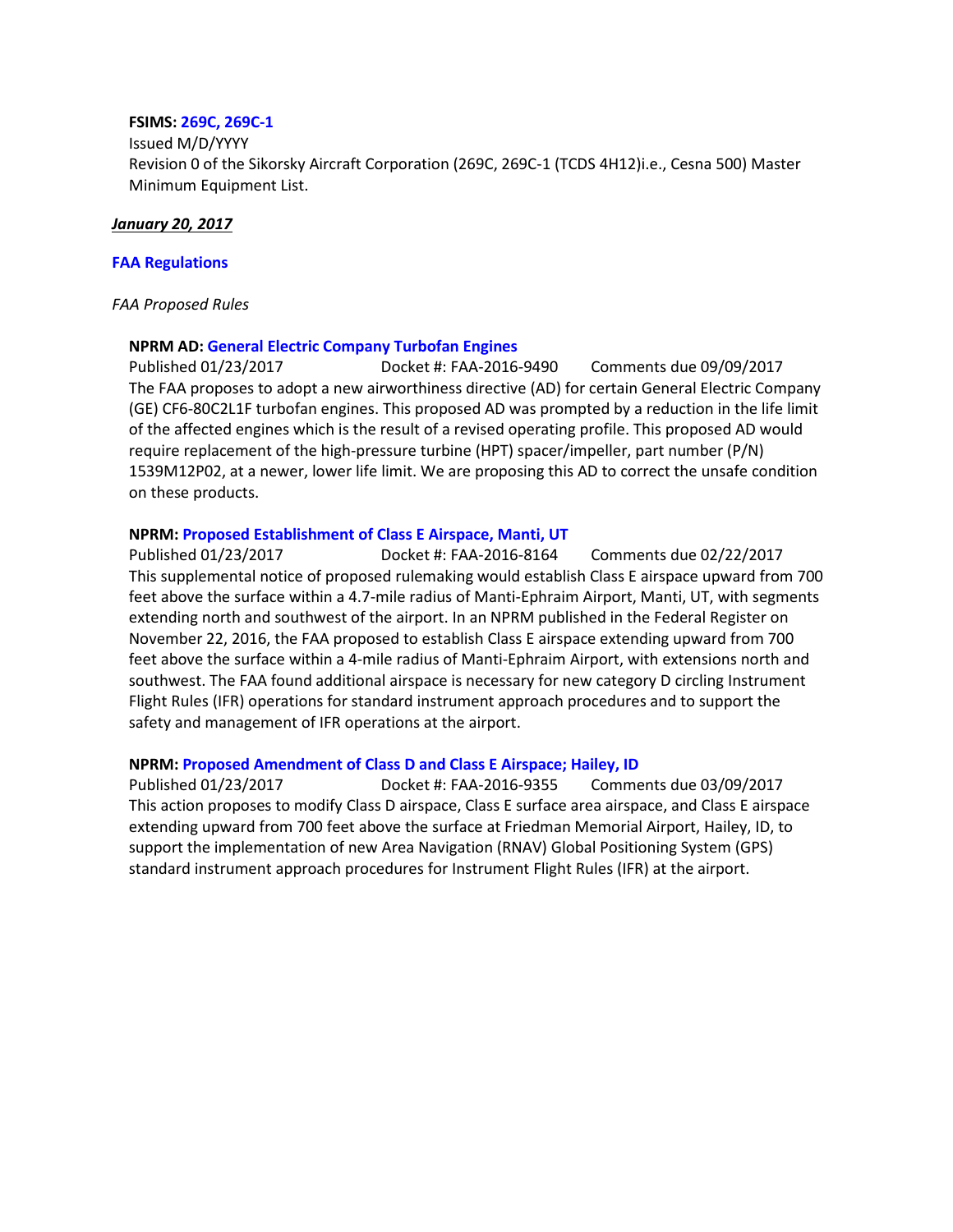#### **FAA Guidance Documents and Notices**

#### *FAA Draft Advisory Circulars*

**AC: [Incorporation of Supplemental Type Certificates Into Type-Certificated Products by the](https://www.faa.gov/aircraft/draft_docs/media/AC_21-XXX.pdf)  [Type Certificate Holders](https://www.faa.gov/aircraft/draft_docs/media/AC_21-XXX.pdf)**

Updated 01/13/2017 Document #: AC 21-XXX Comment date 01/31/2017 This advisory circular (AC) addresses the incorporation of supplemental type certificates (STC) by type certificate (TC) holders into their type-certificated products by two methods: (1) The in-draw process; and (2) Incorporation by reference. The scope of this AC is limited to the incorporation of STCs into a type-certificated product during production and prior to issuance of the original airworthiness approval.

#### **AC: [Flight Test Guide for Certification of Transport Category Airplanes](https://www.faa.gov/aircraft/draft_docs/ac/)**

Updated 01/13/2017 Document #: AC 25-7D Comment date 02/27/2017 This advisory circular (AC) provides guidance for the flight test evaluation of transport category airplanes. It includes flight test methods and procedures to show compliance with the regulations contained in subpart B of title 14, Code of Federal Regulations (14 CFR) part 25, which address airplane performance and handling characteristics.

#### *Flight Standards Information Management System (FSIMS)*

#### **FSIMS: [Change 503 to 8900.1](http://fsims.faa.gov/PICDetail.aspx?docId=8900.1,CHG503)**

Issued 12/23/2016

This change incorporates new information regarding tool calibration standards, contracted maintenance, and editorial changes into Volume 6, Chapter 9:

# **FSIMS: [Safety Assurance System: Inspect a Part 145 Repair Station and its Authorization for Work](http://fsims.faa.gov/PICDetail.aspx?docId=8900.1,Vol.6,Ch9,Sec16_SAS)  [Away From its Fixed Location](http://fsims.faa.gov/PICDetail.aspx?docId=8900.1,Vol.6,Ch9,Sec16_SAS)**

Issued 12/23/2016

This section provides guidance for authorization and surveillance of a Title 14 of the Code of Federal Regulations (14 CFR) part 145 repair station performing aircraft maintenance away from its fixed location.

### **FSIMS: Safety Assurance System: Inspect a Part 145 Repair Station's Contract Maintenance Program**

Issued 12/23/2016

This section provides guidance for inspecting a Title 14 of the Code of Federal Regulations (14 CFR) part 145 repair station's contract maintenance program.

#### **FSIMS: [Safety Assurance System: Inspect a Part 145 Repair Station's Tools and Equipment](http://fsims.faa.gov/PICDetail.aspx?docId=8900.1,Vol.6,Ch9,Sec9_SAS)**

Issued 12/23/2016

This section guides the aviation safety inspector (ASI) when inspecting a repair station's tools and equipment and system procedures to confirm compliance with the Repair Station Manual (RSM) or Quality Control Manual (QCM) and Title 14 of the Code of Federal Regulations (14 CFR) part 145, § 145.109.

#### **FSIMS: [National Flight Standards Work Program Guidelines](http://fsims.faa.gov/PICDetail.aspx?docId=1800.56Q%20CHG%201)**

Issued 01/05/2017 This change transmits new and revised portions of the order.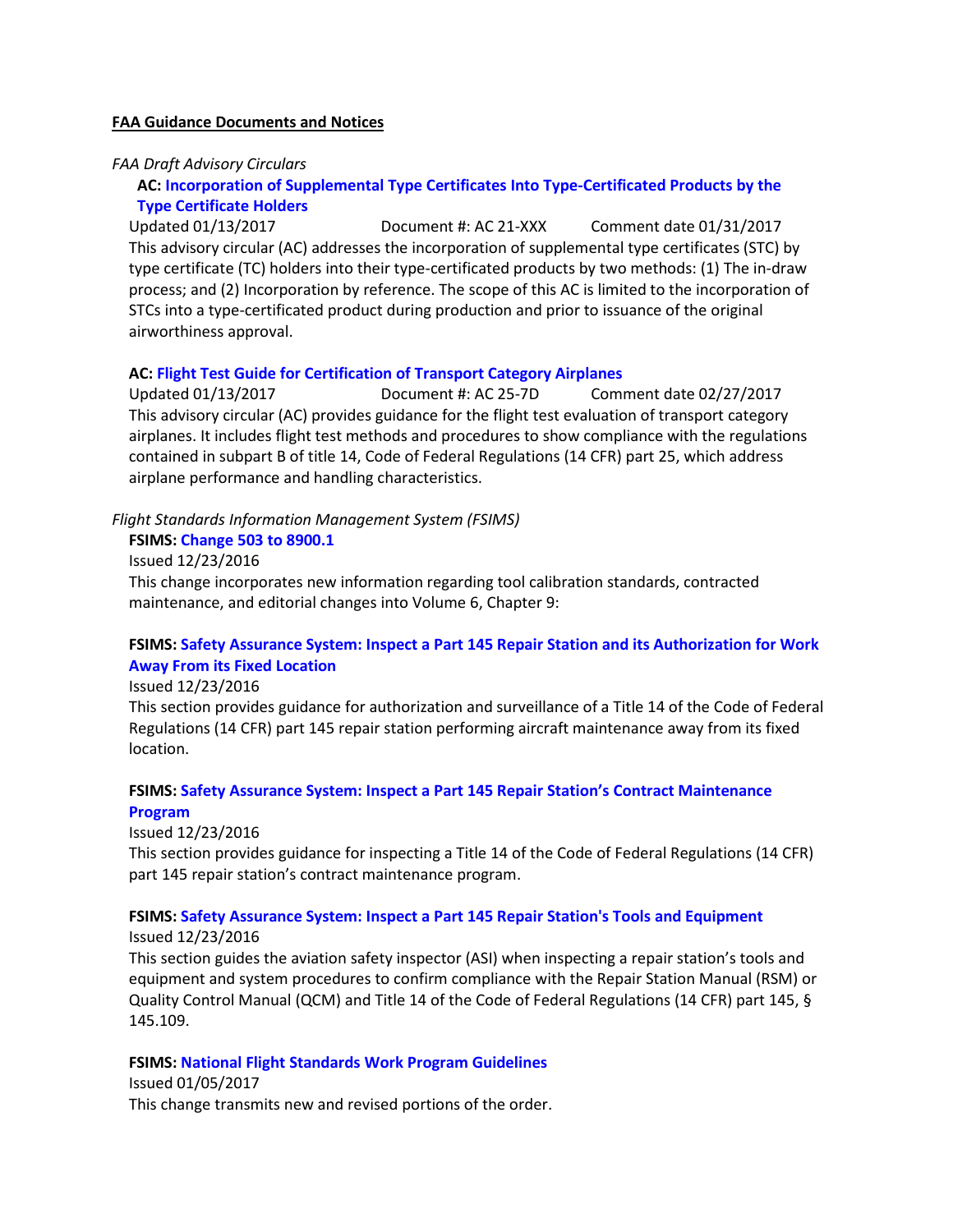### **FSIMS: [AFS Focus Teams Currently Established](http://fsims.faa.gov/PICDetail.aspx?docId=AFS-FTCE)**

### Issued 01/15/2017

standards, and assure continuous operational safety by certificated entities. In order to be a healthy organization that is agile, effective, and consistent in the performance these functions for the highly dynamic aviation industry, the Flight Standards Service has embarked on a "Future of Flight Standards" transition. This transition includes cultural change at both the individual and "enterprise" (management) levels, and structural change that will facilitate and reinforce ongoing cultural changes.

# *Draft Orders*

# **Order: [United States Standard for Performance Based Navigation \(PBN\) Instrument Procedure](https://www.faa.gov/aircraft/draft_docs/media/AFS/Order_8260.58A-CHG01_Formal.pdf)  [Design](https://www.faa.gov/aircraft/draft_docs/media/AFS/Order_8260.58A-CHG01_Formal.pdf)**

Updated 01/13/2017 Reference #: 14 CFR part 97 Comments due 02/17/2017 This change incorporates standardized methods for designing and evaluating Performance Based Navigation (PBN) instrument flight procedures (IFPs) in the United States and its territories.

### **Order: [Flight Procedures and Airspace](https://www.faa.gov/aircraft/draft_docs/media/AFS/Order_8260.19H_Formal.pdf)**

Updated 01/13/2017 Reference #: 14 CFR part 71-135 Comments due 02/17/2017 This order provides guidance to all FAA personnel for the administration and accomplishment of the FAA Flight Procedures and Airspace Program.

# **Order: [Regulatory Requirement to Provide Enough Flight Instructors and Check Pilots/Check](https://www.faa.gov/aircraft/draft_docs/media/AFS/N_8900.CKP_Coord_Copy.pdf)  [Flight Engineers](https://www.faa.gov/aircraft/draft_docs/media/AFS/N_8900.CKP_Coord_Copy.pdf)**

Updated 01/13/2017 Reference #: 14 CFR part 119-135 Comments due 02/27/2017 This notice provides guidance to principal operations inspectors (POI) with oversight responsibilities for Title 14 of the Code of Federal Regulations (14 CFR) part 119 certificate holders conducting 14 CFR part 121 and/or 14 CFR part 135 operations on regulatory requirements for flight instructors and check pilots/check Flight Engineers (FE).

#### *Notices*

# **Meeting[: Sixty Ninth Plenary for RTCA SC-135 Environmental Testing](https://www.federalregister.gov/documents/2017/01/23/2017-01282/sixty-ninth-plenary-for-rtca-sc-135-environmental-testing)**

Meeting date 04/27/2017 Meeting time 9:00am – 5:00pm Time zone (EST/etc.) The FAA is issuing this notice to advise the public of a meeting of Sixty Ninth Plenary RTCA SC-135 Environmental Testing.

#### **Meeting[: Twenty First RTCA SC-223 Internet Protocol Suite \(IPS\) and AeroMACS](https://www.federalregister.gov/documents/2017/01/23/2017-01406/twenty-first-rtca-sc-223-internet-protocol-suite-ips-and-aeromacs-plenary) Plenary**

Meeting date 02/28/2017 Meeting time 9:00am – 5:00pm Time zone (EST/etc.) The FAA is issuing this notice to advise the public of a meeting of Twenty First RTCA SC-223 Internet Protocol Suite (IPS) and AeroMACS Plenary.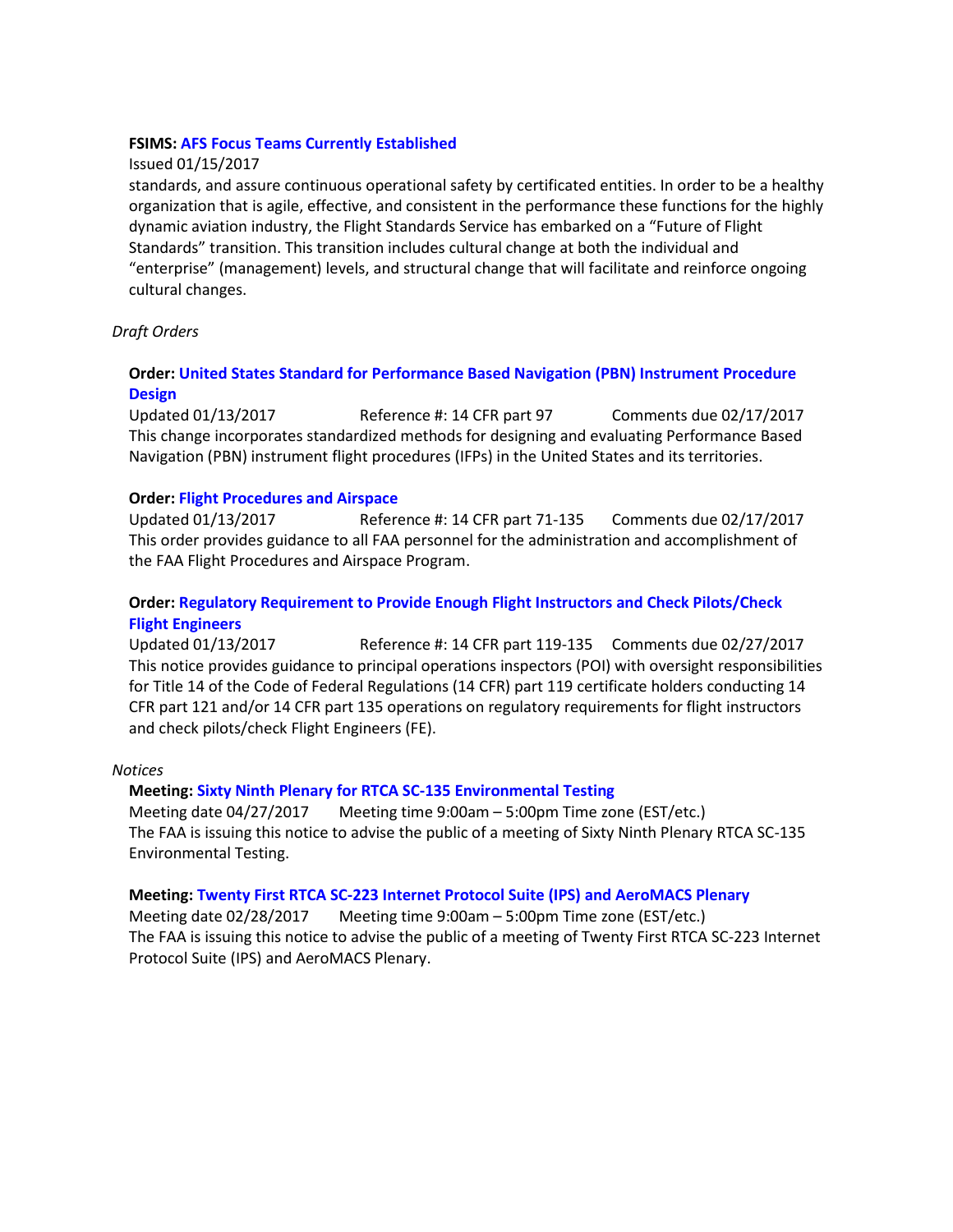### *Draft Technical Standards Orders*

#### **TSO: [Temperature Instruments](https://www.faa.gov/aircraft/draft_docs/media/TSO_C43d.pdf)**

Updated 01/11/2017 Comments due 02/13/2017 This technical standard order (TSO) is for manufacturers applying for a TSO authorization (TSOA) or letter of design approval (LODA). In it, we (the Federal Aviation Administration, (FAA)) tell you what minimum performance standards (MPS) your temperature instruments must first meet for approval and identification with the applicable TSO marking.

*Draft Flight Standardization Board/Operational Suitability Report*

| <b>FSB: Bombardier C Series</b><br>Updated 01/13/2017       | <b>Revision 0 Draft X</b>  | Comments due 02/06/2017 |
|-------------------------------------------------------------|----------------------------|-------------------------|
| Draft Master Minimum Equipment List                         |                            |                         |
| <b>MMEL: Boeing MD-10</b><br>Updated 01/11/2017             | <b>Revision 4 Draft X</b>  | Comments due 01/30/2017 |
| <b>MMEL: Boeing 767</b><br>Updated 01/11/2017               | <b>Revision 38 Draft X</b> | Comments due 02/03/2017 |
| <b>MMEL: Embraer EMB-545, EMB-550</b><br>Updated 01/11/2017 | <b>Revision 2 Draft X</b>  | Comments due 02/06/2017 |

#### *January 25, 2017*

# **FAA Guidance Documents and Notices**

#### *FAA Final Policies*

# **Final Policy[: Cancellation of FAA Order 1110.133, Certification Process Study \(CPS\)](http://rgl.faa.gov/Regulatory_and_Guidance_Library/rgPolicy.nsf/0/a7f887aa1ec6b568862580b20069d820/$FILE/AIRl00-17-110-GM01.pdf) [Response Aviation Rulemaking Committee](http://rgl.faa.gov/Regulatory_and_Guidance_Library/rgPolicy.nsf/0/a7f887aa1ec6b568862580b20069d820/$FILE/AIRl00-17-110-GM01.pdf)**

Issued 01/24/2017 Policy #: AIRl00-17-110-GM01 This memorandum requests the cancellation of Order 1110.133, Certification Process Study (CPS) Response Aviation Rulemaking Committee. At the end of the Order it says that the effective date and duration is from November 15, 2002 until November 14, 2004. No replacement Order is needed.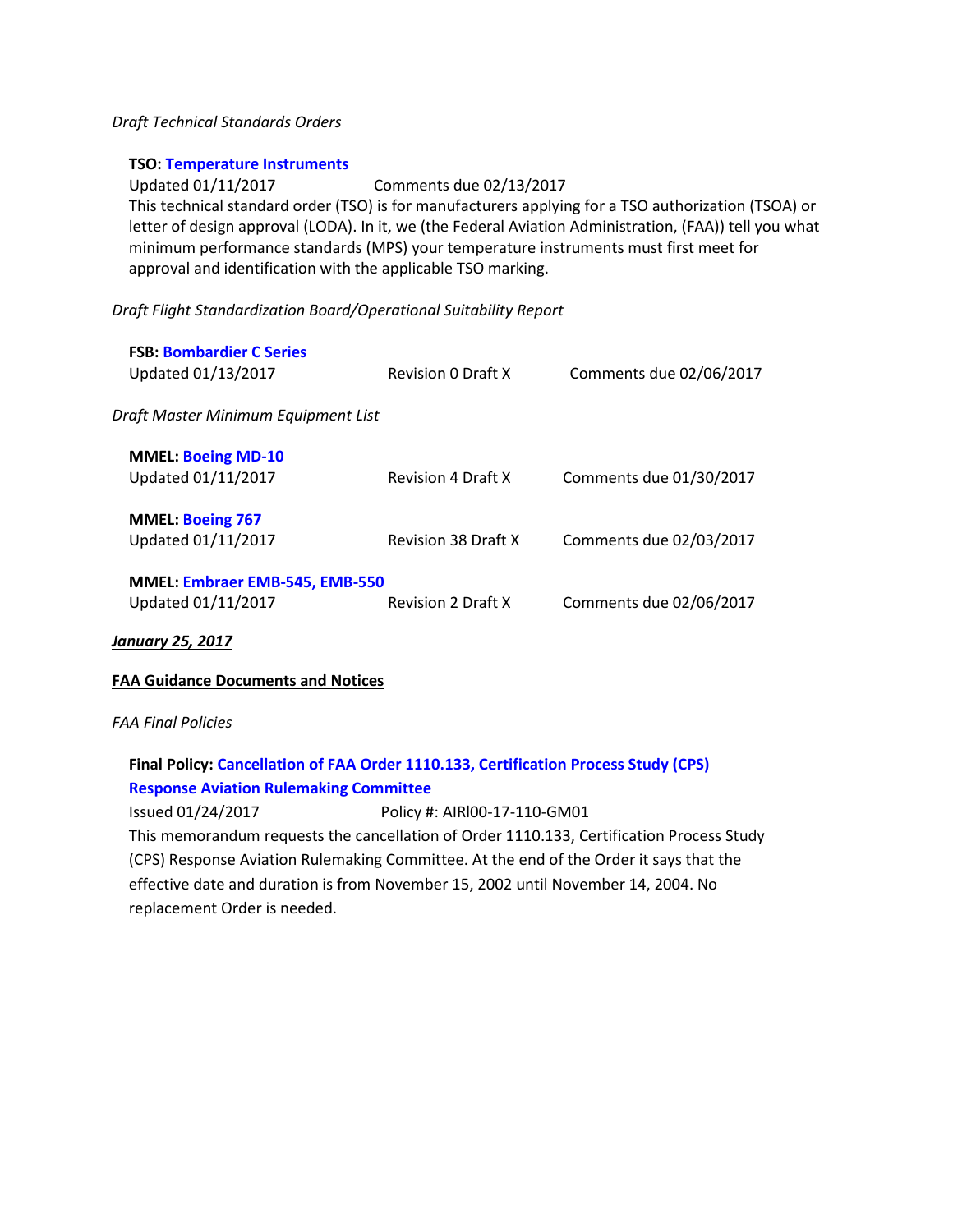### *January 27, 2017*

#### **FAA Guidance Documents and Notices**

#### *FAA Draft Advisory Circulars*

### **AC: [Incorporation of Supplemental Type Certificates Into Type-Certificated Products by the Type](https://www.faa.gov/aircraft/draft_docs/media/AC_21-XXX.pdf)  [Certificate Holders](https://www.faa.gov/aircraft/draft_docs/media/AC_21-XXX.pdf)**

Issued 01/13/2017 Document #: AC 21-XXX Comment date 1/31/2017 This advisory circular (AC) addresses the incorporation of supplemental type certificates (STC) by type certificate (TC) holders into their type-certificated products by two methods: (1) The in-draw process; and (2) Incorporation by reference.

#### **AC: [Flight Test Guide for Certification of Transport Category Airplanes](https://www.faa.gov/aircraft/draft_docs/ac/)**

Issued 01/13/2017 Document #: AC 25-7D Comment date 02/27/2017 This advisory circular (AC) provides guidance for the flight test evaluation of transport category airplanes. It includes flight test methods and procedures to show compliance with the regulations contained in subpart B of title 14, Code of Federal Regulations (14 CFR) part 25, which address airplane performance and handling characteristics.

#### *Special Airworthiness Information Bulletins (SAIB)*

#### **SAIB: [Equipment/Furnishings](http://rgl.faa.gov/Regulatory_and_Guidance_Library/rgSAIB.nsf/dc7bd4f27e5f107486257221005f069d/84c584bead4777c3862580b4007b1cc8/$FILE/NM-17-07.pdf)**

Issued 01/26/2017 SAIB #: NM-17-07

This Special Airworthiness Information Bulletin is to advise owners and operators, and original equipment manufacturers of Normal, Utility, Acrobatic and Commuter Category Aircraft, and Transport Category Airplanes of the potential for failure of the end release buckle on certain AmSafe, Inc., restraint system assemblies installed on the passenger seats.

#### *Flight Standards Service Information for Operators (InFO)*

# **InFO[: Updated Standards for Electronic Signatures, Recordkeeping Systems and Electronic](https://www.faa.gov/other_visit/aviation_industry/airline_operators/airline_safety/info/all_infos/media/2017/InFO17001.pdf)  [Manual Systems](https://www.faa.gov/other_visit/aviation_industry/airline_operators/airline_safety/info/all_infos/media/2017/InFO17001.pdf)**

Updated 01/26/2017 InFO #: 17001 This InFO cancels InFO 16010, dated 7/19/16 and provides information on updates to Federal Aviation Administration (FAA) Advisory Circular (AC) 120-78, along with the associated Operations Specifications (OpSpecs) and FAA Order 8900.1 policy.

#### *Orders*

### **Order: [Regional Administrator's Honorary Awards Program](https://www.faa.gov/documentLibrary/media/Order/EA_3450.6D.pdf)**

Issued 01/25/2017 Document #: EA 3450.6D Effective Date 01/25/2017 This Order establishes the Regional Administrator's Honorary Awards Program and provides basic policy and procedural guidance on how this program shall be implemented. It also incorporates the FAA External Awards Program.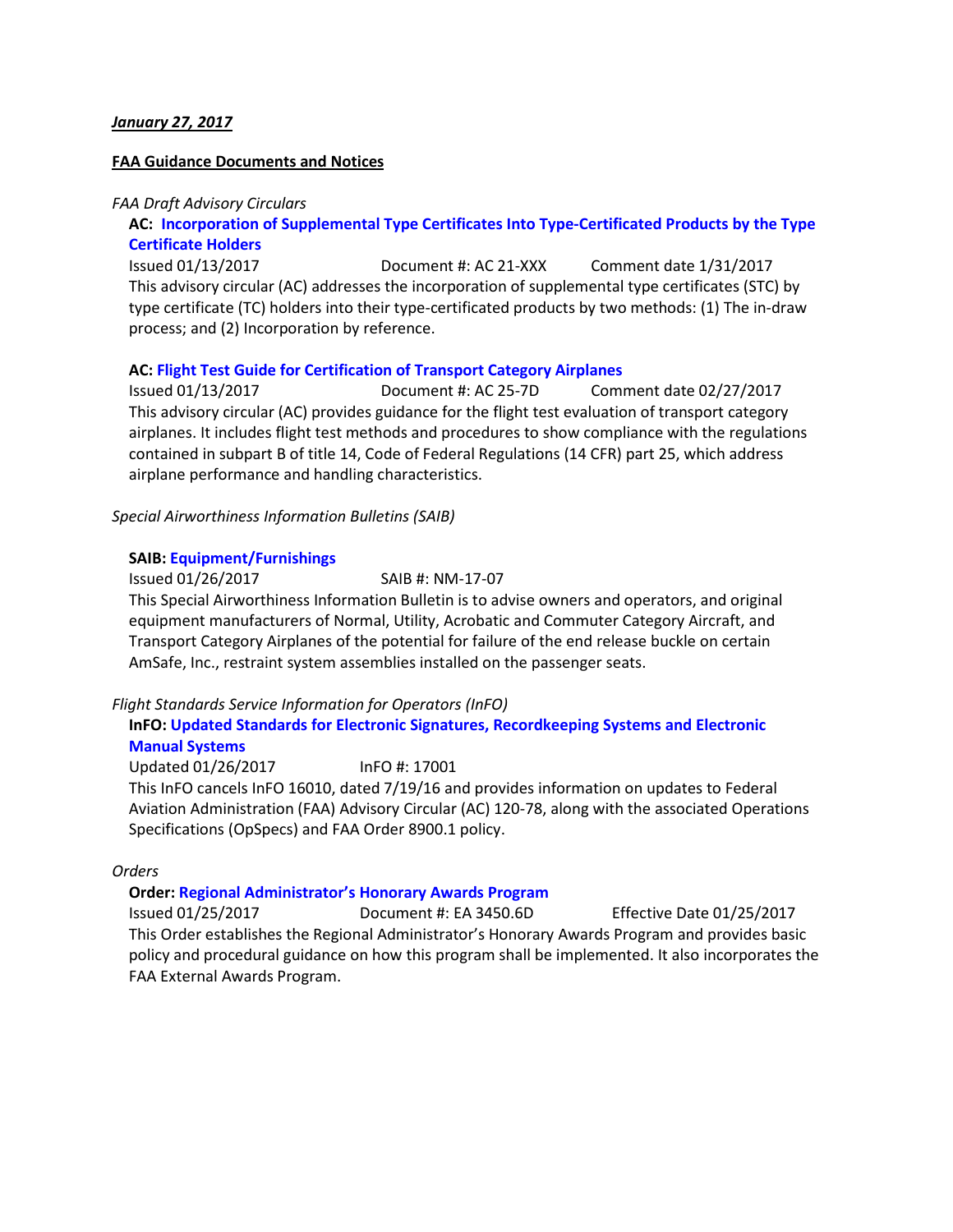#### *Draft Orders*

### **Order: [United States Standard for Performance Based Navigation \(PBN\) Instrument Procedure](https://www.faa.gov/aircraft/draft_docs/media/AFS/Order_8260.58A-CHG01_Formal.pdf)  [Design](https://www.faa.gov/aircraft/draft_docs/media/AFS/Order_8260.58A-CHG01_Formal.pdf)**

Updated 01/13/2017 Reference #: 14 CFR part 97 Comments due 02/17/2017 This change incorporates standardized methods for designing and evaluating Performance Based Navigation (PBN) instrument flight procedures (IFPs) in the United States and its territories.

#### **Order: [Flight Procedures and Airspace](https://www.faa.gov/aircraft/draft_docs/media/AFS/Order_8260.19H_Formal.pdf)**

Updated 01/13/2017 Reference #: 14 CFR part 71-135 Comments due 02/17/2017 This order provides guidance to all FAA personnel for the administration and accomplishment of the FAA Flight Procedures and Airspace Program.

# **Order: [Regulatory Requirement to Provide Enough Flight Instructors and Check Pilots/Check](https://www.faa.gov/aircraft/draft_docs/media/AFS/N_8900.CKP_Coord_Copy.pdf)  [Flight Engineers](https://www.faa.gov/aircraft/draft_docs/media/AFS/N_8900.CKP_Coord_Copy.pdf)**

Updated 01/13/2017 Reference #: 14 CFR part 119-135 Comments due 02/27/2017 This notice provides guidance to principal operations inspectors (POI) with oversight responsibilities for Title 14 of the Code of Federal Regulations (14 CFR) part 119 certificate holders conducting 14 CFR part 121 and/or 14 CFR part 135 operations on regulatory requirements for flight instructors and check pilots/check Flight Engineers (FE).

#### *Notices*

#### **Notice[: Visual Approaches to Multiple Runways](https://www.faa.gov/documentLibrary/media/Notice/N_JO_7110.730_Vertical_Approaches_to_Multiple_Runways.pdf)**

Published 01/25/2017 Document #: N JO 7110.730 Effective Date 03/30/2017 This notice specifies procedures that permit use of tower-applied visual separation in accordance with FAA JO 7110.65, paragraph 7-2-1, when aircraft are established on a straight-in final.

#### **Notice: [FDT Automated System](https://www.faa.gov/regulations_policies/orders_notices/index.cfm/go/document.information/documentID/1030608)**

Published 01/26/2017 Document #: ATO 3120.150A This document's content can only be accessed from within the FAA network

#### **Notice: [Anti Icing Antenna Slip Ring Set Screw Torque Check](https://www.faa.gov/regulations_policies/orders_notices/index.cfm/go/document.information/documentID/1030607)**

Published 01/26/2017 Document #: JO 6330.97 This document's content can only be accessed from within the FAA network.

#### *Draft Technical Standards Orders*

#### **TSO: [Temperature Instruments](https://www.faa.gov/aircraft/draft_docs/media/TSO_C43d.pdf)**

Updated 01/11/2017 Comments due 02/13/2017

This technical standard order (TSO) is for manufacturers applying for a TSO authorization (TSOA) or letter of design approval (LODA). In it, we (the Federal Aviation Administration, (FAA)) tell you what minimum performance standards (MPS) your temperature instruments must first meet for approval and identification with the applicable TSO marking.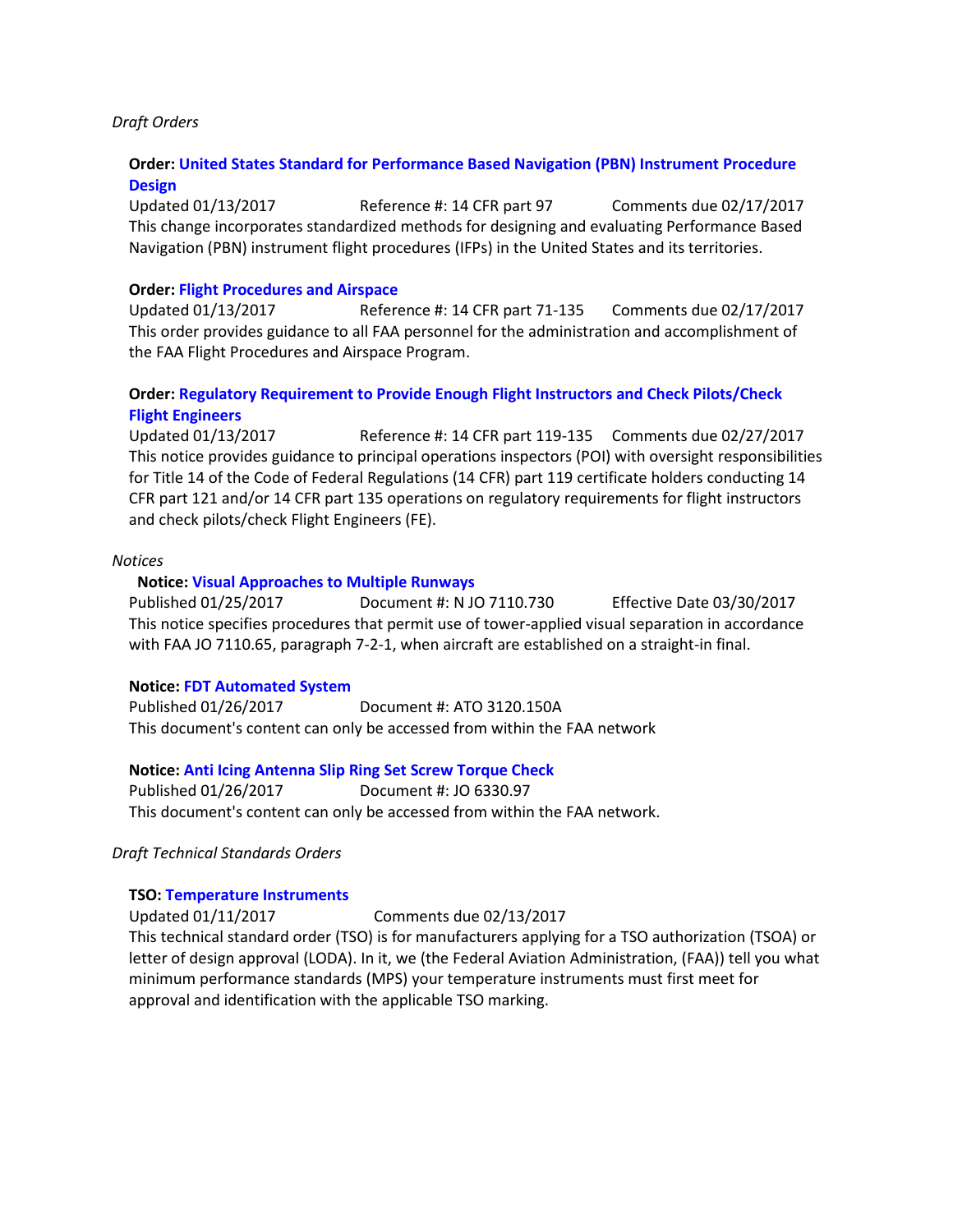*Draft Flight Standardization Board/Operational Suitability Report*

| <b>FSB: Bombardier C Series</b><br>Updated 01/25/2016       | <b>Revision 0 Draft X</b> | Comments due 02/06/2017 |
|-------------------------------------------------------------|---------------------------|-------------------------|
| <b>FSB: Bombardier C Series</b><br>Updated 01/25/2017       | <b>Revision 0 Draft X</b> | Comments due 02/24/2017 |
| Draft Master Minimum Equipment List                         |                           |                         |
| <b>MMEL: Boeing MD-10</b><br>Updated 01/11/2017             | <b>Revision 4 Draft X</b> | Comments due 01/30/2017 |
| <b>MMEL: Boeing 767</b><br>Updated 01/11/2017               | Revision 38 Draft X       | Comments due 02/03/2017 |
| <b>MMEL: Embraer EMB-545, EMB-550</b><br>Updated 01/11/2017 | <b>Revision 2 Draft X</b> | Comments due 2/06/2017  |

#### *January 30, 2017*

#### **[Press releases](http://www.faa.gov/news/press_releases/)**

#### **[FAA Reaches Settlement Agreement with City of Santa Monica](https://www.faa.gov/news/press_releases/news_story.cfm?newsId=21394)**

The Federal Aviation Administration (FAA) and the City of Santa Monica, California have reached a settlement agreement to resolve longstanding litigation over the future of Santa Monica Airport.

#### **FAA Guidance Documents and Notices**

#### *FAA Final Policies*

**Final Policy: [Policy Statement and Equivalent Safety Finding on No Smoking Placards and Signs](http://rgl.faa.gov/Regulatory_and_Guidance_Library/rgPolicy.nsf/0/dc8b1725699ebbc7862580b500726e9f/$FILE/ANM-03-115-05.pdf)** Published 01/27/2017 Policy #: ANM-03-115-05 The purpose of this memorandum is to provide Federal Aviation Administration (FAA) certification policy on placards and signs that prohibit smoking. Additionally, this memorandum documents a finding of equivalent safety when the FAA finds that specific criteria are met.

#### *FAA Legal Interpretations*

# **Legal Interpretation: [Applicability of the 14 CFR § 119.73 employment restriction to check pilots](https://www.faa.gov/about/office_org/headquarters_offices/agc/pol_adjudication/agc200/interpretations/data/interps/2017/Brown%20-%20(2017)%20Legal%20Interpretation.pdf)**

Issued 01/27/2017 Regulation/Order #: 14 CFR § 119.73 This legal interpretation responds to a request for a legal interpretation on the applicability of 14 CFR § 119.73 to a "check pilot." Specifically, if a check pilot, who was formerly a "POI" for a part 135 certificate holder, would be considered to be an agent or representative of the certificate holder and therefore restricted from employment as described in§ 119.73.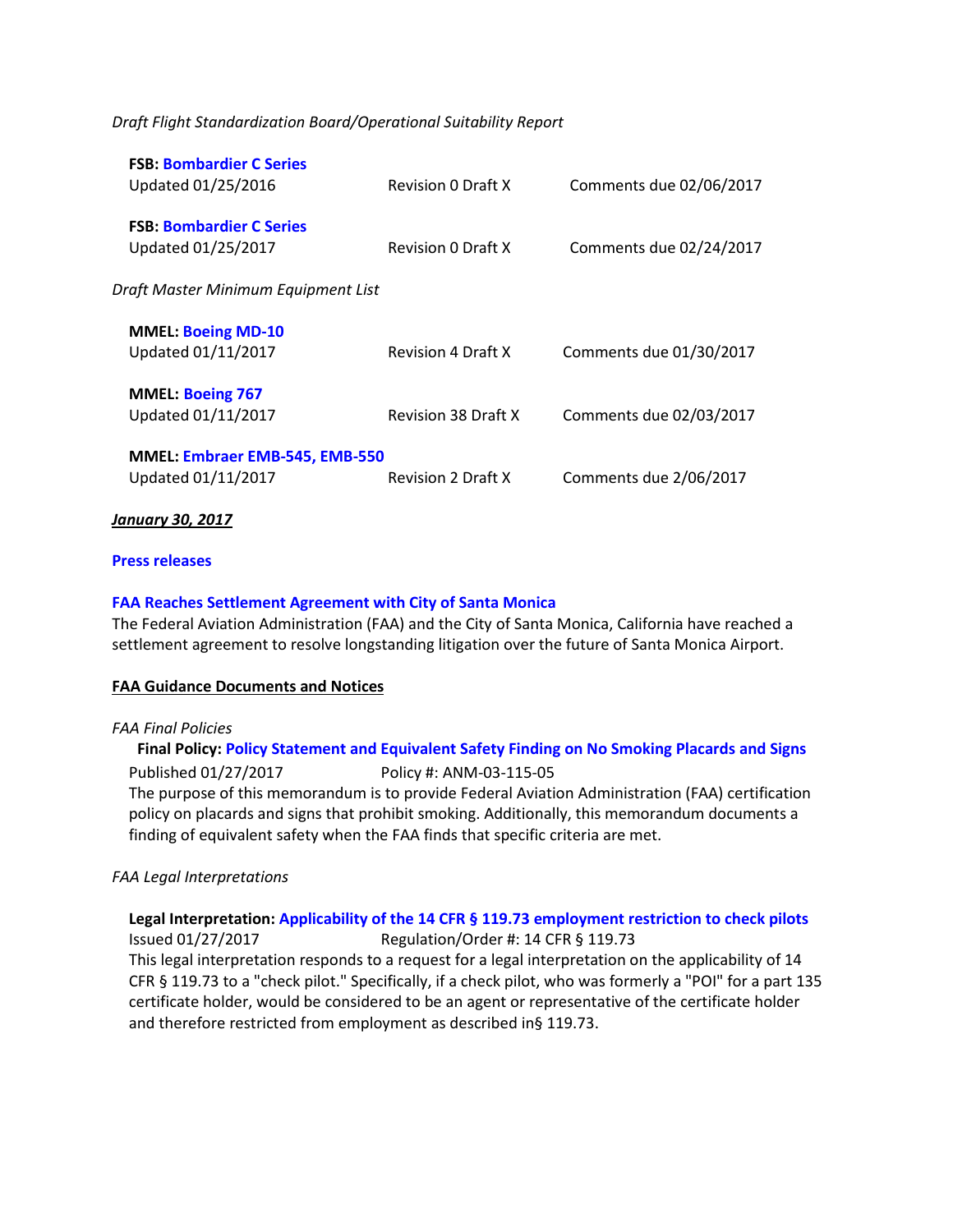*Flight Standards Information Management System (FSIMS)*

**FSIMS: [A-350](http://fsims.faa.gov/PICDetail.aspx?docId=M%20A-350%20Rev%201)** Issued 01/31/2017 Revision 1 of the Airbus (A350-900 Series, All Models) Master Minimum Equipment List.

# **FSIMS: [SP 2.0 135C OP Flight Operations](http://fsims.faa.gov/PICDetail.aspx?docId=SP%202.0%20135C%20OP%2023.0)**

Issued 12/29/2016 The CH is responsible to manage the safety of the Flight Operations processes within its operation.

# **FSIMS: [Part 129 Part A Operations Specifications](http://fsims.faa.gov/PICDetail.aspx?docId=8900.1,Vol.12,Ch2,Sec3)**

Issued 12/29/2016 Responsible Flight Standard District Office (FSDO); Special Interest Flight (SIF).

### **FSIMS: [Lease Agreements, Interchange Arrangements, and Charter Arrangements](http://fsims.faa.gov/PICDetail.aspx?docId=8900.1,Vol.12,Ch2,Sec9)** Issued 122/29/2016

The leasing of large transport category aircraft between a U.S. and foreign air carrier or between two foreign air carriers is widely used. The Federal Aviation Administration (FAA) defines an aircraft lease as a contract by which one person grants the right of exclusive possession and use of a certain aircraft to another person for a specified period or a defined number of flights.

# **FSIMS: [EP 1.1.3 121A AW Continuous Analysis and Surveillance System \(CASS\)](http://fsims.faa.gov/PICDetail.aspx?docId=EP%201.1.3%20121A%20AW%208.0)**

Issued 12/29/2016 To develop an effective CASS that provides continuous analysis, surveillance, identifies deficiencies and implements corrective actions.

# **FSIMS: [EP 1.4.2 145H AW Certificate Requirements](http://fsims.faa.gov/PICDetail.aspx?docId=EP%201.4.2%20145H%20AW%208.0)**

Issued 12/29/2016 To keep OpSpecs, organizational charts, and capability lists up to date and available.

# **FSIMS: [EP 1.4.2 145G AW Certificate Requirements](http://fsims.faa.gov/PICDetail.aspx?docId=EP%201.4.2%20145G%20AW%2011.0)**

Issued 12/29/2016 To keep OpSpecs, organizational charts, and capability lists up to date and available.

**FSIMS: [EP 3.3.3 135E OP Flight / Load Manifest / Weight and Balance Procedures](http://fsims.faa.gov/PICDetail.aspx?docId=EP%201.4.2%20145G%20AW%2011.0)** Issued 12/29/2016 To operate aircraft within the weight and balance imitations of the Aircraft Flight Manual (AFM).

# **FSIMS: [EP 2.1.5 121A OP Appropriate Airmen / Crewmembers Checks and Qualifications](http://fsims.faa.gov/PICDetail.aspx?docId=EP%202.1.5%20121A%20OP%2013.0)**

Issued 12/29/2016 To use qualified and competent airmen and crewmembers for the operations.

# **FSIMS: [EP 2.3.1 121A OP Appropriate Operation Equipment](http://fsims.faa.gov/PICDetail.aspx?docId=EP%202.3.1%20121A%20OP%208.0)**

Issued 12/29/2016 To prepare and equip aircraft and crewmembers to operate safely over the intended route.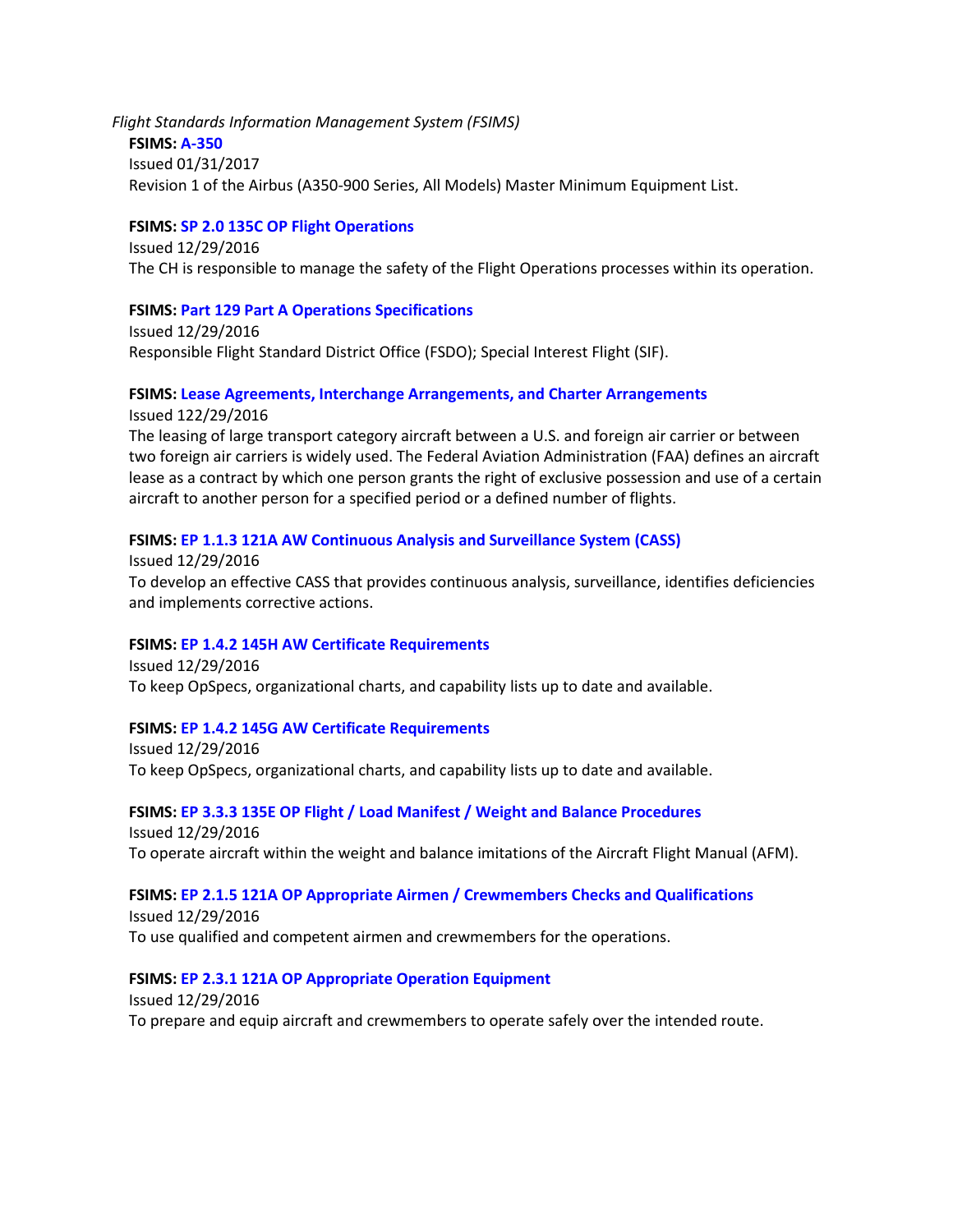### **FSIMS: [EP 3.3.3 135B OP Flight / Load Manifest / Weight and Balance Procedures](http://fsims.faa.gov/PICDetail.aspx?docId=EP%203.3.3%20135B%20OP%2010.0)**

Issued 12/29/2016 To operate aircraft within the weight and balance imitations of the Aircraft Flight Manual (AFM).

# **FSIMS: [EP 3.3.3 135C OP Flight / Load Manifest / Weight and Balance Procedures](http://fsims.faa.gov/PICDetail.aspx?docId=EP%203.3.3%20135C%20OP%2010.0)**

Issued 12/29/2016 To operate aircraft within the weight and balance imitations of the Aircraft Flight Manual (AFM).

#### **FSIMS: [EP 3.3.3 135D OP Flight / Load Manifest / Weight and Balance Procedures](http://fsims.faa.gov/PICDetail.aspx?docId=EP%203.3.3%20135D%20OP%2010.0)**

Issued 12/29/2016 To operate aircraft within the weight and balance imitations of the Aircraft Flight Manual (AFM).

#### **FSIMS: [EP 4.2.1 135C AW Maintenance / Inspection Requirements](http://fsims.faa.gov/PICDetail.aspx?docId=EP%204.2.1%20135C%20AW%2014.0)**

Issued 12/29/2016 To maintain aircraft in a safe and airworthy condition.

#### **FSIMS: [EP 5.2.2 121A OP Carry-On Baggage Program](http://fsims.faa.gov/PICDetail.aspx?docId=EP%205.2.2%20121A%20OP%207.0)**

Issued 12/29/2016 To comply with the approved carry-on baggage program.

#### **FSIMS: [To comply with the approved carry-on baggage program.](http://fsims.faa.gov/PICDetail.aspx?docId=EP%201.4.2%20145F%20AW%2011.0)**

Issued 12/29/2016 To keep OpSpecs, organizational charts, and capability lists up to date and available.

### **FSIMS: [Change 505 to 8900.1](http://fsims.faa.gov/PICDetail.aspx?docId=8900.1,CHG505)**

Issued 12/29/2016 This change incorporates new information into Volume 12, Chapter 2, Section 3 and Volume 12, Chapter 2, Section 9, adding additional Department of Transportation (DOT) economic authority guidance, Title 14 of the Code of Federal Regulations (14 CFR) part 375 overview, a reference to the International Programs and Policy Division (AFS-50) website for Q&A, and a reference to Volume 11 for Environmental Assessments (EA). This change revises operations specifications (OpSpecs) A001, A003, and A028, formerly titled, "Aircraft Wet Lease Arrangements", to clarify which party to a wet lease has operational and airworthiness control and prevent confusion with OpSpec A029, formerly titled, "Aircraft Interchange Agreements."

#### **FSIMS: [EP 4.2.2 135C AW Maintenance / Inspection Schedule](http://fsims.faa.gov/PICDetail.aspx?docId=EP%204.2.2%20135C%20AW%2014.0)**

Issued 12/29/2016 To carry out maintenance and inspection programs meeting type design.

#### **FSIMS: EP 4.2.2 135D AW [Maintenance / Inspection Schedule](http://fsims.faa.gov/PICDetail.aspx?docId=EP%204.2.2%20135D%20AW%2014.0)**

Issued 12/29/2016 To carry out maintenance and inspection programs meeting type design.

#### **FSIMS: [EP 4.2.2 135E AW Maintenance / Inspection Schedule](http://fsims.faa.gov/PICDetail.aspx?docId=EP%204.2.2%20135E%20AW%2014.0)**

Issued 12/29/2016 To carry out maintenance and inspection programs meeting type design.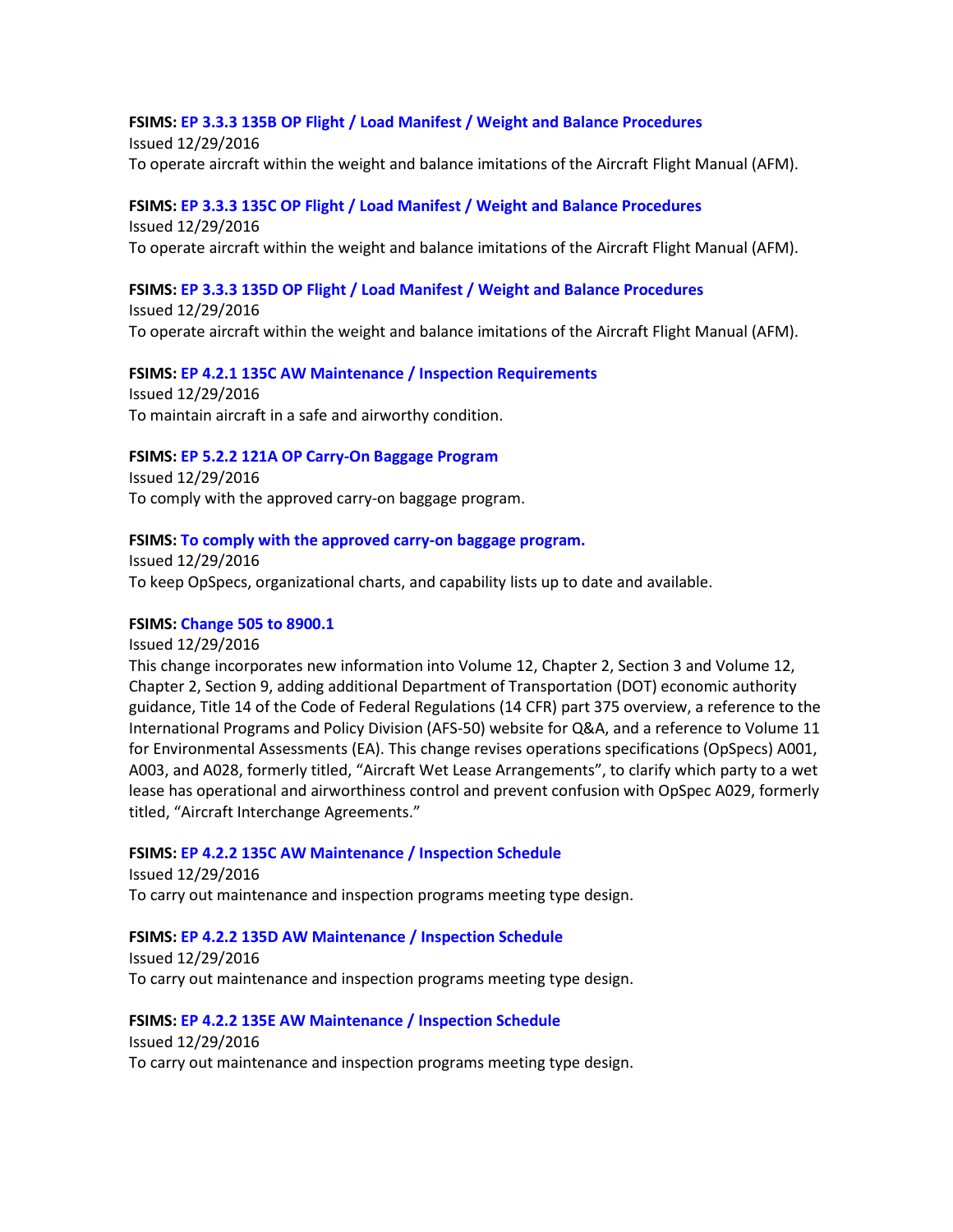#### **FSIMS: [EP 4.2.3 121A AW AD Management](http://fsims.faa.gov/PICDetail.aspx?docId=EP%204.2.3%20121A%20AW%208.0)**

Issued 12/29/2016 To accomplish all ADs and maintain records.

### **FSIMS: [SP 1.0 145H AW Organizational Management](http://fsims.faa.gov/PICDetail.aspx?docId=SP%201.0%20145H%20AW%2013..0)**

Issued 12/29/2016 The CH is responsible to manage the safety of the Organizational Management processes within its operation.

### **FSIMS: [EP 5.2.2 135B OP Carry-On Baggage Program](http://fsims.faa.gov/PICDetail.aspx?docId=EP%205.2.2%20135B%20OP%209.0)**

Issued 12/29/2016 Purpose (Certificate Holder Responsibility): To comply with the approved carry-on baggage program.

# **FSIMS: [OpSpecs A028 and A029 for Part 129, Economic Authority and Environmental Assessment](http://fsims.faa.gov/PICDetail.aspx?docId=N%208900.398)  [Guidance](http://fsims.faa.gov/PICDetail.aspx?docId=N%208900.398)**

Issued 12/29/2016

This notice provides revised guidance for Federal Aviation Administration (FAA) offices and inspectors with oversight responsibility for operators conducting operations under Title 14 of the Code of Federal Regulations (14 CFR) part 129. This notice amends Operations Specification (OpSpec) A028, Aircraft Wet Lease Arrangements, for part 129 to include changing the title to "Aircraft Wet Lease Agreements." This notice also amends OpSpec A029, Aircraft Interchange Agreements, to include changing the title to "Aircraft Interchange Arrangements.

#### **FSIMS: [SP 1.0 145F AW Organizational Management](http://fsims.faa.gov/PICDetail.aspx?docId=SP%201.0%20145F%20AW%2015.0)**

Issued 12/29/2016 Purpose (Certificate Holder Responsibility): The CH is responsible to manage the safety of the Organizational Management processes within its operation.

#### **FSIMS: SP 1.0 [145G AW Organizational Management](http://fsims.faa.gov/PICDetail.aspx?docId=SP%201.0%20145G%20AW%2013.0)**

Issued 12/29/2016 Purpose (Certificate Holder Responsibility): The CH is responsible to manage the safety of the Organizational Management processes within its operation.

#### **FSIMS: [EP 4.2.1 135D AW Maintenance / Inspection Requirements](http://fsims.faa.gov/PICDetail.aspx?docId=EP%204.2.1%20135D%20AW%2012.0)**

Issued 12/29/2016 Purpose (Certificate Holder Responsibility): To maintain aircraft in a safe and airworthy condition.

#### **FSIMS: [SP 1.1 121A AW Safety Management](http://fsims.faa.gov/PICDetail.aspx?docId=SP%201.1%20121A%20AW%2012.0)**

Issued 12/29/2016 Purpose (Certificate Holder Responsibility): The CH is responsible to manage the safety of the Safety Management processes within its operation.

#### **FSIMS: [EP 4.2.1 135E AW Maintenance / Inspection Requirements](http://fsims.faa.gov/PICDetail.aspx?docId=EP%204.2.1%20135E%20AW%2014.0)** Issued 12/29/2016

Purpose (Certificate Holder Responsibility): To maintain aircraft in a safe and airworthy condition.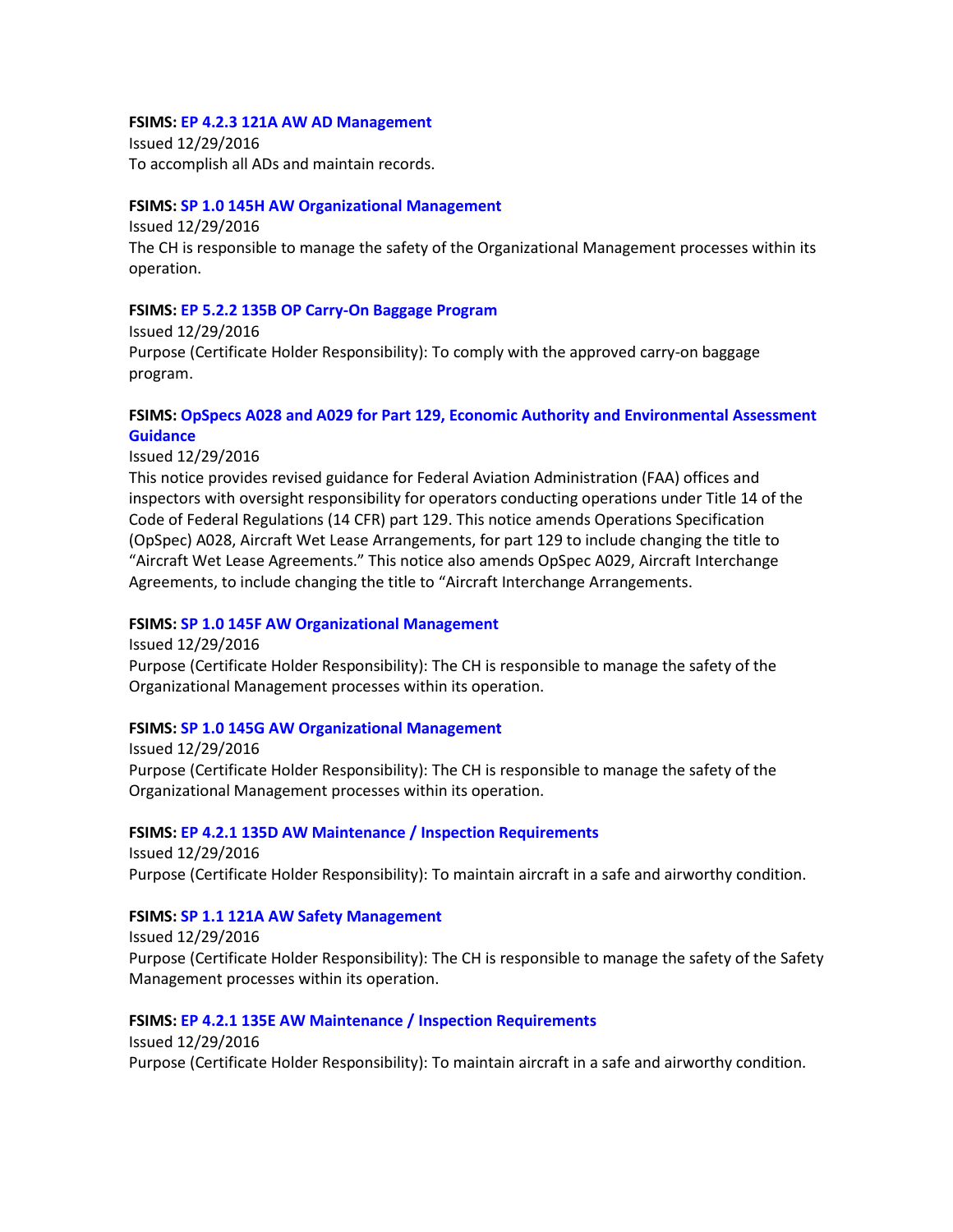### **FSIMS: [SP 2.1 121A OP Training & Qualification](http://fsims.faa.gov/PICDetail.aspx?docId=SP%202.1%20121A%20OP%2022.0)**

Issued 12/29/2016 Purpose (Certificate Holder Responsibility): The CH is responsible to manage the safety of the Training & Qualification processes within its operation.

### **FSIMS: [SP 5.0 135D OP Onboard Operations](http://fsims.faa.gov/PICDetail.aspx?docId=SP%205.0%20135D%20OP%2010.0)**

Issued 12/29/2016 Purpose (Certificate Holder Responsibility): The CH is responsible to manage the safety of the Onboard Operations processes within its operation.

#### **FSIMS: [SP 2.1 135E OP Training & Qualification](http://fsims.faa.gov/PICDetail.aspx?docId=SP%202.1%20135E%20OP%2021.0)**

Issued 12/29/2016 Purpose (Certificate Holder Responsibility): The CH is responsible to manage the safety of the Training & Qualification processes within its operation.

### **FSIMS: [SP 3.0 135C OP Operational Control](http://fsims.faa.gov/PICDetail.aspx?docId=SP%203.0%20135C%20OP%2016.0)**

Issued 12/29/2016 Purpose (Certificate Holder Responsibility): The CH is responsible to manage the safety of the Operational Control processes within its operation.

### **FSIMS: [SP 3.0 135D OP Operational Control](http://fsims.faa.gov/PICDetail.aspx?docId=SP%203.0%20135D%20OP%2016.0)**

Issued 12/29/2016 Purpose (Certificate Holder Responsibility): The CH is responsible to manage the safety of the Operational Control processes within its operation.

#### **FSIMS: [SP 3.3 135B OP Flight Planning and Monitoring](http://fsims.faa.gov/PICDetail.aspx?docId=SP%203.3%20135B%20OP%2012.0)**

Issued 12/29/2016 Purpose (Certificate Holder Responsibility): The CH is responsible to manage the safety of the Flight Planning and Monitoring processes within its operation.

#### **FSIMS: [SP 5.1 135B OP Training & Qualification](http://fsims.faa.gov/PICDetail.aspx?docId=SP%205.1%20135B%20OP%208.0)**

Issued 12/29/2016 Purpose (Certificate Holder Responsibility): To manage the safety of the Training & Qualification processes within its operation.

#### **FSIMS: [SP 4.0 135C AW Aircraft Technical Operations](http://fsims.faa.gov/PICDetail.aspx?docId=SP%204.0%20135C%20AW%2025.0)**

Issued 12/29/2016 Purpose (Certificate Holder Responsibility): The CH is responsible to manage the safety of the Aircraft Technical Operations processes within its operation.

### **FSIMS: SP [3.3 135E OP Flight Planning and Monitoring](http://fsims.faa.gov/PICDetail.aspx?docId=SP%203.3%20135E%20OP%2011.0)**

Issued 12/29/2016 Purpose (Certificate Holder Responsibility): The CH is responsible to manage the safety of the Flight Planning and Monitoring processes within its operation.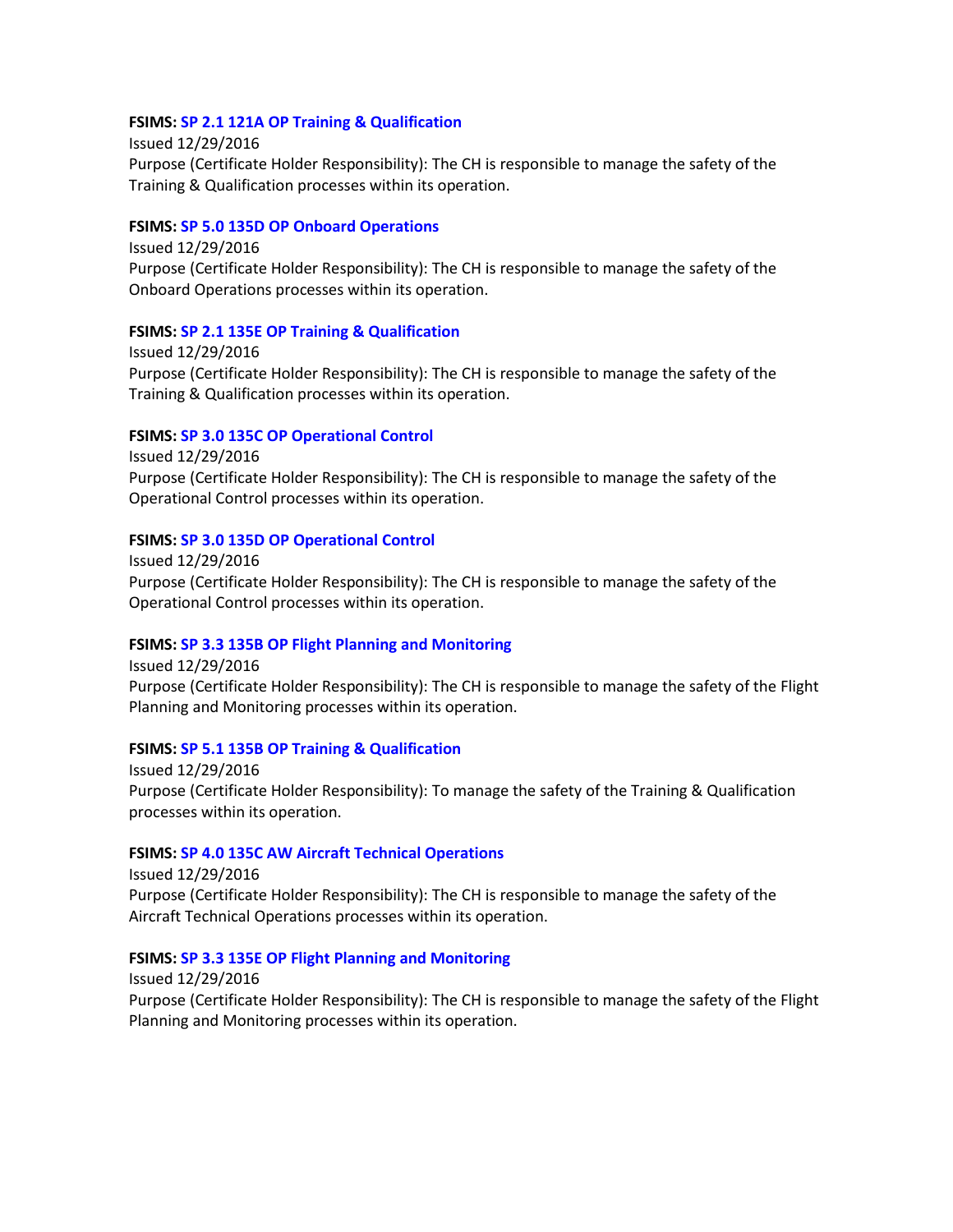### **FSIMS: [SP 4.2 121A AW Maintenance Planning and Monitoring](http://fsims.faa.gov/PICDetail.aspx?docId=SP%204.2%20121A%20AW%2019.0)**

Issued 12/29/2016 Purpose (Certificate Holder Responsibility): The CH is responsible to manage the safety of the Maintenance Planning and Monitoring processes within its operation.

### **FSIMS: [SP 4.2 135E AW Maintenance Planning and Monitoring](http://fsims.faa.gov/PICDetail.aspx?docId=SP%204.2%20135E%20AW%2016.0)**

Issued 12/29/2016 Purpose (Certificate Holder Responsibility): The CH is responsible to manage the safety of the Maintenance Planning and Monitoring processes within its operation.

### **FSIMS: [SP 5.0 135C OP Onboard Operations](http://fsims.faa.gov/PICDetail.aspx?docId=SP%205.0%20135C%20OP%2010.0)**

Issued 12/29/2016 Purpose (Certificate Holder Responsibility): The CH is responsible to manage the safety of the Onboard Operations processes within its operation.

#### **FSIMS: [SP 6.3 135E OP Cargo Acceptance & Handling](http://fsims.faa.gov/PICDetail.aspx?docId=SP%206.3%20135E%20OP%2011.0)**

Issued 12/29/2016 Purpose (Certificate Holder Responsibility): To manage the safety of the Cargo Acceptance & Handling processes within its operation.

#### **FSIMS: [SP 5.1 121A OP Training & Qualification](http://fsims.faa.gov/PICDetail.aspx?docId=SP%205.1%20121A%20OP%209.0)**

Issued 12/29/2016 Purpose (Certificate Holder Responsibility): To manage the safety of the Training & Qualification processes within its operation.

#### **FSIMS: [SP 6.3 121A AW Cargo Acceptance & Handling](http://fsims.faa.gov/PICDetail.aspx?docId=SP%206.3%20121A%20AW%209.0)**

Issued 12/29/2016 Purpose (Certificate Holder Responsibility): To manage the safety of the Cargo Acceptance & Handling processes within its operation.

# **FSIMS: [SP 4.0 135D AW Aircraft Technical Operations](http://fsims.faa.gov/PICDetail.aspx?docId=SP%204.0%20135D%20AW%2025.0)**

Issued 12/29/2016 Purpose (Certificate Holder Responsibility): The CH is responsible to manage the safety of the Aircraft Technical Operations processes within its operation.

#### **FSIMS: [SP 5.2 121A OP Cabin Operations](http://fsims.faa.gov/PICDetail.aspx?docId=SP%205.2%20121A%20OP%2012.0)**

Issued 12/29/2016 Purpose (Certificate Holder Responsibility): The CH is responsible to manage the safety of the Cabin Operations processes within its operation.

### **FSIMS: [SP 5.2 135B OP Cabin Operations](http://fsims.faa.gov/PICDetail.aspx?docId=SP%205.2%20135B%20OP%209.0)**

Issued 12/29/2016 Purpose (Certificate Holder Responsibility): The CH is responsible to manage the safety of the Cabin Operations processes within its operation.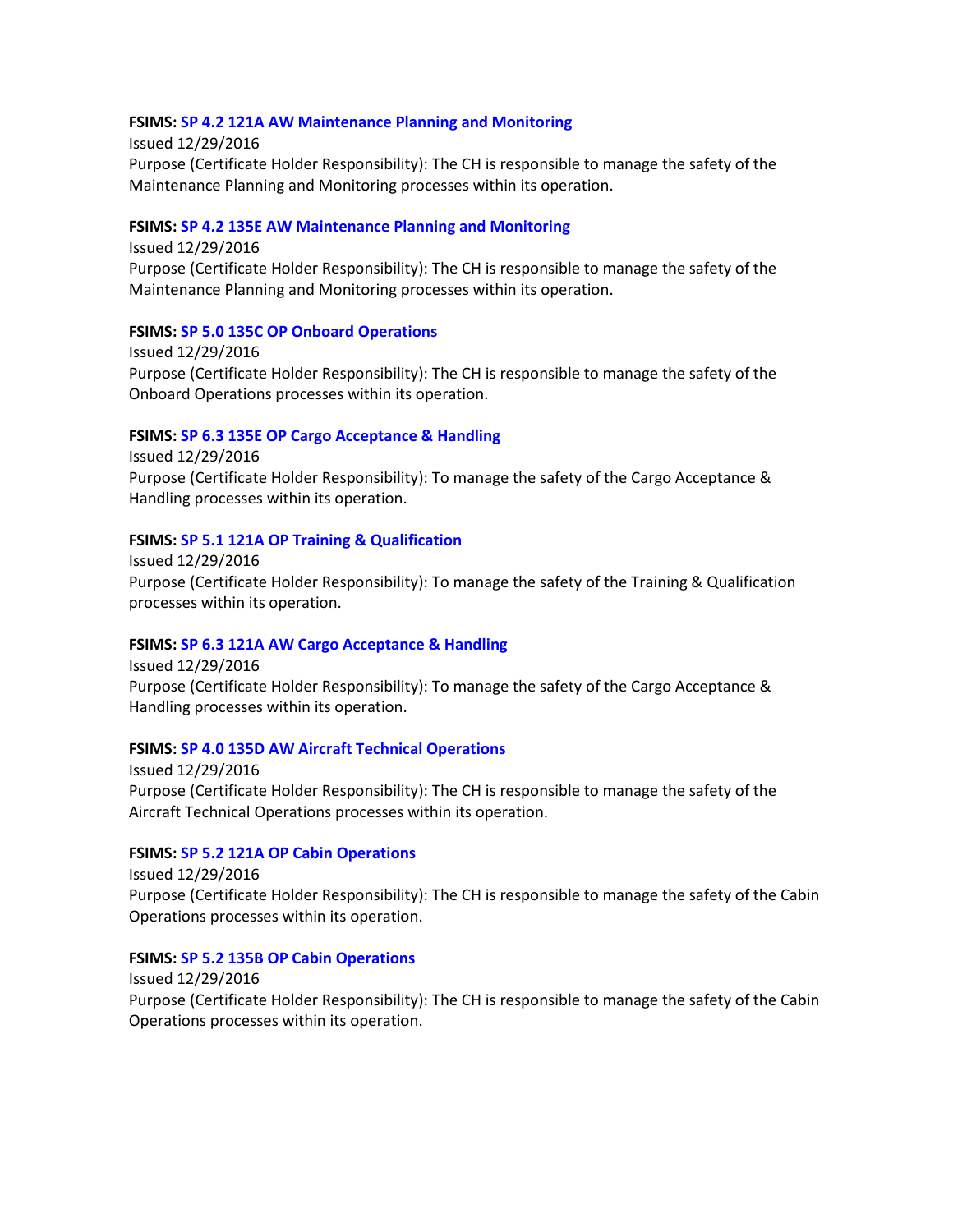#### **FSIMS: [SP 5.2 135E OP Cabin Operations](http://fsims.faa.gov/PICDetail.aspx?docId=SP%205.2%20135E%20OP%2011.0)**

Issued 12/29/2016 Purpose (Certificate Holder Responsibility): The CH is responsible to manage the safety of the Cabin Operations processes within its operation.

### **FSIMS: [SP 5.1 135E OP Training & Qualification](http://fsims.faa.gov/PICDetail.aspx?docId=SP%205.1%20135E%20OP%202.0)**

Issued 12/29/2016 Purpose (Certificate Holder Responsibility): To manage the safety of the Training & Qualification processes within its operation.

#### **FSIMS: [SP 6.0 135C OP Ground and Station Operations](http://fsims.faa.gov/PICDetail.aspx?docId=SP%206.0%20135C%20OP%2013.0)**

Issued 12/29/2016 Purpose (Certificate Holder Responsibility): The CH is responsible to manage the safety of the Ground and Station Operations processes within its operation.

### **FSIMS: SP [6.0 135D AW Ground and Station Operations](http://fsims.faa.gov/PICDetail.aspx?docId=SP%206.0%20135D%20AW%2014.0)**

Issued 12/29/2016 Purpose (Certificate Holder Responsibility): The CH is responsible to manage the safety of the Ground and Station Operations processes within its operation.

### **FSIMS: [SP 6.0 135C AW Ground and Station Operations](http://fsims.faa.gov/PICDetail.aspx?docId=SP%206.0%20135C%20AW%2015.0)**

Issued 12/29/2016 Purpose (Certificate Holder Responsibility): The CH is responsible to manage the safety of the Ground and Station Operations processes within its operation.

# **FSIMS: SP [6.0 135D OP Ground and Station Operations](http://fsims.faa.gov/PICDetail.aspx?docId=SP%206.0%20135D%20OP%2013.0)**

Issued 12/29/2016 Purpose (Certificate Holder Responsibility): The CH is responsible to manage the safety of the Ground and Station Operations processes within its operation.

#### **FSIMS: [SP 6.3 121A OP Cargo Acceptance & Handling](http://fsims.faa.gov/PICDetail.aspx?docId=SP%206.3%20121A%20OP%2014.0)**

Issued 12/29/2016 Purpose (Certificate Holder Responsibility): To manage the safety of the Cargo Acceptance & Handling processes within its operation.

#### **FSIMS: [SP 6.3 135B AW Cargo Acceptance & Handling](http://fsims.faa.gov/PICDetail.aspx?docId=SP%206.3%20135B%20AW%208.0)**

Issued 12/29/2016 Purpose (Certificate Holder Responsibility): To manage the safety of the Cargo Acceptance & Handling processes within its operation.

### **FSIMS: [SP 6.3 135B OP Cargo Acceptance & Handling](http://fsims.faa.gov/PICDetail.aspx?docId=SP%206.3%20135B%20OP%2012.0)**

Issued 12/29/2016 Purpose (Certificate Holder Responsibility): To manage the safety of the Cargo Acceptance & Handling processes within its operation.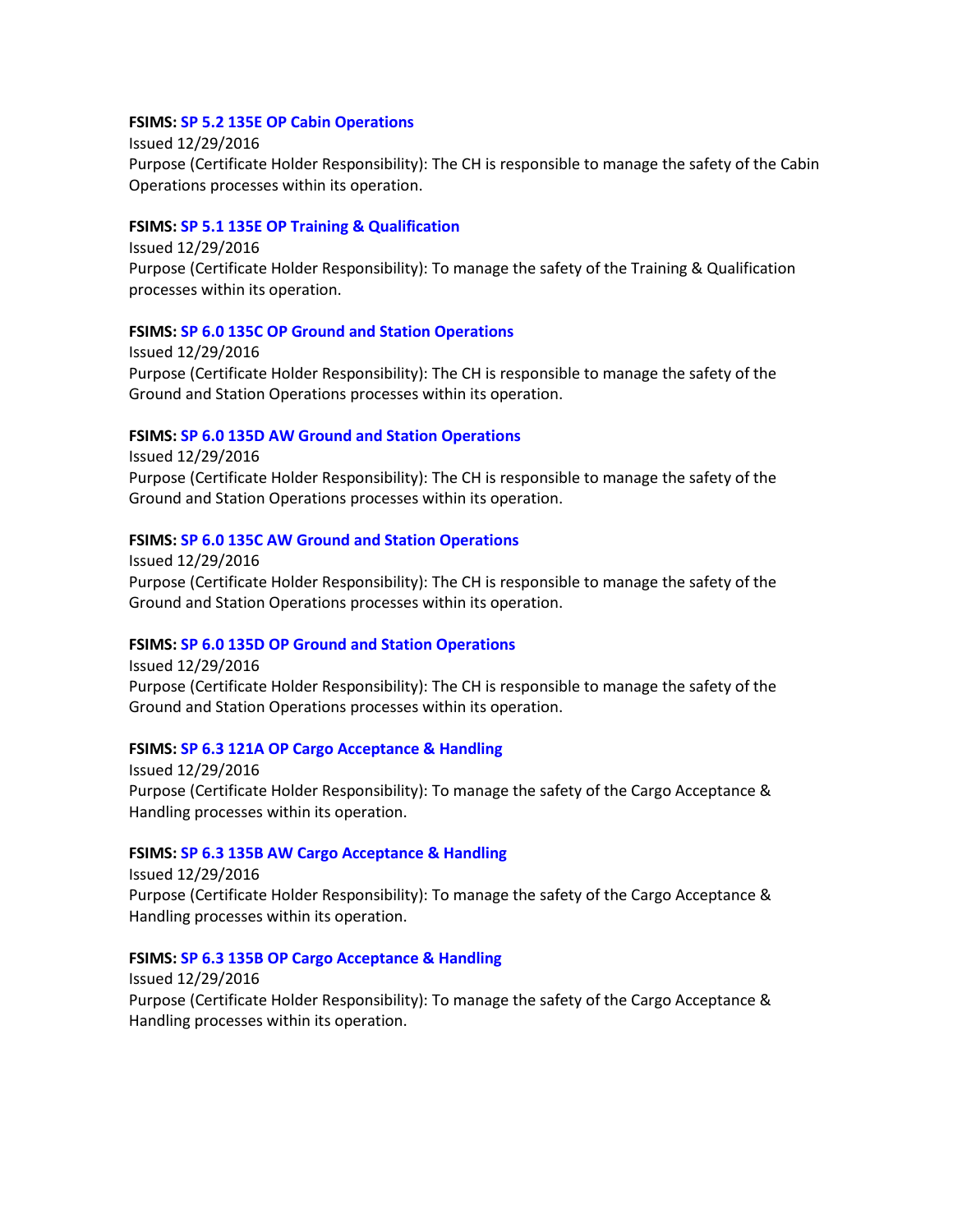### **FSIMS: [SP 6.3 135E AW Cargo Acceptance & Handling](http://fsims.faa.gov/PICDetail.aspx?docId=SP%206.3%20135E%20AW%203.0)**

Issued 12/29/2016 Purpose (Certificate Holder Responsibility): To manage the safety of the Cargo Acceptance & Handling processes within its operation.

# **FSIMS: SP 2.1 135B OP [Training & Qualification](http://fsims.faa.gov/PICDetail.aspx?docId=SP%202.1%20135B%20OP%2023.0)**

Issued 12/29/2016 Purpose (Certificate Holder Responsibility): The CH is responsible to manage the safety of the Training & Qualification processes within its operation.

### **FSIMS: [ED 3.3.3 135D OP Flight / Load Manifest / Weight and Balance Procedures](http://fsims.faa.gov/PICDetail.aspx?docId=ED%203.3.3%20135D%20OP%209.0)**

Issued 12/28/2016 Purpose (Certificate Holder Responsibility): To operate aircraft within the weight and balance imitations of the Aircraft Flight Manual (AFM).

### **FSIMS: Gulfstream Aerospace GVI (G650) Flight Standardization Board Report**

Issued 12/28/2016 Revision 5 of the Gulfstream GVI (G650), GVI (G650ER) Master Minimum Equipment List.

### **FSIMS: [ED 3.3.3 135B OP Flight / Load Manifest / Weight and Balance Procedures](http://fsims.faa.gov/PICDetail.aspx?docId=ED%203.3.3%20135B%20OP%208.0)**

Issued 12/28/2016 Purpose (Certificate Holder Responsibility): To operate aircraft within the weight and balance imitations of the Aircraft Flight Manual (AFM).

# **FSIMS: [ED 5.2.4 121A OP Passenger Handling](http://fsims.faa.gov/PICDetail.aspx?docId=ED%205.2.4%20121A%20OP%208.0)**

Issued 12/28/2016 Purpose (Certificate Holder Responsibility): To train check airmen and instructors.

#### **FSIMS: ED 2.1.2 135B OP [Training of Check Airmen and Instructors](http://fsims.faa.gov/PICDetail.aspx?docId=ED%202.1.2%20135B%20OP%208.0)**

Issued 12/28/2016 Purpose (Certificate Holder Responsibility): The CH is responsible to manage the safety of the Training & Qualification processes within its operation.

**FSIMS: [ED 3.3.3 135C OP Flight / Load Manifest / Weight and Balance Procedures](http://fsims.faa.gov/PICDetail.aspx?docId=ED%203.3.3%20135C%20OP%209.0)** Issued 12/28/2016 Purpose (Certificate Holder Responsibility): To operate aircraft within the weight and balance imitations of the Aircraft Flight Manual (AFM).

#### **FSIMS: [ED 4.2.1 135E AW Maintenance / Inspection Requirements](http://fsims.faa.gov/PICDetail.aspx?docId=ED%204.2.1%20135E%20AW%2011.0)**

Issued 12/28/2016 Purpose (Certificate Holder Responsibility): To maintain aircraft in a safe and airworthy condition.

### **FSIMS: [ED 2.3.1 121A OP Appropriate Operation Equipment](http://fsims.faa.gov/PICDetail.aspx?docId=ED%202.3.1%20121A%20OP%208.0)**

Issued 12/28/2016 Purpose (Certificate Holder Responsibility): To prepare and equip aircraft and crewmembers to operate safely over the intended route.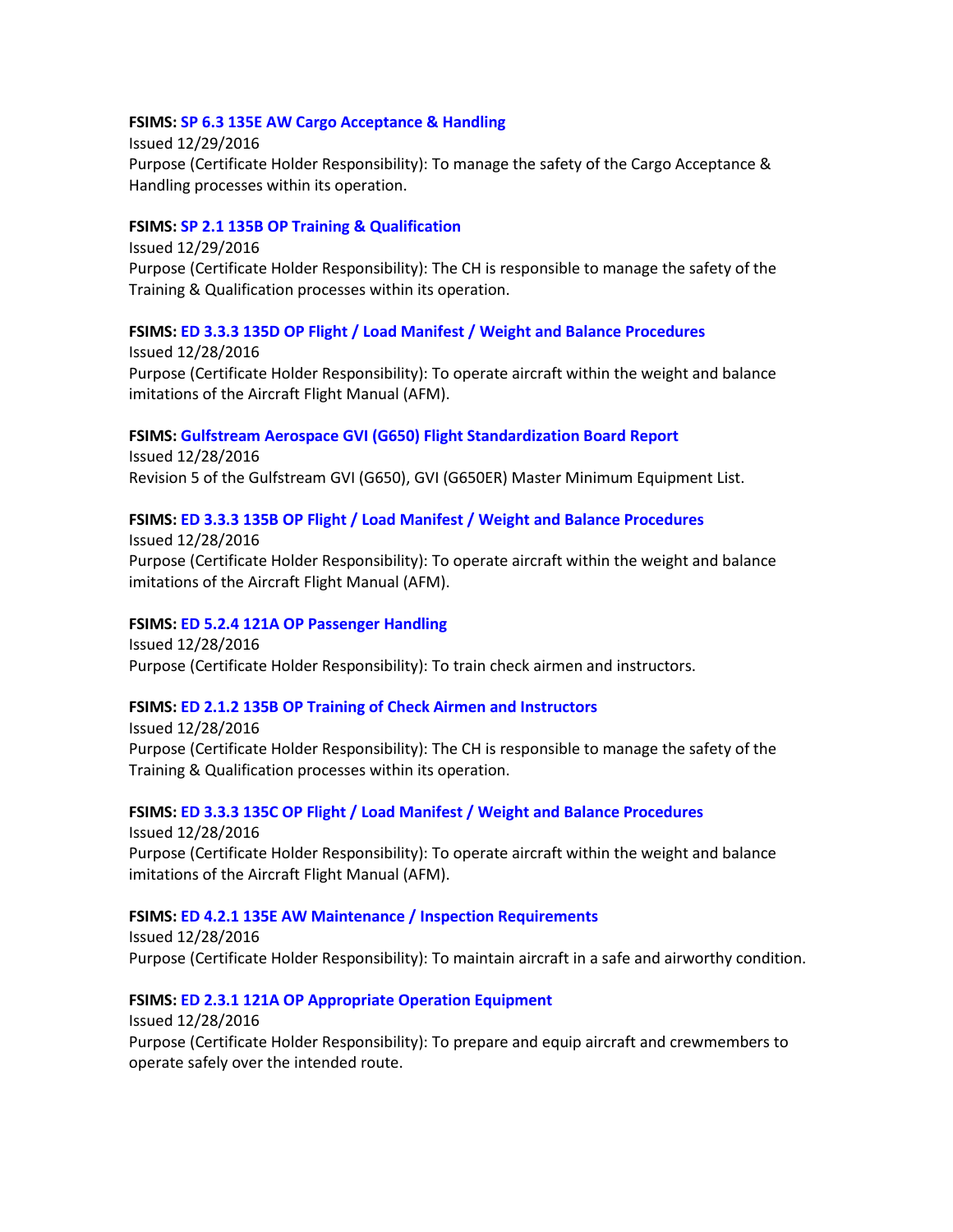### **FSIMS: [ED 3.3.3 135E OP Flight / Load Manifest / Weight and Balance Procedures](http://fsims.faa.gov/PICDetail.aspx?docId=ED%203.3.3%20135E%20OP%209.0)**

Issued 12/28/2016 Purpose (Certificate Holder Responsibility): To operate aircraft within the weight and balance imitations of the Aircraft Flight Manual (AFM).

#### **FSIMS: [ED 5.1.1 121A OP Training of Flight Attendants](http://fsims.faa.gov/PICDetail.aspx?docId=ED%205.1.1%20121A%20OP%2011.0)**

Issued 12/28/2016 To train and qualify flight attendants.

#### **FSIMS: [ED 5.2.2 121A OP Carry-On Baggage Program](http://fsims.faa.gov/PICDetail.aspx?docId=ED%205.2.2%20121A%20OP%208.0)**

Issued 12/28/2016 Purpose (Certificate Holder Responsibility): To comply with the approved carry-on baggage program.

**FSIMS: [ED 5.2.1 135B OP Crewmember Duties / Cabin Procedures](http://fsims.faa.gov/PICDetail.aspx?docId=ED%205.2.1%20135B%20OP%2010.0)** Issued 12/28/2016 ED 5.2.1 135B OP Crewmember Duties / Cabin Procedures.

#### **FSIMS: [ED 5.1.1 135B OP Training of Flight Attendants](http://fsims.faa.gov/PICDetail.aspx?docId=ED%205.1.1%20135B%20OP%207.0)**

Issued 12/28/2016 Purpose (Certificate Holder Responsibility): To train and qualify flight attendants.

#### **FSIMS: [ED 5.2.1 121A OP Crewmember Duties / Cabin Procedures](http://fsims.faa.gov/PICDetail.aspx?docId=ED%205.2.1%20121A%20OP%2010.0)**

Issued 12/28/2016 Purpose (Certificate Holder Responsibility): To provide safety to all cabin occupants during ground and flight operations.

#### *Notices*

**Notice: [Modification Per Order 7340.2, Contractions, Chapter 3, Sections 1, 2, 3, 4.](https://www.faa.gov/regulations_policies/orders_notices/index.cfm/go/document.information/documentID/1030606)** Published 01/26/2017 Document #: JO 7340.401A

**Notice: [Anti Icing Antenna Slip Ring Set Screw Torque Check](https://www.faa.gov/regulations_policies/orders_notices/index.cfm/go/document.information/documentID/1030607)**

Published 01/26/2017 Document #: JO 6330.97 This document's content can only be accessed from within the FAA network.

#### **Notice: [FDT Automated System](https://www.faa.gov/regulations_policies/orders_notices/index.cfm/go/document.information/documentID/1030608)**

Published D/M/YYYY Document #: ATO 3120.150A This document's content can only be accessed from within the FAA network.

**Meeting[: Twenty Eighth RTCA SC-217 Aeronautical Databases Joint Plenary with EUROCAE WG-44](https://www.federalregister.gov/documents/2017/01/30/2017-01889/twenty-eighth-rtca-sc-217-aeronautical-databases-joint-plenary-with-eurocae-wg-44)**

Meeting date 02/27/2017 Meeting time 9:00am – 5:00pm Time zone (EST/etc.) The FAA is issuing this notice to advise the public of a meeting of Twenty Eighth RTCA SC-217 Aeronautical Databases Joint Plenary with EUROCAE WG-44.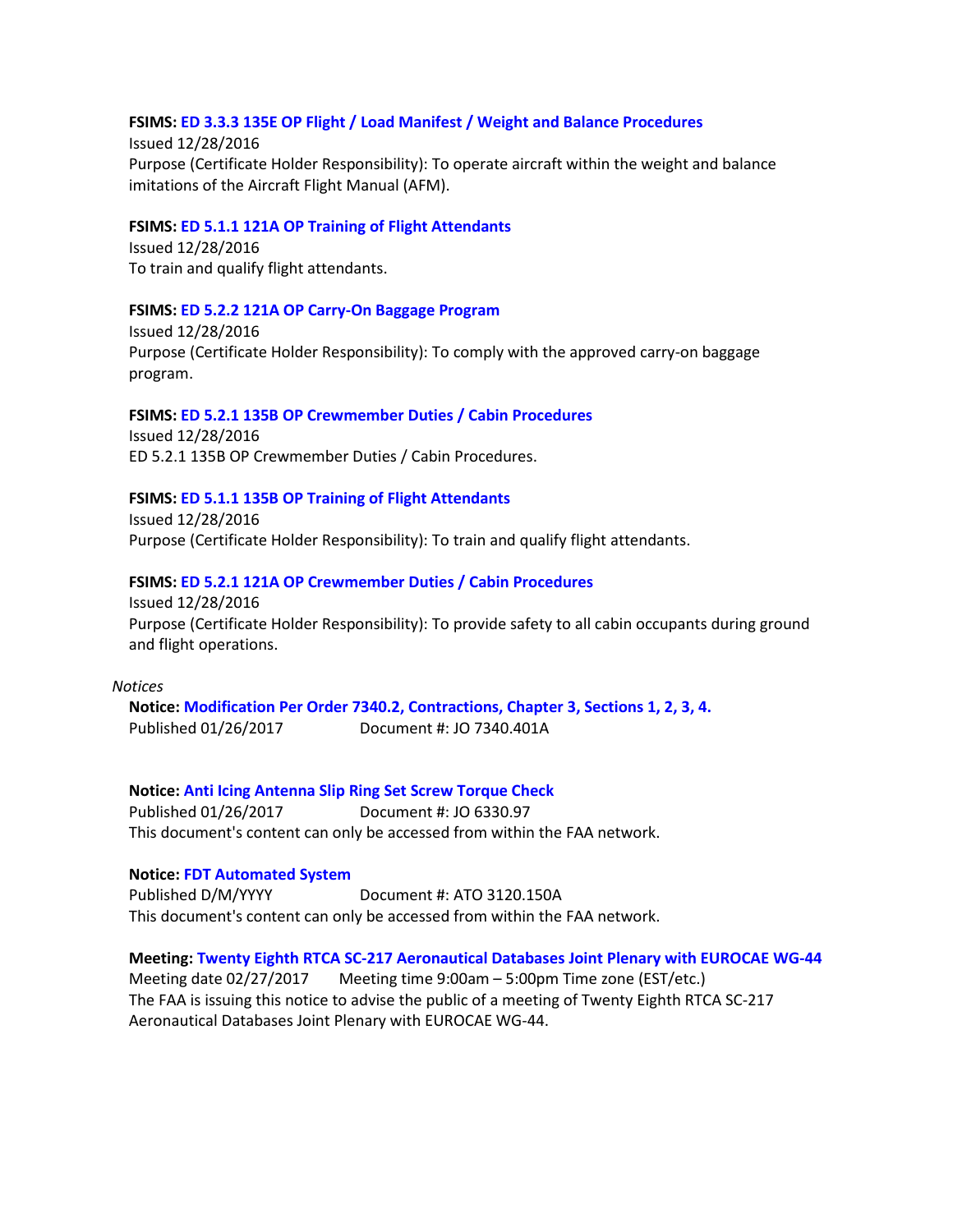*Flight Standards Service Draft Advisory Circular*

**AC: [FAA English Language Standard for an FAA Certificate Issued Under 14 CFR Parts 61, 63, and](https://www.faa.gov/aircraft/draft_docs/media/afs/AC_60-28B_Coord_Copy.pdf)  [65](https://www.faa.gov/aircraft/draft_docs/media/afs/AC_60-28B_Coord_Copy.pdf)**

Updated 1/27/2017 Reference #: Title 14 Part 61-65 Comments due 02/27/2017 This advisory circular (AC) introduces the Federal Aviation Administration (FAA) Aviation English Language Standard (AELS) and provides guidance to applicants, airmen, training organizations, Designated Examiners (DE), and flight and ground instructors on how to determine that an applicant for an FAA certificate or a person holding an FAA certificate meets the FAA AELS.

*January 31, 2017*

### **FAA Guidance Documents and Notices**

*Flight Standards Information Management System (FSIMS)*

### **FSIMS: [AS 332C AS 332L](http://fsims.faa.gov/PICDetail.aspx?docId=M%20AS-332C%20R5)**

Issued 02/10/2017 Revision 5 of the AIRBUS HELICOPTERS AS332L1e and AS332C1e (TCDS H4EU) Master Minimum Equipment List.

### **FSIMS: [ED 5.2.4 135D OP Passenger Handling](http://fsims.faa.gov/PICDetail.aspx?docId=ED%205.2.4%20135D%20OP%208.0)**

Issued 12/28/2016 Purpose (Certificate Holder Responsibility): Provide a safe environment during boarding and in the passenger cabin.

# **FSIMS: [EP 6.3.1 135C OP Carriage of Cargo](http://fsims.faa.gov/PICDetail.aspx?docId=EP%206.3.1%20135C%20OP%209.0)**

Issued 12/28/2016 Purpose (Certificate Holder Responsibility): To safely handle and carry cargo.

### **FSIMS: [ED 5.2.4 135B OP Passenger Handling](http://fsims.faa.gov/PICDetail.aspx?docId=ED%205.2.4%20135B%20OP%208.0)**

Issued 12/28/2016 Purpose (Certificate Holder Responsibility): Provide a safe environment during boarding and in the passenger cabin.

#### **FSIMS: [EP 6.3.4 121A AW Carriage of Cargo](http://fsims.faa.gov/PICDetail.aspx?docId=EP%206.3.4%20121A%20AW%203.0)**

Issued 12/28/2016 Purpose (Certificate Holder Responsibility): To ensure cargo is loaded appropriately for safe operation.

# **FSIMS: [EP 6.3.1 121A OP Carriage of Cargo](http://fsims.faa.gov/PICDetail.aspx?docId=EP%206.3.1%20121A%20OP%2010.0)**

Issued 12/28/2016 Purpose (Certificate Holder Responsibility): To safely handle and carry cargo.

**FSIMS: [EP 5.2.2 135D OP Carry-On Baggage Program](http://fsims.faa.gov/PICDetail.aspx?docId=EP%205.2.2%20135D%20OP%209.0)** Issued 12/28/2016 Purpose (Certificate Holder Responsibility): Comply with the approved exit seat program.

**FSIMS: [EP 5.2.4 135B OP Passenger Handling](http://fsims.faa.gov/PICDetail.aspx?docId=EP%205.2.4%20135B%20OP%2010.0)**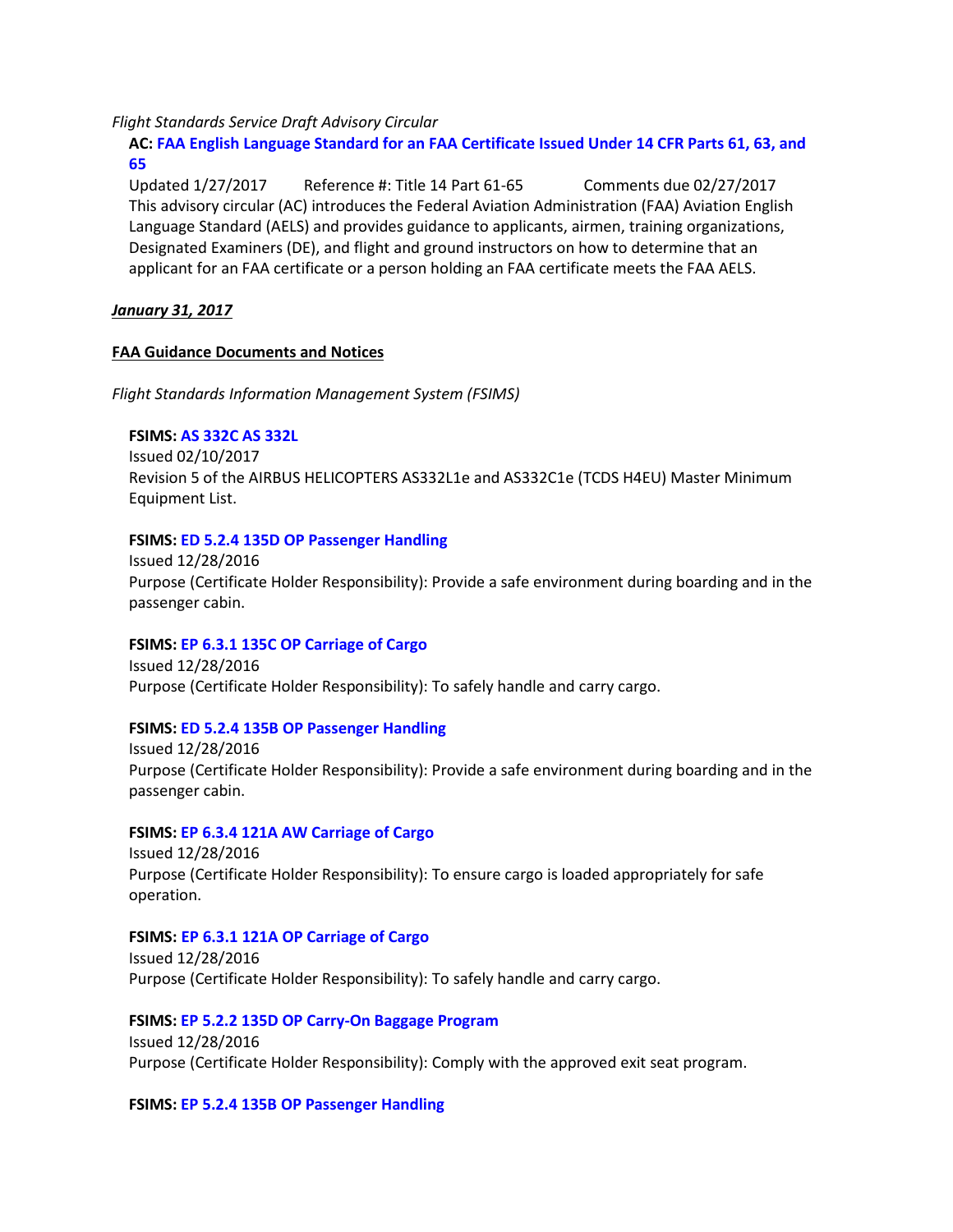Issued 12/28/2016 Purpose (Certificate Holder Responsibility): Provide a safe environment during boarding and in the passenger cabin.

#### **FSIMS: [EP 5.2.4 135E OP Passenger Handling](http://fsims.faa.gov/PICDetail.aspx?docId=EP%205.2.4%20135E%20OP%202.0)**

Issued 12/28/2016 Purpose (Certificate Holder Responsibility): Provide a safe environment during boarding and in the passenger cabin.

#### **FSIMS: [EP 6.3.1 135E OP Carriage of Cargo](http://fsims.faa.gov/PICDetail.aspx?docId=EP%206.3.1%20135E%20OP%209.0)**

Issued 12/28/2016 Purpose (Certificate Holder Responsibility): To identify and appropriately handle HAZMAT.

**FSIMS: [EP 5.2.4 121A OP Passenger Handling](http://fsims.faa.gov/PICDetail.aspx?docId=EP%205.2.4%20121A%20OP%209.0)** Issued 12/28/2016 EP 5.2.4 121A OP Passenger Handling

#### **FSIMS: [EP 5.2.2 135E OP Carry-On Baggage Program](http://fsims.faa.gov/PICDetail.aspx?docId=EP%205.2.2%20135E%20OP%202.0)**

Issued 12/28/2016 Purpose (Certificate Holder Responsibility): To comply with the approved carry-on baggage program.

### **FSIMS: [EP 5.2.4 135D OP Passenger Handling](http://fsims.faa.gov/PICDetail.aspx?docId=EP%205.2.4%20135D%20OP%2010.0)**

Issued 12/28/2016 Purpose (Certificate Holder Responsibility): To manage and perform predeparture and post-arrival passenger, baggage and cargo handling while servicing aircraft on the ramp.

### **FSIMS: [ED 5.2.2 135D OP Carry-On Baggage Program](http://fsims.faa.gov/PICDetail.aspx?docId=ED%205.2.2%20135D%20OP%208.0)**

Issued 12/28/2016 Purpose (Certificate Holder Responsibility): To comply with the approved carry-on baggage program.

#### **FSIMS: [ED 5.2.4 121A OP Passenger Handling](http://fsims.faa.gov/PICDetail.aspx?docId=ED%205.2.4%20121A%20OP%208.0)**

Issued 12/28/2016 Purpose (Certificate Holder Responsibility): Provide a safe environment during boarding and in the passenger cabin.

#### **FSIMS: [ED 3.3.3 135B OP Flight / Load Manifest / Weight and Balance Procedures](http://fsims.faa.gov/PICDetail.aspx?docId=ED%203.3.3%20135B%20OP%208.0)**

Issued 12/28/2016 Purpose (Certificate Holder Responsibility): To operate aircraft within the weight and balance imitations of the Aircraft Flight Manual (AFM).

### **FSIMS: [ED 2.1.2 135B OP Training of Check Airmen and Instructors](http://fsims.faa.gov/PICDetail.aspx?docId=ED%202.1.2%20135B%20OP%208.0)**

Issued 12/28/2016 Purpose (Certificate Holder Responsibility): To train check airmen and instructors.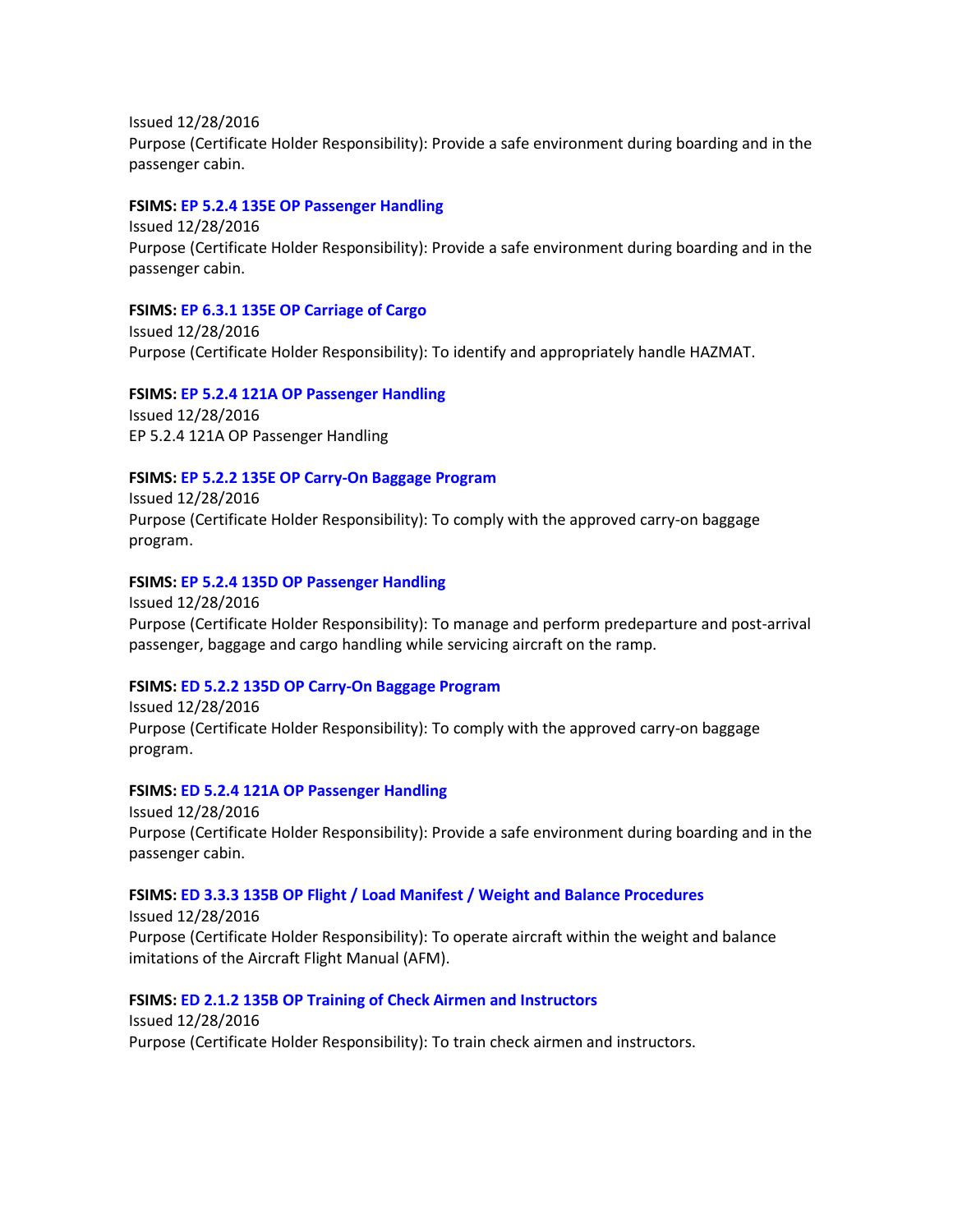### **FSIMS: [ED 4.2.1 135E AW Maintenance / Inspection Requirements](http://fsims.faa.gov/PICDetail.aspx?docId=ED%204.2.1%20135E%20AW%2011.0)**

Issued 12/28/2016 Purpose (Certificate Holder Responsibility): To maintain aircraft in a safe and airworthy condition.

### **FSIMS: [ED 3.3.3 135C OP Flight / Load Manifest / Weight and Balance Procedures](http://fsims.faa.gov/PICDetail.aspx?docId=ED%203.3.3%20135C%20OP%209.0)**

Issued 12/28/2016 Purpose (Certificate Holder Responsibility): To operate aircraft within the weight and balance imitations of the Aircraft Flight Manual (AFM).

### **FSIMS: [Gulfstream Aerospace GVI \(G650\) Flight Standardization Board Report](http://fsims.faa.gov/PICDetail.aspx?docId=FSB%20GVI)**

Issued 12/28/2016 Revision 5 of the Gulfstream GVI GVI (G650), GVI (G650ER) Master Minimum Equipment List.

**FSIMS: [EP 6.3.3 135D AW Cargo Handling Equipment, Systems, and Appliances](http://fsims.faa.gov/PICDetail.aspx?docId=EP%206.3.3%20135D%20AW%209.0)** Issued 12/28/2016 Purpose (Certificate Holder Responsibility): To maintain cargo handling equipment, systems, and appliances that support a safe operation.

### **FSIMS: [ED 3.3.3 135D OP Flight / Load Manifest / Weight and Balance Procedures](http://fsims.faa.gov/PICDetail.aspx?docId=ED%203.3.3%20135D%20OP%209.0)**

Issued 12/28/2016 Purpose (Certificate Holder Responsibility): To operate aircraft within the weight and balance imitations of the Aircraft Flight Manual (AFM).

#### **FSIMS: [ED 2.3.1 121A OP Appropriate Operation Equipment](http://fsims.faa.gov/PICDetail.aspx?docId=ED%202.3.1%20121A%20OP%208.0)**

Issued 12/28/2016

Purpose (Certificate Holder Responsibility): To prepare and equip aircraft and crewmembers to operate safely over the intended route.

#### **FSIMS: [ED 3.3.3 135E OP Flight / Load Manifest / Weight and Balance Procedures](http://fsims.faa.gov/PICDetail.aspx?docId=ED%203.3.3%20135E%20OP%209.0)**

Issued 12/28/2016 Purpose (Certificate Holder Responsibility): To operate aircraft within the weight and balance imitations of the Aircraft Flight Manual (AFM).

#### **FSIMS: [ED 5.2.1 135E OP Crewmember Duties / Cabin Procedures](http://fsims.faa.gov/PICDetail.aspx?docId=ED%205.2.1%20135E%20OP%2010.0)**

Issued 12/28/2016 Purpose (Certificate Holder Responsibility): To provide safety to all cabin occupants during ground and flight operations.

#### **FSIMS: [ED 5.1.1 121A OP Training of Flight Attendants](http://fsims.faa.gov/PICDetail.aspx?docId=ED%205.1.1%20121A%20OP%2011.0)**

Issued 12/28/2016 Purpose (Certificate Holder Responsibility): To train and qualify flight attendants.

### **FSIMS: [ED 4.2.1 135C AW Maintenance / Inspection Requirements](http://fsims.faa.gov/PICDetail.aspx?docId=ED%204.2.1%20135C%20AW%2011.0)**

Issued 12/28/2016 Purpose (Certificate Holder Responsibility): To maintain aircraft in a safe and airworthy condition.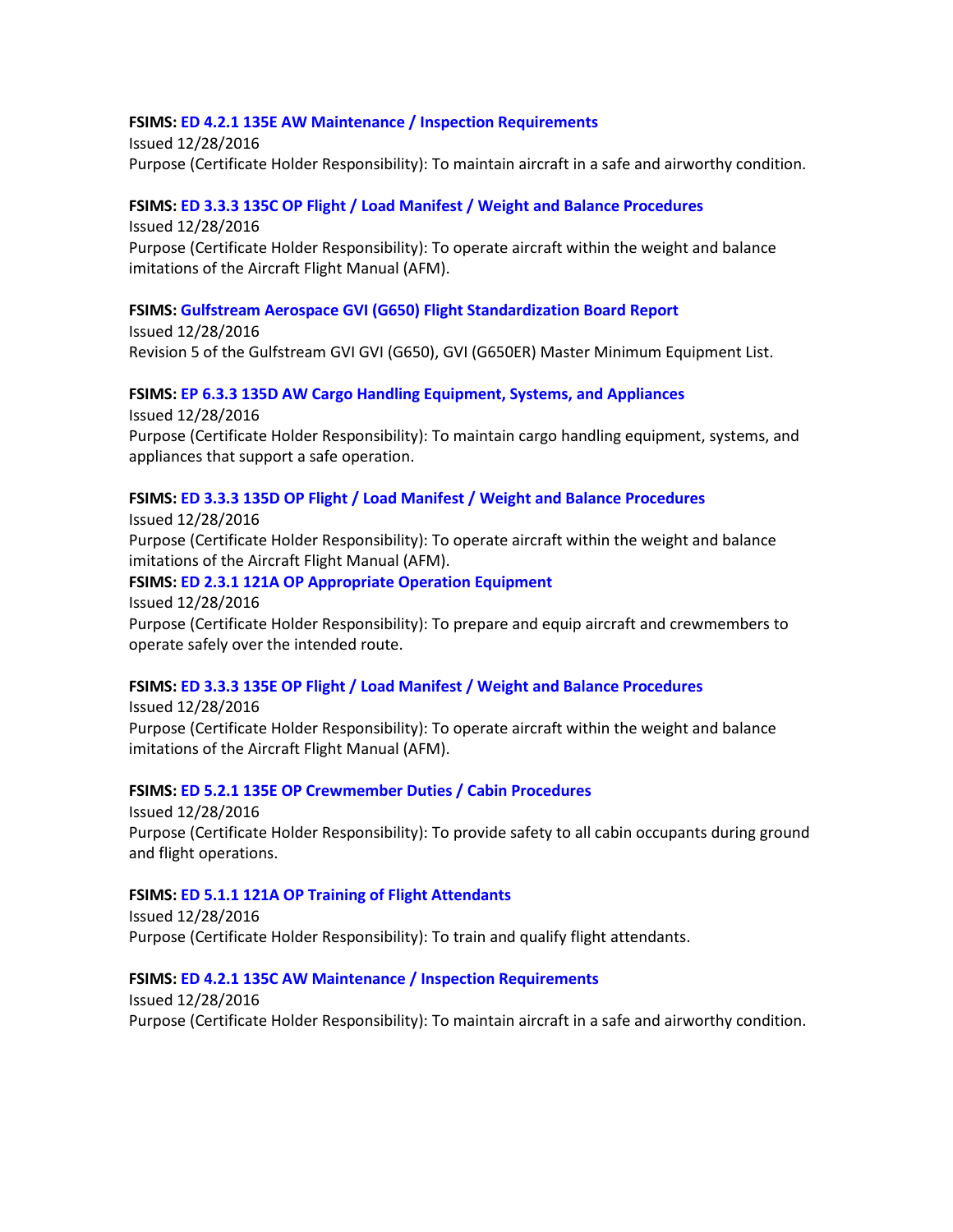#### **FSIMS: [ED 5.2.2 135E OP Carry-On Baggage Program](http://fsims.faa.gov/PICDetail.aspx?docId=ED%205.2.2%20135E%20OP%202.0)**

Issued 12/28/2016 Purpose (Certificate Holder Responsibility): To comply with the approved carry-on baggage program.

#### **FSIMS: [ED 5.2.2 135C OP Carry-On Baggage Program](http://fsims.faa.gov/PICDetail.aspx?docId=ED%205.2.2%20135C%20OP%208.0)**

Issued 12/28/2016 Purpose (Certificate Holder Responsibility): To comply with the approved carry-on baggage program.

#### **FSIMS: [EP 5.1.1 135B OP Training of Flight Attendants](http://fsims.faa.gov/PICDetail.aspx?docId=EP%205.1.1%20135B%20OP%209.0)**

Issued 12/28/2016 Purpose (Certificate Holder Responsibility): To train and qualify flight attendants.

### **FSIMS: [ED 5.2.1 135D OP Crewmember Duties / Cabin Procedures](http://fsims.faa.gov/PICDetail.aspx?docId=ED%205.2.1%20135D%20OP%2010.0)**

Issued 12/28/2016 Purpose (Certificate Holder Responsibility): To provide safety to all cabin occupants during ground and flight operations.

### **FSIMS: ED 5.2.2 135B OP [Carry-On Baggage Program](http://fsims.faa.gov/PICDetail.aspx?docId=ED%205.2.2%20135B%20OP%208.0)**

Issued 12/28/2016 Purpose (Certificate Holder Responsibility): To comply with the approved carry-on baggage program.

#### **FSIMS: [ED 5.2.3 121A OP Exit Seating Program](http://fsims.faa.gov/PICDetail.aspx?docId=ED%205.2.3%20121A%20OP%208.0)** Issued 12/28/2016

Purpose (Certificate Holder Responsibility): Comply with the approved exit seat program.

### **FSIMS: [ED 5.2.1 135C OP Crewmember Duties / Cabin Procedures](http://fsims.faa.gov/PICDetail.aspx?docId=ED%205.2.1%20135C%20OP%2010.0)**

Issued 12/28/2016 Purpose (Certificate Holder Responsibility): To provide safety to all cabin occupants during ground and flight operations.

#### **FSIMS: [ED 5.1.1 135C OP Training of Flight Attendants](http://fsims.faa.gov/PICDetail.aspx?docId=ED%205.1.1%20135C%20OP%207.0)** Issued 12/28/2016

Purpose (Certificate Holder Responsibility): To train and qualify flight attendants.

#### **FSIMS: [ED 5.2.1 135B OP Crewmember Duties / Cabin Procedures](http://fsims.faa.gov/PICDetail.aspx?docId=ED%205.2.1%20135B%20OP%2010.0)**

Issued 12/28/2016 Purpose (Certificate Holder Responsibility): To provide safety to all cabin occupants during ground and flight operations.

### **FSIMS: [ED 5.2.2 121A OP Carry-On Baggage Program](http://fsims.faa.gov/PICDetail.aspx?docId=ED%205.2.2%20121A%20OP%208.0)**

Issued 12/28/2016 Purpose (Certificate Holder Responsibility): To comply with the approved carry-on baggage program.